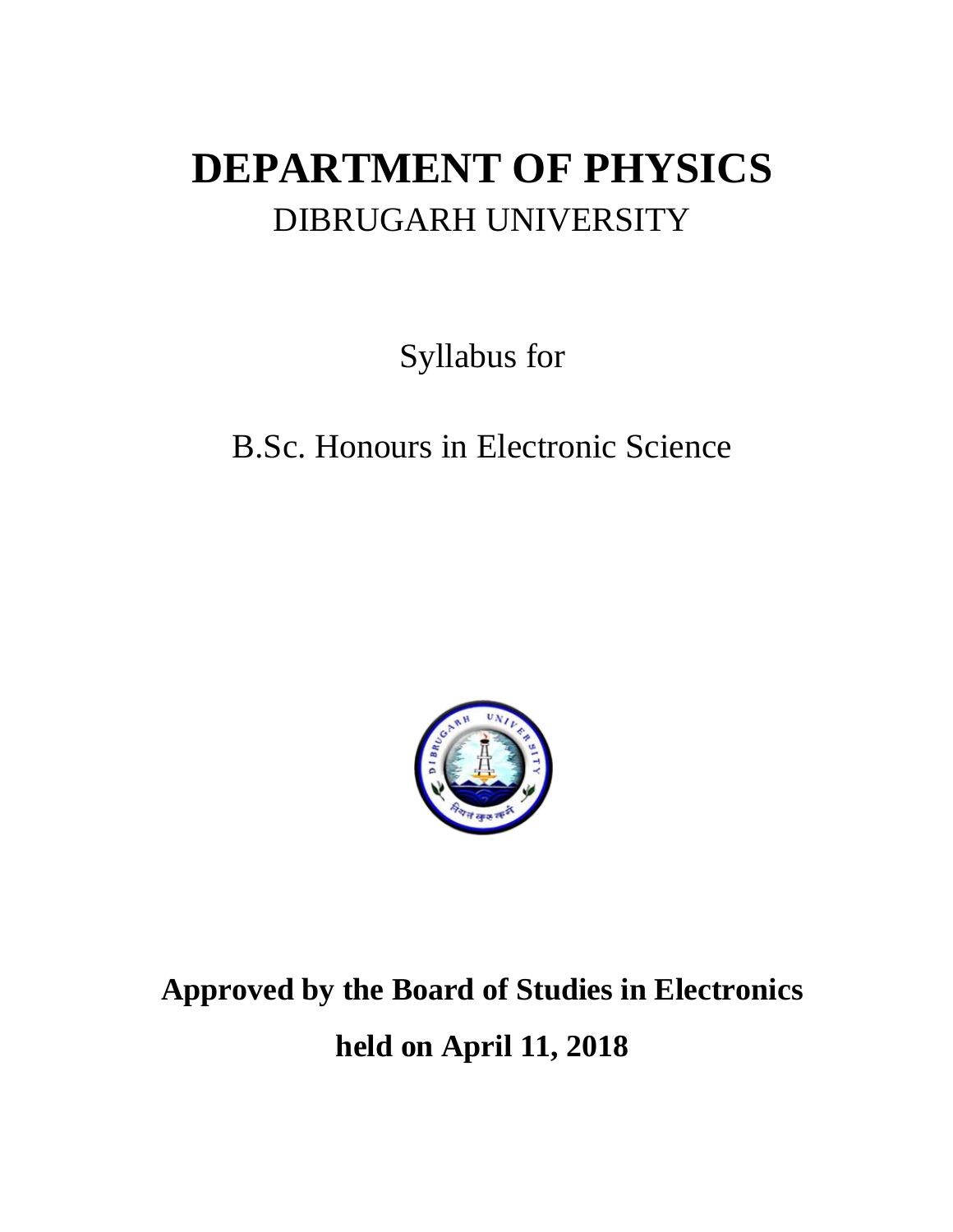# **Course Structure (Electronics-Major)**

## **Details of courses under B.Sc. (Honours)**

| Course                                                                  |                      | <i>*</i> Credits    |
|-------------------------------------------------------------------------|----------------------|---------------------|
|                                                                         | $Theory + Practical$ | $Theory + Tutorial$ |
| <b>I. Core Course</b><br>(14 Papers)<br>Core course Practical/Tutorial* | $14x4 = 56$          | $14x5 = 70$         |
| $(14$ Papers)                                                           | $14x2 = 28$          | $14x1 = 14$         |
| <b>II. Elective Course</b><br>(8 Papers)                                |                      |                     |
| A.1. Discipline Specific Elective<br>(4 Papers)                         | $4x4 = 16$           | $4x5 = 20$          |
| A.2. Discipline Specific Elective<br>Practical/Tutorial*<br>(4 Papers)  | $4x^2 = 8$           | $4x1 = 4$           |
| B.1. Generic Elective<br>Interdisciplinary<br>(4 Papers)                | $4x4 = 16$           | $4x5 = 20$          |
| B.2. Generic Elective Practical/<br>Tutorial*<br>(4 Papers)             | $4x^2 = 8$           | $4x1 = 4$           |

 **Optional Dissertation or project work in place of one Discipline Specific** E**lective paper (6 credits) in 6th Semester**

## **III. Ability Enhancement Course**

| 1. Ability Enhancement Compulsory Courses (AECC) |            |            |
|--------------------------------------------------|------------|------------|
| (2 papers of 2 Credit each)                      | $3x^2 = 6$ | $3x^2 = 6$ |
| Environmental Science/ English/                  |            |            |
| MIL communication                                |            |            |
| 2. Skill Enhancement Courses (SEC)               |            |            |
| (Minimum 2)                                      | $2x2 = 4$  | $2x^2 = 4$ |
| (2 papers of 2 Credits each)                     |            |            |
| Total credit                                     | 142        | 142        |

**Marks Distribution: End Semester: 80%; In Semester: 20%\*\***

**\* Wherever there is a practical there will be no tutorial and vice-versa**

**\*\* As per Dibrugarh University regulation**

**At least 75% of the experiments listed in the syllabi are required to be performed by each student**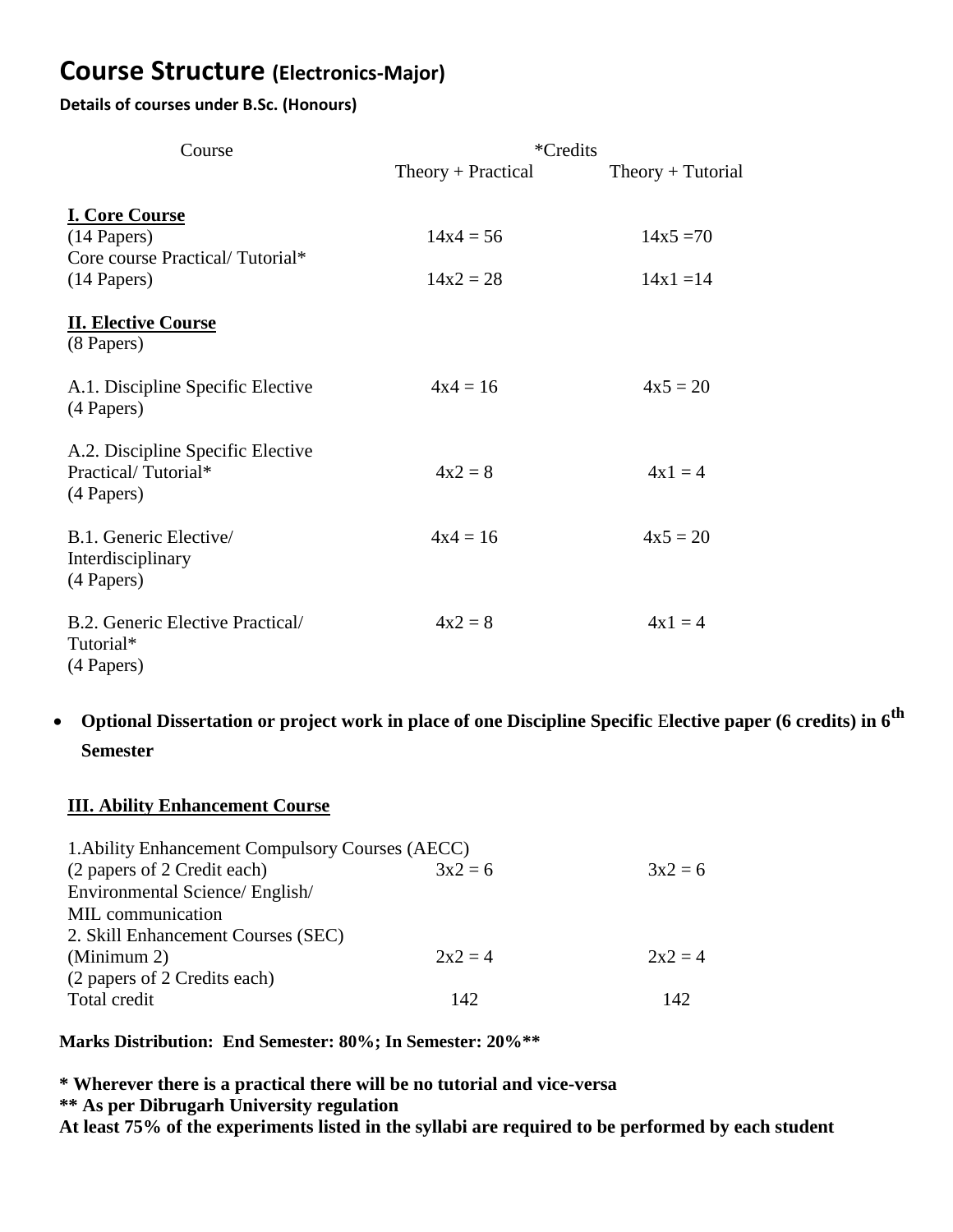## **PROPOSED SCHEME FOR CHOICE BASED CREDIT SYSTEM IN BSc Honours in Electronics**

| <b>Semester</b> | <b>Core Course</b><br>(14) | <b>Ability</b><br><b>Enhancement</b> | <b>Skill</b><br><b>Enhancement</b> | <b>Elective:</b><br><b>Discipline</b> | <b>Elective:</b><br>Generic |
|-----------------|----------------------------|--------------------------------------|------------------------------------|---------------------------------------|-----------------------------|
|                 |                            | <b>Compulsory</b>                    | Course                             | <b>Specific</b>                       | $(GE)$ $(4)$                |
|                 |                            | Course (AECC) (3)                    | $(SEC)$ $(2)$                      | $(DSE)$ (4)                           |                             |
| $\mathbf I$     | <b>Basic Circuit</b>       | AECC-1                               |                                    |                                       | $GE-1$                      |
|                 | Theory and                 | Communicative                        |                                    |                                       |                             |
|                 | Network                    | English                              |                                    |                                       |                             |
|                 | Analysis                   |                                      |                                    |                                       |                             |
|                 | Mathematics                | AECC-2                               |                                    |                                       |                             |
|                 | Foundation for             | MIL/Communicative                    |                                    |                                       |                             |
|                 | Electronics                | Hindi/Alternative                    |                                    |                                       |                             |
|                 |                            | English                              |                                    |                                       |                             |
| $\rm II$        | Semiconductor              | AECC-3                               |                                    |                                       | $GE-2$                      |
|                 | Devices                    | Environmental                        |                                    |                                       |                             |
|                 | <b>Applied Physics</b>     | Science                              |                                    |                                       |                             |
|                 |                            |                                      |                                    |                                       |                             |
| III             | Electronic                 |                                      | SEC-1                              |                                       | $GE-3$                      |
|                 | Circuits                   |                                      |                                    |                                       |                             |
|                 | Digital                    |                                      |                                    |                                       |                             |
|                 | Electronics and            |                                      |                                    |                                       |                             |
|                 | Verilog/VHDL               |                                      |                                    |                                       |                             |
|                 | C-Programming<br>and Data  |                                      |                                    |                                       |                             |
|                 | <b>Structures</b>          |                                      |                                    |                                       |                             |
| IV              | Operational                |                                      | SEC-2                              |                                       | $GE-4$                      |
|                 | Amplifiers and             |                                      |                                    |                                       |                             |
|                 | Applications               |                                      |                                    |                                       |                             |
|                 | Signals and                |                                      |                                    |                                       |                             |
|                 | <b>Systems</b>             |                                      |                                    |                                       |                             |
|                 | Electronic                 |                                      |                                    |                                       |                             |
|                 | Instrumentation            |                                      |                                    |                                       |                             |
| $\mathbf{V}$    | Microprocessors            |                                      |                                    | DSE-1                                 |                             |
|                 | and                        |                                      |                                    |                                       |                             |
|                 | Microcontrollers           |                                      |                                    |                                       |                             |
|                 | Electromagnetics           |                                      |                                    | DSE-2                                 |                             |
| VI              | Communication              |                                      |                                    | DSE-3                                 |                             |
|                 | Electronics                |                                      |                                    |                                       |                             |
|                 | Photonics                  |                                      |                                    | DSE-4                                 |                             |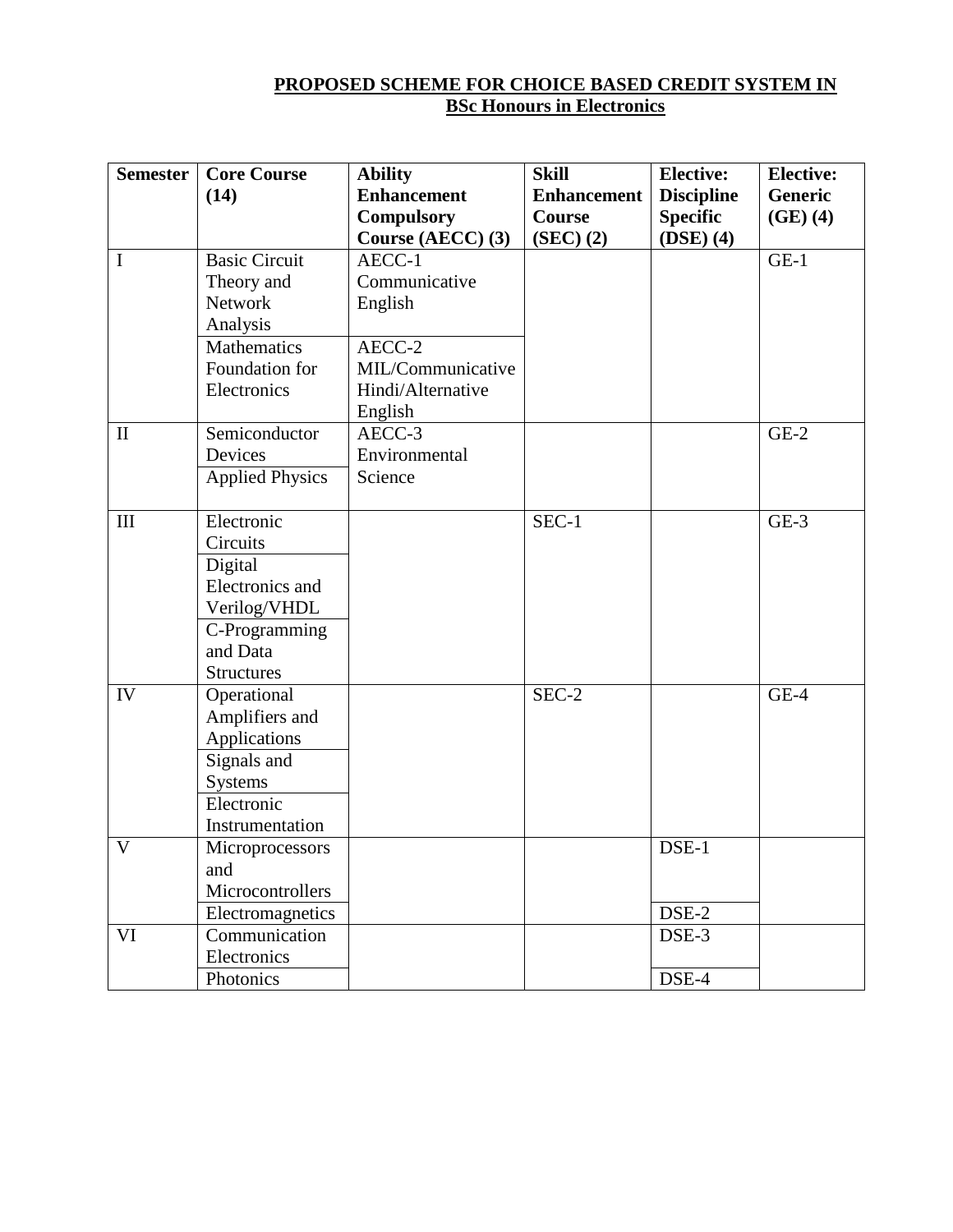| <b>SEME</b><br><b>STER</b> | <b>COURSE OPTED</b>                                 | <b>COURSE NAME</b>                                 | <b>Credits</b>          |
|----------------------------|-----------------------------------------------------|----------------------------------------------------|-------------------------|
| $\mathbf I$                | <b>Ability Enhancement Compulsory</b>               | Communicative English                              | $\overline{2}$          |
|                            | Course-I                                            |                                                    |                         |
|                            | <b>Ability Enhancement Compulsory</b>               | MIL/Communicative Hindi/Alternative English        | $\overline{2}$          |
|                            | Course-II                                           |                                                    |                         |
|                            | Core Course-I                                       | Basic Circuit Theory and Network Analysis          | $\overline{\mathbf{4}}$ |
|                            | <b>Core Course-I Practical/Tutorial</b>             | Basic Circuit Theory and Network Analysis Lab      | $\overline{2}$          |
|                            | Core course-II                                      | <b>Mathematics Foundation for Electronics</b>      | $\overline{\mathbf{4}}$ |
|                            | <b>Core Course-II Practical/Tutorial</b>            | Mathematics Foundation for Electronics Lab         | $\overline{2}$          |
|                            | Generic Elective -1                                 | $GE-1$                                             | 4/5                     |
|                            | Generic Elective -1 Practical/Tutorial              |                                                    | 2/1                     |
| $\mathbf{I}$               | <b>Ability Enhancement Compulsory</b><br>Course-III | <b>Environmental Science</b>                       | $\overline{2}$          |
|                            | Core course-III                                     | <b>Semiconductor Devices</b>                       | 4                       |
|                            | <b>Core Course-III Practical/Tutorial</b>           | Semiconductor Devices Lab                          | $\overline{2}$          |
|                            | Core course-IV                                      | <b>Applied Physics</b>                             | $\overline{\mathbf{4}}$ |
|                            | Core Course-IV Practical/Tutorial                   | <b>Applied Physics Lab</b>                         | $\overline{2}$          |
|                            | Generic Elective -2                                 | $GE-2$                                             | 4/5                     |
|                            | Generic Elective -2 Practical/Tutorial              |                                                    | 2/1                     |
| Ш                          | Core course-V                                       | <b>Electronic Circuits</b>                         | $\overline{\mathbf{4}}$ |
|                            | <b>Core Course-V Practical/Tutorial</b>             | <b>Electronic Circuits Lab</b>                     | $\boldsymbol{2}$        |
|                            | Core course-VI                                      | Digital Electronics and Verilog/VHDL               | 4                       |
|                            | Core Course-VI Practical/Tutorial                   | Digital Electronics and Verilog/VHDL Lab           | $\overline{2}$          |
|                            | Core course-VII                                     | C Programming and Data Structures                  | 4                       |
|                            | Core Course-VII Practical/Tutorial                  | C Programming and Data Structures Lab              | $\overline{2}$          |
|                            | Skill Enhancement Course -1/Ability                 | SEC-1                                              | $\overline{2}$          |
|                            | <b>Enhancement Elective Course-1</b>                |                                                    |                         |
|                            | Generic Elective -3                                 | $GE-3$                                             | 4/5                     |
|                            | Generic Elective -3 Practical/Tutorial              |                                                    | 2/1                     |
| IV                         | Core course-VIII                                    | <b>Operational Amplifiers and Applications</b>     | 4                       |
|                            | <b>Course-VIII Practical/Tutorial</b>               | <b>Operational Amplifiers and Applications Lab</b> | $\boldsymbol{2}$        |
|                            | Core course-IX                                      | <b>Signals and Systems</b>                         | $\overline{\mathbf{4}}$ |
|                            | <b>Course-IX Practical/Tutorial</b>                 | Signals and Systems Lab                            | $\mathbf{2}$            |
|                            | Core course-X                                       | <b>Electronic Instrumentation</b>                  | $\overline{\mathbf{4}}$ |
|                            | Course- X Practical/Tutorial                        | Electronic Instrumentation Lab                     | $\mathbf{2}$            |
|                            | Skill Enhancement Course -2/Ability                 | SEC-2                                              | $\overline{2}$          |
|                            | <b>Enhancement Elective Course-2</b>                |                                                    |                         |
|                            | Generic Elective -4                                 | $GE-4$                                             | 4/5                     |
|                            | Generic Elective -4 Practical/Tutorial              |                                                    | 2/1                     |
| V                          | Core course-XI                                      | Microprocessors and Microcontrollers               | $\overline{\mathbf{4}}$ |
|                            | Core Course-XI Practical/Tutorial                   | Microprocessors and Microcontrollers Lab           | $\overline{2}$          |
|                            | Core course-XII                                     | Electromagnetics                                   | $\overline{\mathbf{4}}$ |
|                            | Core Course-XII Practical/Tutorial                  | Electromagnetics Lab                               | $\overline{2}$          |
|                            | Discipline Specific Elective -1                     | DSE-1                                              | 4/5                     |
|                            | Discipline Specific Elective -1                     | DSE-1 Lab                                          | 2/1                     |
|                            | Practical/Tutorial                                  |                                                    |                         |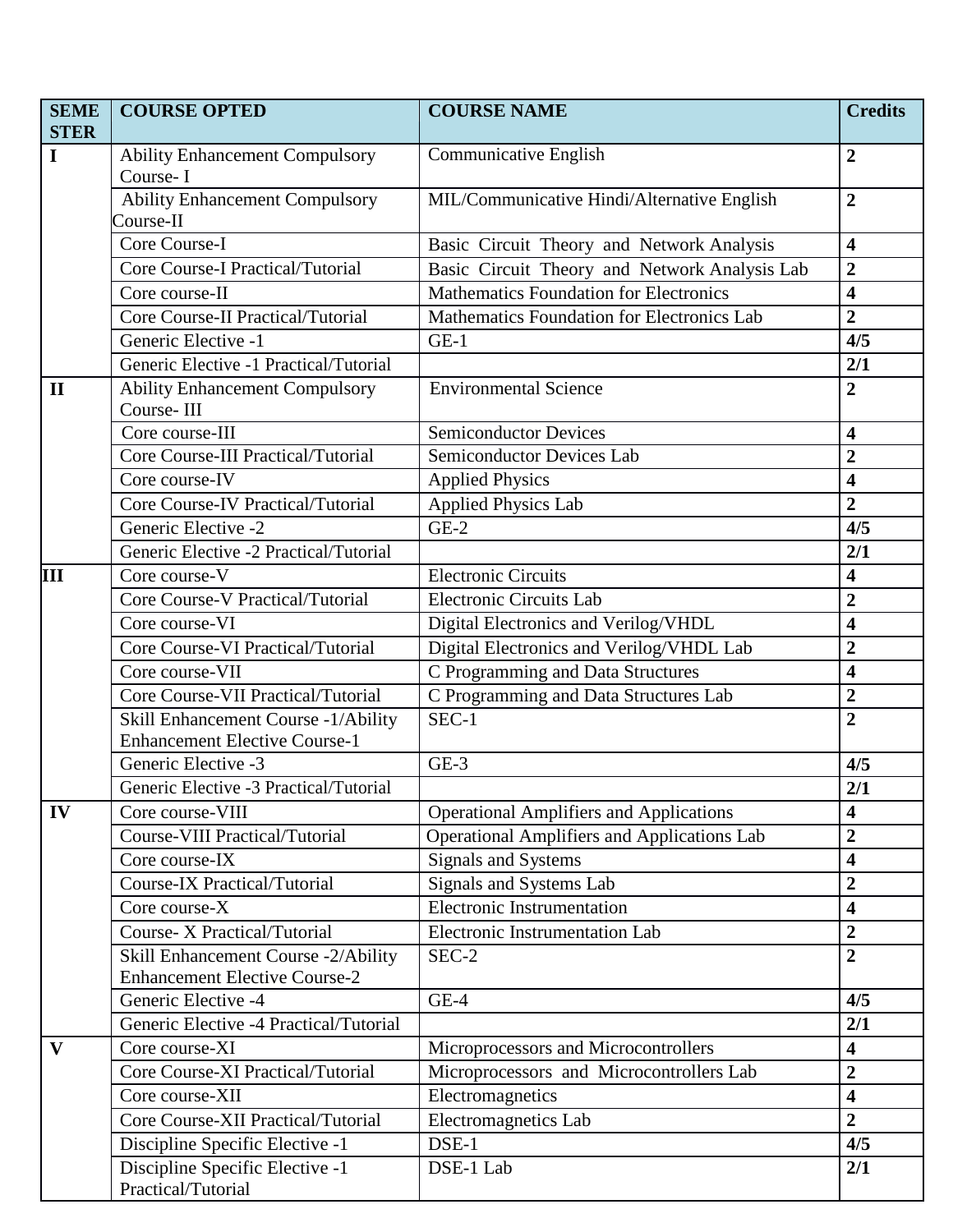|                      | Discipline Specific Elective -2                       | DSE-2                                | 4/5              |
|----------------------|-------------------------------------------------------|--------------------------------------|------------------|
|                      | Discipline Specific Elective-2<br>Practical/Tutorial  | DSE-2 Lab                            | 2/1              |
| VI                   | Core course-XIII                                      | <b>Communication Electronics</b>     | 4                |
|                      | Core Course-XIII Practical/Tutorial                   | <b>Communication Electronics Lab</b> | 2                |
|                      | Core course-XIV                                       | Photonics                            | $\boldsymbol{4}$ |
|                      | Core Course-XIV Practical/Tutorial                    | Photonics Lab                        | $\overline{2}$   |
|                      | Discipline Specific Elective -3                       | DSE-3                                | 4/5              |
|                      | Discipline Specific Elective -3<br>Practical/Tutorial | DSE-3 Lab                            | 2/1              |
|                      | Discipline Specific Elective-4                        | DSE-4                                | 4/5              |
|                      | Discipline Specific Elective -4<br>Practical/Tutorial | DSE-4 Lab                            | 2/1              |
| <b>Total Credits</b> |                                                       |                                      | 142              |

**CORE COURSE(C): (Credit: 06 each)** (1 period/week for tutorials or 4 periods/week for practical)

- 1. Basic Circuit Theory and Network Analysis
- 2. Mathematics Foundation for Electronics
- 3. Semiconductor Devices
- 4. Applied Physics
- 5. Electronic Circuits
- 6. Digital Electronics and Verilog/VHDL
- 7. C Programming and Data Structures
- 8. Operational Amplifiers and Applications
- 9. Signals and Systems
- 10. Electronic Instrumentation
- 11. Microprocessors and Microcontrollers
- 12. Electromagnetics
- 13. Communication Electronics
- 14. Photonics

## **Discipline Specific Electives (DSE): (Credit: 06 each) (4 papers to be selected) - DSE 1-4**

| 1. Power Electronics                                | DSE-1 |
|-----------------------------------------------------|-------|
| 2. Modern Communication Systems                     | DSE-2 |
| 3. Nanoelectronics                                  | DSE-3 |
| 4. Transmission Lines, Antenna and Wave Propagation | DSE-3 |
| 5. Dissertation                                     | DSE-4 |

## **Skill Enhancement Course (SEC) (02 papers) (Credit: 02 each) - SEC1 to SEC2**

| 1. Design and Fabrication of Printed Circuit Boards (4)- | SEC-1 |
|----------------------------------------------------------|-------|
| 2. Robotics $(4)$ -                                      | SEC-2 |

## **Other Discipline - GE 1 to GE 4**

- 1. Mathematics
- 2. Computer Science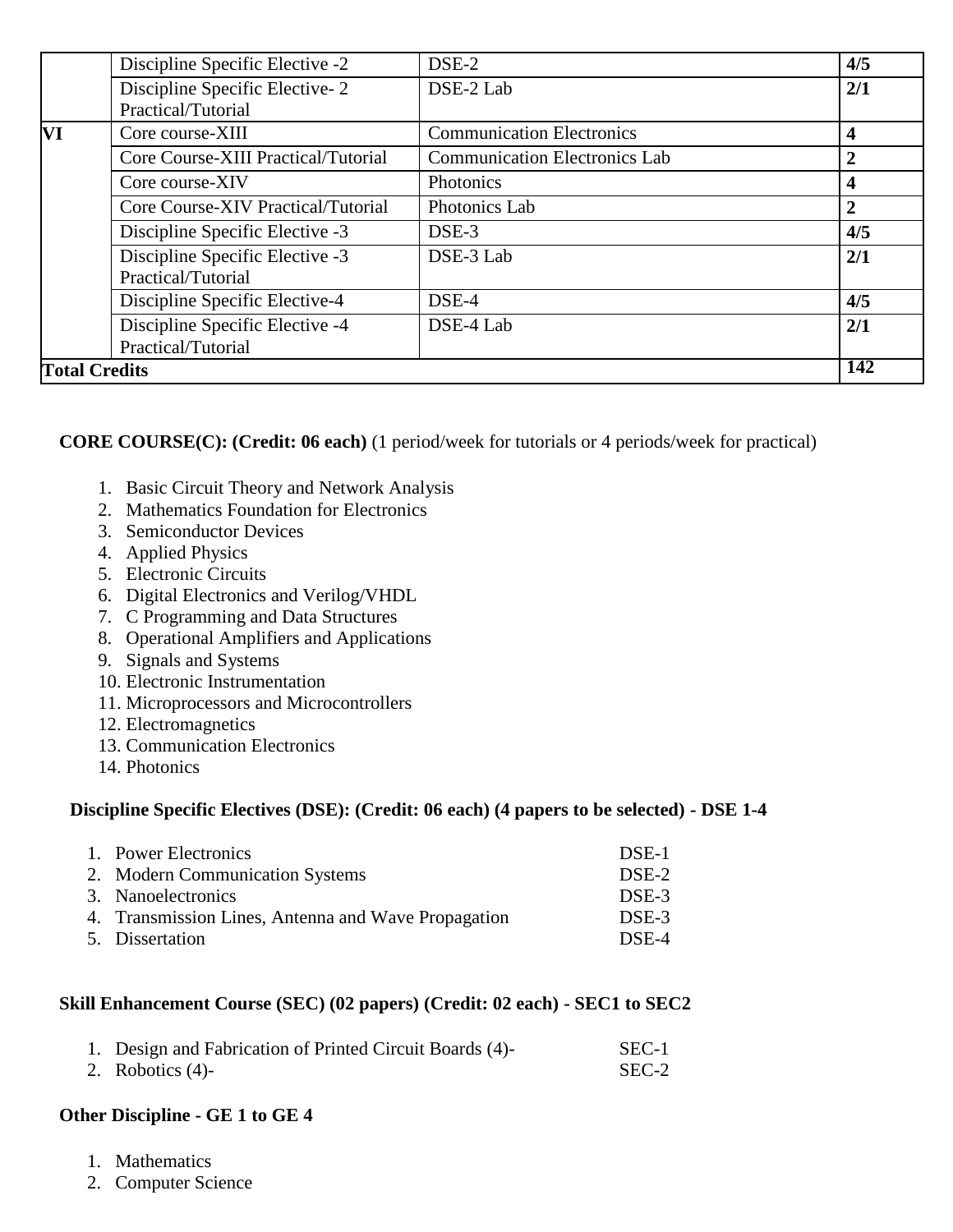- 3. Physics
- 4. Biomedical Science
- 5. Chemistry
- 6. Commerce
- 7. Any other relevant subject to be decided upon by the BOS in Electronics from time to time

# **Generic Elective Papers (GE) for other Departments/Disciplines: (Credit: 06 each)**

| 1. Electronic Circuits and PCB Designing | $GE-1$ |
|------------------------------------------|--------|
| 2. Digital System Design                 | $GE-2$ |
| 3. Instrumentation                       | $GE-3$ |
| 4. Communication Systems                 | $GE-4$ |

## **Important:**

1. The size of the practical group for practical papers is recommended to be 12-15 students.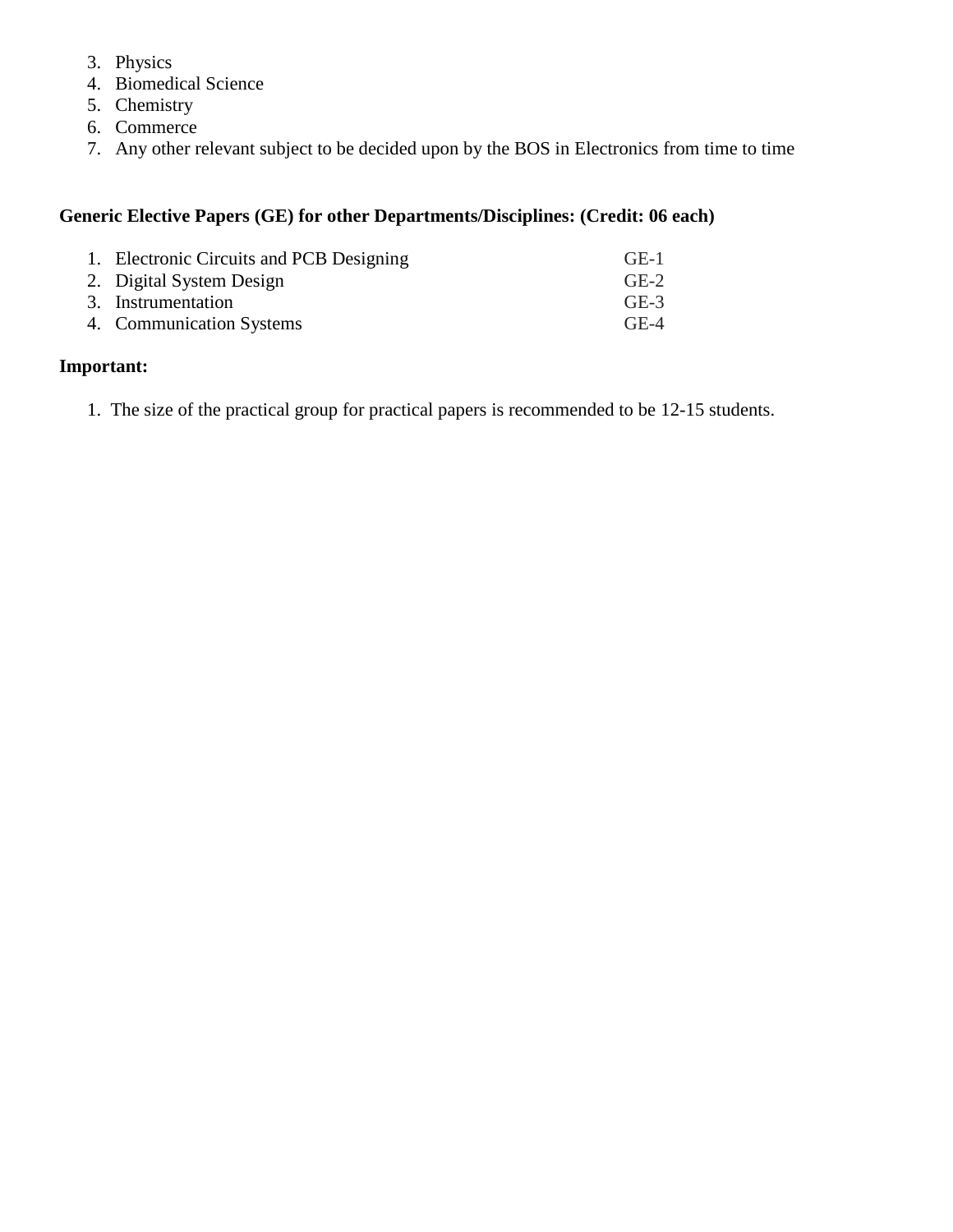---------------------------------------------------------------------------------------------------------------- **Semester I** ----------------------------------------------------------------------------------------------------------------

**Course Code: ELECTRONICS-C-1 Course Title: BASIC CIRCUIT THEORY AND NETWORK ANALYSIS Nature of the Course: CORE Total Credits assigned: 06 Distribution of credit: Theory – 04, Practicals-02**

**Course Objectives**: At the completion of this course, a student will be able to

- 1. Understand the basic circuit concepts and devices like resistors, capacitors and inductors.
- 2. Perform AC and DC circuit analysis.
- 3. Work with different theorems of network analysis.

# **ELECTRONICS-C-1: BASIC CIRCUIT THEORY AND NETWORK ANALYSIS (THEORY)**

**60 Lectures, 60 Marks**

## **Basic Circuit Concepts**:

Voltage and Current Sources, Resistors: Fixed and Variable resistors, Construction and Characteristics, Colour coding of resistors, resistors in series and parallel.

Inductors: Fixed and Variable inductors, Self and mutual inductance, Faraday's law and Lenz's law of electromagnetic induction, Energy stored in an inductor, Inductance in series and parallel, Testing of resistance and inductance using multimeter.

Capacitors: Principles of capacitance, Parallel plate capacitor, Permittivity, Definition of Dielectric Constant, Dielectric strength, Energy stored in a capacitor, Air, Paper, Mica, Teflon, Ceramic, Plastic and Electrolytic capacitor, Construction and application, capacitors in series and parallel, factors governing the value of capacitors, testing of capacitors using multimeter**.** 

## **Circuit Analysis:**

Kirchhoff's Current Law (KCL), Kirchhoff's Voltage Law (KVL), Node Analysis, Mesh Analysis, Star-Delta Conversion.

## **DC Transient Analysis:**

RC Circuit- Charging and discharging with initial charge, RL Circuit with InitialCurrent, Time Constant, RL and RC Circuits with Sources, DC Response of Series RLC Circuits.

## **Unit- 1 (14 Lectures, 14 Marks)**

## **Unit- 2 (14 Lectures, 14 Marks)**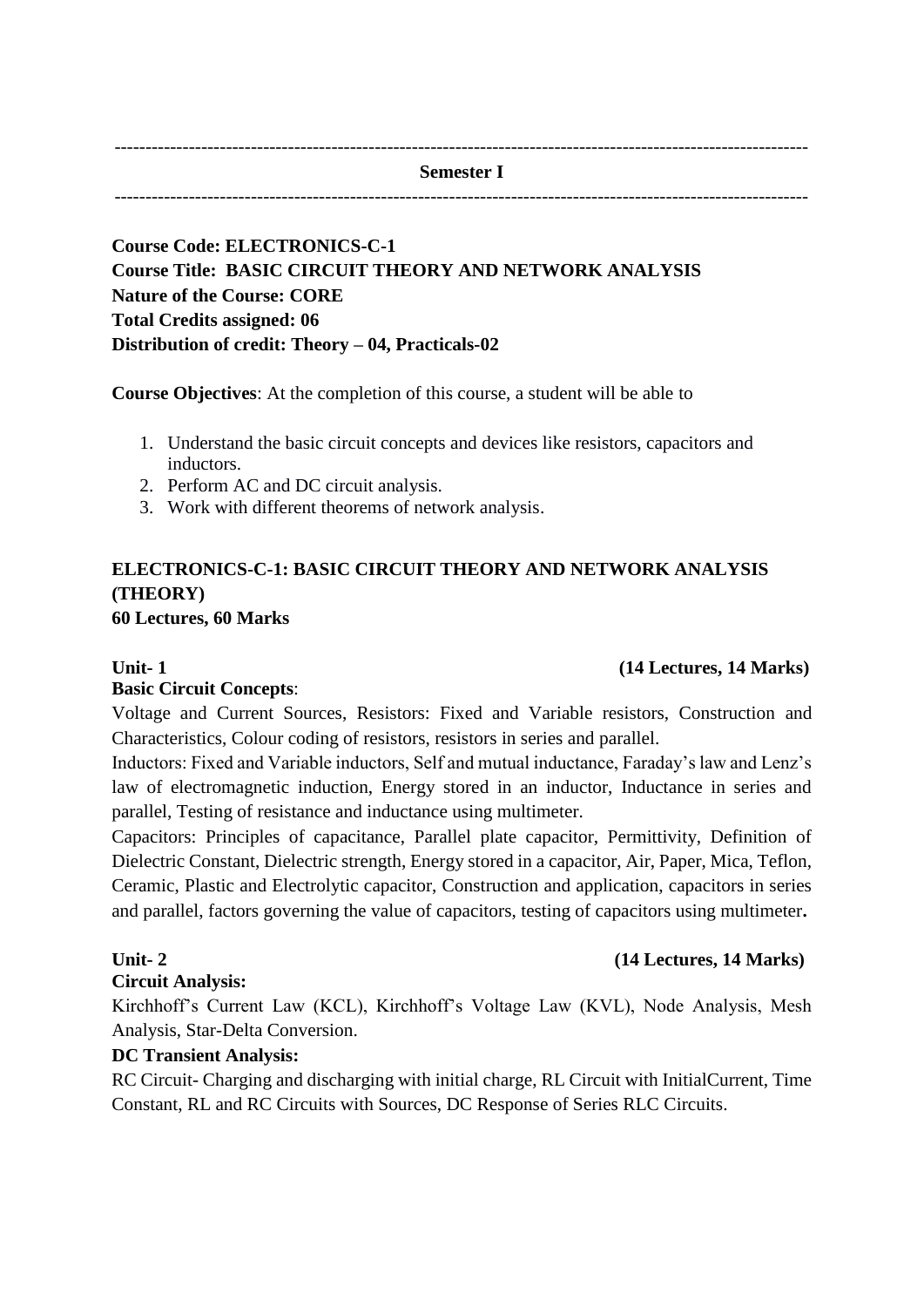# **AC Circuit Analysis:**

# **Unit-3 (16 Lectures, 16 Marks)**

Sinusoidal Voltage and Current, Definition of Instantaneous, Peak, Peak to Peak, Root Mean Square and Average Values. Voltage-Current relationship in Resistor, Inductor and Capacitor, Phasor, Complex Impedance, Power in AC Circuits: Instantaneous Power, Average Power, Reactive Power, Power Factor. Sinusoidal Circuit Analysis for RL, RC and RLC Circuits.

Resonance in Series and Parallel RLC Circuits, Frequency Response of Series and Parallel RLC Circuits, Quality (Q) Factor and Bandwidth. Passive Filters: Low Pass, High Pass, Band Pass and Band Stop.

## **Unit-4 (16 Lectures, 16 Marks)**

**Network Theorems**: Principal of Duality, Superposition Theorem, Thevenin's Theorem, Norton's Theorem, Reciprocity Theorem, Millman's Theorem, Maximum Power Transfer Theorem. AC circuit analysis using Network theorems.

Two Port Networks: Impedance (Z) Parameters, Admittance (Y) Parameters, Transmission (ABCD) Parameters.

## **Recommended readings:**

- S. A. Nasar, Electric Circuits, Schaum's outline series, Tata McGraw Hill (2004)
- Electrical Circuits, M. Nahvi and J. Edminister, Schaum's Outline Series, Tata McGraw-Hill.(2005)
- Robert L. Boylestad, Essentials of Circuit Analysis, Pearson Education (2004)
- W. H. Hayt, J. E. Kemmerly, S. M. Durbin, Engineering Circuit Analysis, Tata McGraw Hill(2005)
- Alexander and M. Sadiku, Fundamentals of Electric Circuits , McGraw Hill (2008)

# **ELECTRONICS-C-1: BASIC CIRCUIT THEORY AND NETWORK ANALYSIS (LAB) (HARDWARE AND CIRCUIT SIMULATION SOFTWARE) 60 Lectures, 20 Marks**

- 1. Familiarization with
	- a) Resistance in series, parallel and series Parallel.
	- b) Capacitors & Inductors in series & Parallel.
	- c) Multimeter Checking of components.
	- d) Voltage sources in series, parallel and series Parallel
	- e) Voltage and Current dividers
- 2. Measurement of Amplitude, Frequency & Phase difference using CRO.
- 3. Verification of Kirchoff's Law.
- 4. Verification of Norton's theorem.
- 5. Verification of Thevenin's Theorem.
- 6. Verification of Superposition Theorem.
- 7. Verification of the Maximum Power Transfer Theorem.
- 8. RC Circuits: Time Constant, Differentiator, Integrator.
- 9. Designing of a Low Pass RC Filter and study of its Frequency Response.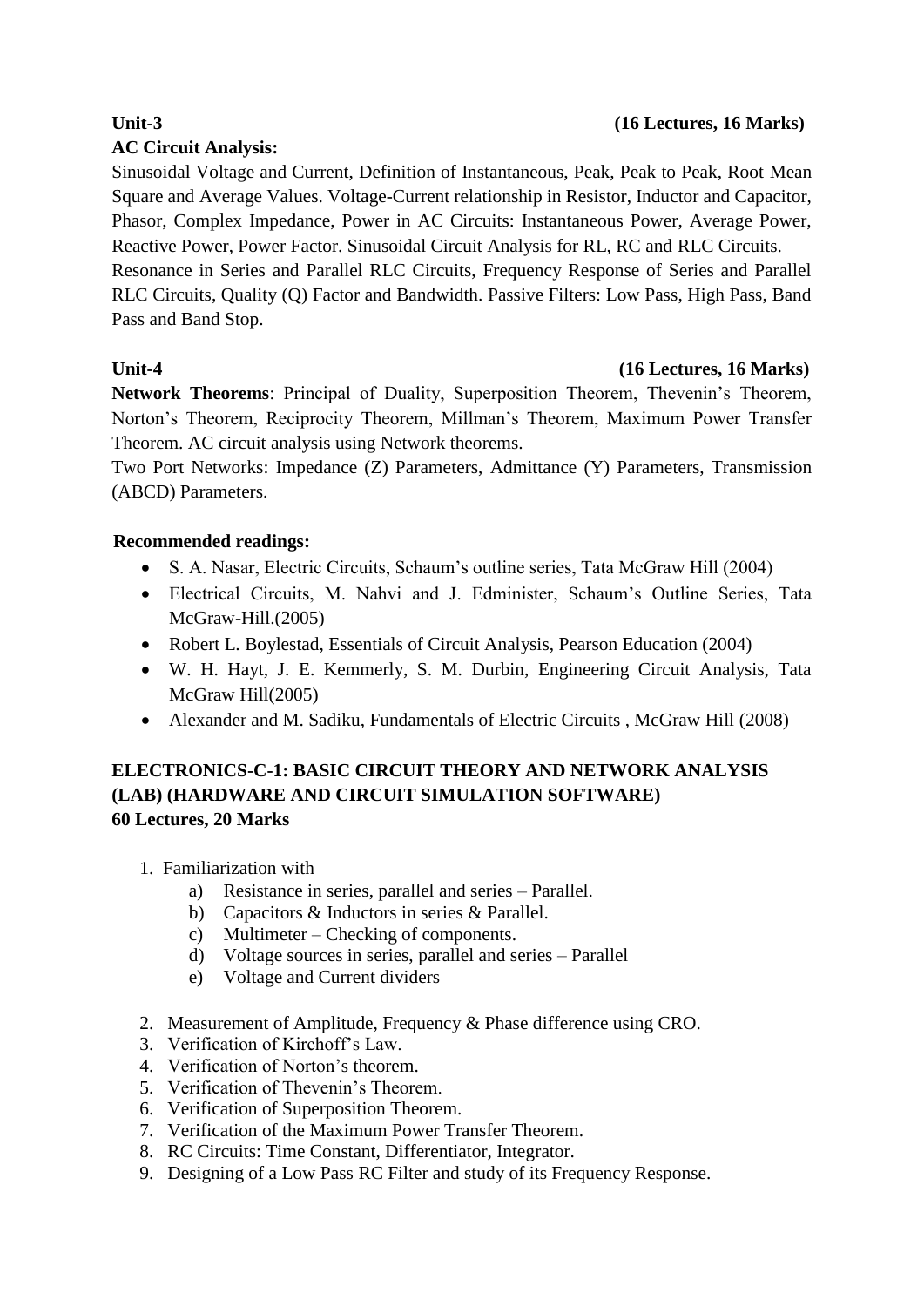- 10. Designing of a High Pass RC Filter and study of its Frequency Response.
- 11. Study of the Frequency Response of a Series LCR Circuit and determination of its (a) Resonant Frequency (b) Impedance at Resonance (c) Quality Factor Q (d) Band Width.

| Mode of Assessment/Assessment Tools (%)                  |                                                                        |    |
|----------------------------------------------------------|------------------------------------------------------------------------|----|
| Internal:                                                |                                                                        |    |
|                                                          | Assignment /Presentation/ attendance/ Class room interaction/quiz etc: | 10 |
| Written Test for theory and/or Viva Voce for Laboratory: |                                                                        | 10 |
| <b>Final (End Semester):</b>                             | XO                                                                     |    |
| Written Test for theory and/or Laboratory experiments:   |                                                                        | 80 |
| (Equal weightage to be assigned to each credit)          |                                                                        |    |

**Expected Learner Outcomes**: This course will enable the students to

- 1. Acquire the foundation knowledge about voltage, current and passive devices.
- 2. Analyse AC and DC circuits using available techniques.
- 3. Analyse different types of networks using the standard network theorem.

# **----------------------------------------------------------------------------------------------------------------**

# **Course code**: **ELECTRONICS-C-2**

**Course title: MATHEMATICS FOUNDATION FOR ELECTRONICS Nature of the course: CORE Total Credit assigned: 06 Distribution of credit: Theory – 04, Practicals-02**

**Objective of the course:** At the completion of this course, a student will be able to

- 1. Acquire the mathematical skills and learn the techniques that are necessary to embark on the field of electronics.
- 2. Identify, formulate and solve complex problems in mathematics.
- 3. Gain the mathematical foundation, including differentiation and integration, multivariable calculus, linear algebra, differential equations, complex variables, probability and statistics etc. which will help in the study of the broad subject electronics in a much convenient way
- 4. Apply this knowledge towards modelling and solution of problems in electronics with the help of advanced mathematics that this course provides.

# **ELECTRONICS-C-2: MATHEMATICS FOUNDATION FOR ELECTRONICS (THEORY)**

**60 Lectures, 60 Marks**

**Unit-1 (16 Lectures, 16 Marks) Ordinary Differential Equations:**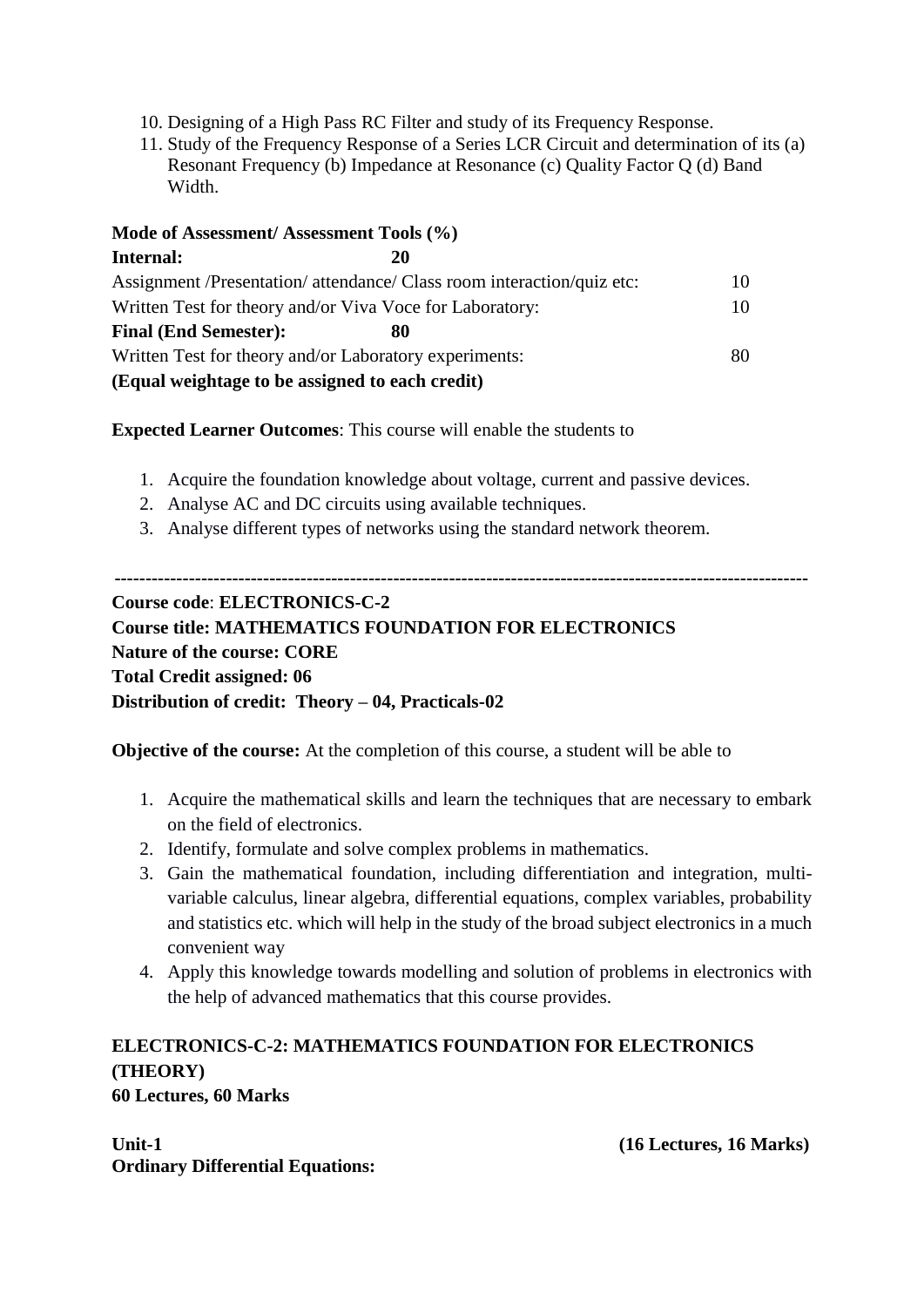First Order Ordinary Differential Equations**,** Basic Concepts, Separable Ordinary Differential Equations, Exact Ordinary Differential Equations, Linear Ordinary Differential equations, Second Order Homogeneous and Non-Homogeneous Differential Equations**.**

**Series solution of differential equations and special functions:** Power series method, Legendre olynomials, Frobenius Method, Bessel's equations and Bessel's functions of first and second kind. Error functions and gamma function**.**

## **Unit-2 (14 Lectures, 14 Marks)**

# **Matrices:**

Introduction to Matrices, System of Linear Algebraic Equations, Gaussian Elimination Method, Gauss -Seidel Method, LU decomposition, Solution of Linear System by LU decomposition. Eigen Values and Eigen Vectors, Linear Transformation, Properties of Eigen Values and Eigen Vectors, Cayley-Hamilton Theorem, Diagonalization, Powers of a Matrix. Real and Complex Matrices, Symmetric, Skew Symmetric, Orthogonal Quadratic Form, Hermitian, Skew Hermitian, Unitary Matrices**.**

## **Unit-3 (14 Lectures, 14 Marks)**

## **Sequences and series:**

Sequences, Limit of a sequence, Convergence, Divergence and Oscillation of asequence, Infinite series, Necessary condition for Convergence, Cauchy's Integral Test, D'Alembert's Ratio Test, Cauchy's nth Root Test, Alternating Series, Leibnitz's Theorem, Absolute Convergence and Conditional Convergence, Power Series**.**

## **Unit-4 (16 Lectures, 16 Marks)**

## **Complex Variables and Functions:**

Complex Variable, Complex Function, Continuity, Differentiability, Analyticity. Cauchy-Riemann (C- R) Equations, Harmonic and Conjugate Harmonic Functions, Exponential Function, Trigonometric Functions, Hyperbolic Functions. Line Integral in Complex Plane, Cauchy's Integral Theorem, Cauchy's Integral Formula, Derivative of Analytic Functions. Sequences, Series and Power Series, Taylor's Series, Laurent Series, Zeroes and Poles.Residue integration method, Residue integration of real Integrals.

## **Recommended readings:**

- E. Kreyszig, advanced engineering mathematics, Wiley India (2008)
- Murray Spiegel, Seymour Lipschutz, John Schiller, Outline of Complex Variables, Schaum Outline Series, Tata McGraw Hill (2007)
- R. K. Jain, and S.R.K. Iyengar, Advanced Engineering Mathematics, Narosa Publishing House (2007)
- C .R. Wylie and L. C. Barrett, Advanced Engineering Mathematics, Tata McGraw-Hill (2004)
- B. V. Ramana, Higher Engineering Mathematics, Tata McGraw Hill Publishing Company Limited (2007)

# **ELECTRONICS-C-2: MATHEMATICS FOUNDATION FOR ELECTRONICS (LAB) (Scilab/MATLAB/ Any Other Mathematical Simulation Software)**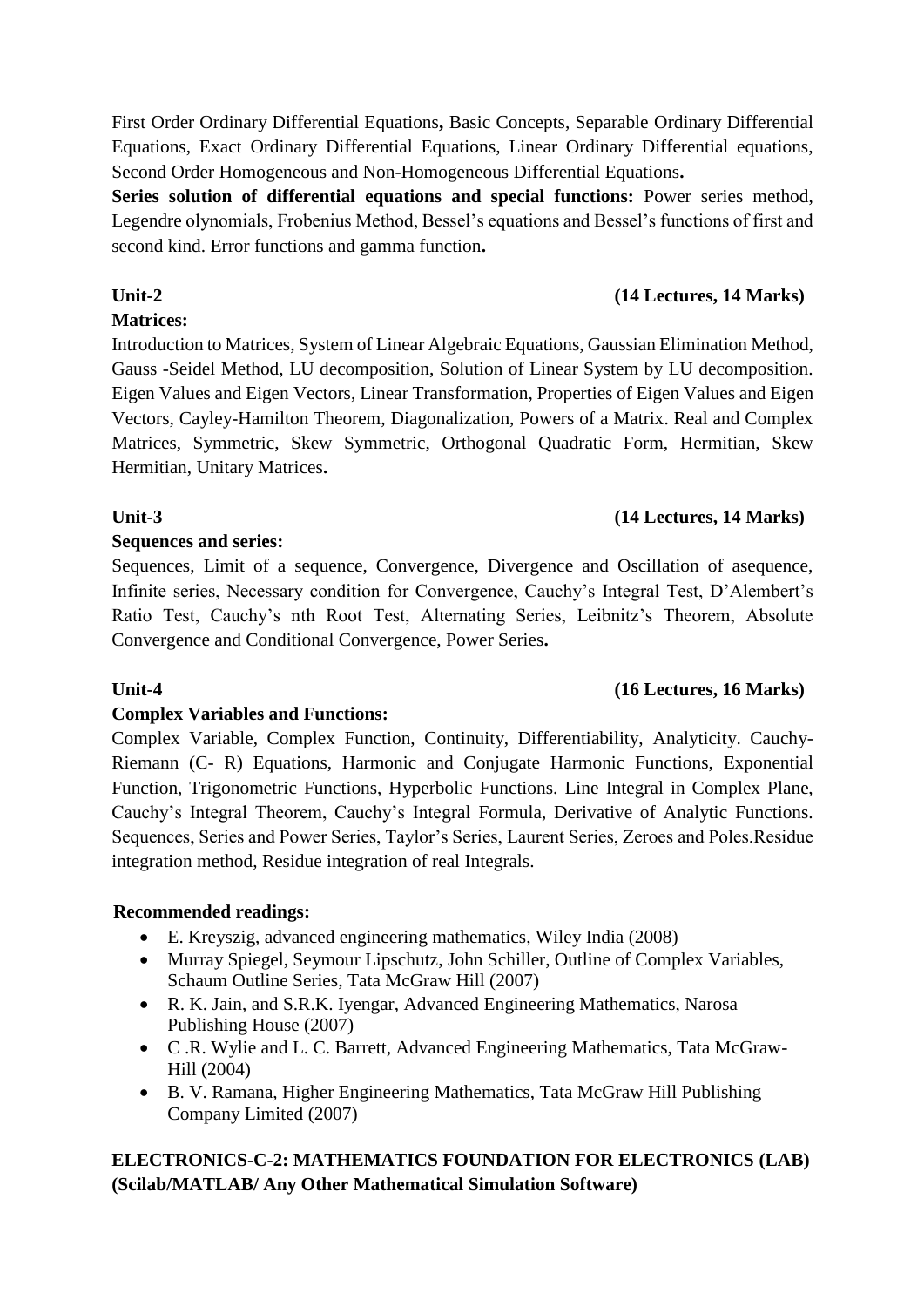## **60 Lectures, 20 Marks**

- 1. Solution of First Order Differential Equations
- 2. Solution of Second Order homogeneous Differential Equations
- 3. Solution of Second Order non-homogeneous Differential Equations
- 4. Convergence of a given series.
- 5. Divergence of a given series.
- 6. Solution of linear system of equations using Gauss Elimination method.
- 7. Solution of linear system of equations using Gauss Seidel method.
- 8. Solution of linear system of equations using L-U decomposition method.

## **Mode of Assessment/ Assessment Tools (%)**

| Internal:                                                | 20                                                                     |    |
|----------------------------------------------------------|------------------------------------------------------------------------|----|
|                                                          | Assignment /Presentation/ attendance/ Class room interaction/quiz etc: | 10 |
| Written Test for theory and/or Viva Voce for Laboratory: |                                                                        | 10 |
| <b>Final (End Semester):</b>                             | 80                                                                     |    |
| Written Test for theory and/or Laboratory experiments:   |                                                                        | 80 |
| (Equal weightage to be assigned to each credit)          |                                                                        |    |

## **Expected Learner Outcomes**: This course will enable the students to

- 1. Apply concepts to do mathematical modelling and analysis of numerical methods.
- 2. Develop their knowledge and skills for electronics, through a specialist pathway.
- 3. Perform independent research to help define the frontiers of knowledge in electronics or related interdisciplinary areas.

## ---------------------------------------------------------------------------------------------------------------- **Semester II**

----------------------------------------------------------------------------------------------------------------

**Course code: ELECTRONICS-C-3 Course title: SEMICONDUCTOR DEVICES Nature of the course: CORE Total Credit assigned: 06 Distribution of credit: Theory -04, Practical-02**

## **Course Objective**: At the completion of this course, a student will be able to

- 1. Learn the fundamental physics of the semiconductor materials and devices.
- 2. Identify and characterize the semiconductor devices.
- 3. Apply the semiconductor devices in various circuits.

# **ELECTRONICS-C-3: SEMICONDUCTOR DEVICES (THEORY)**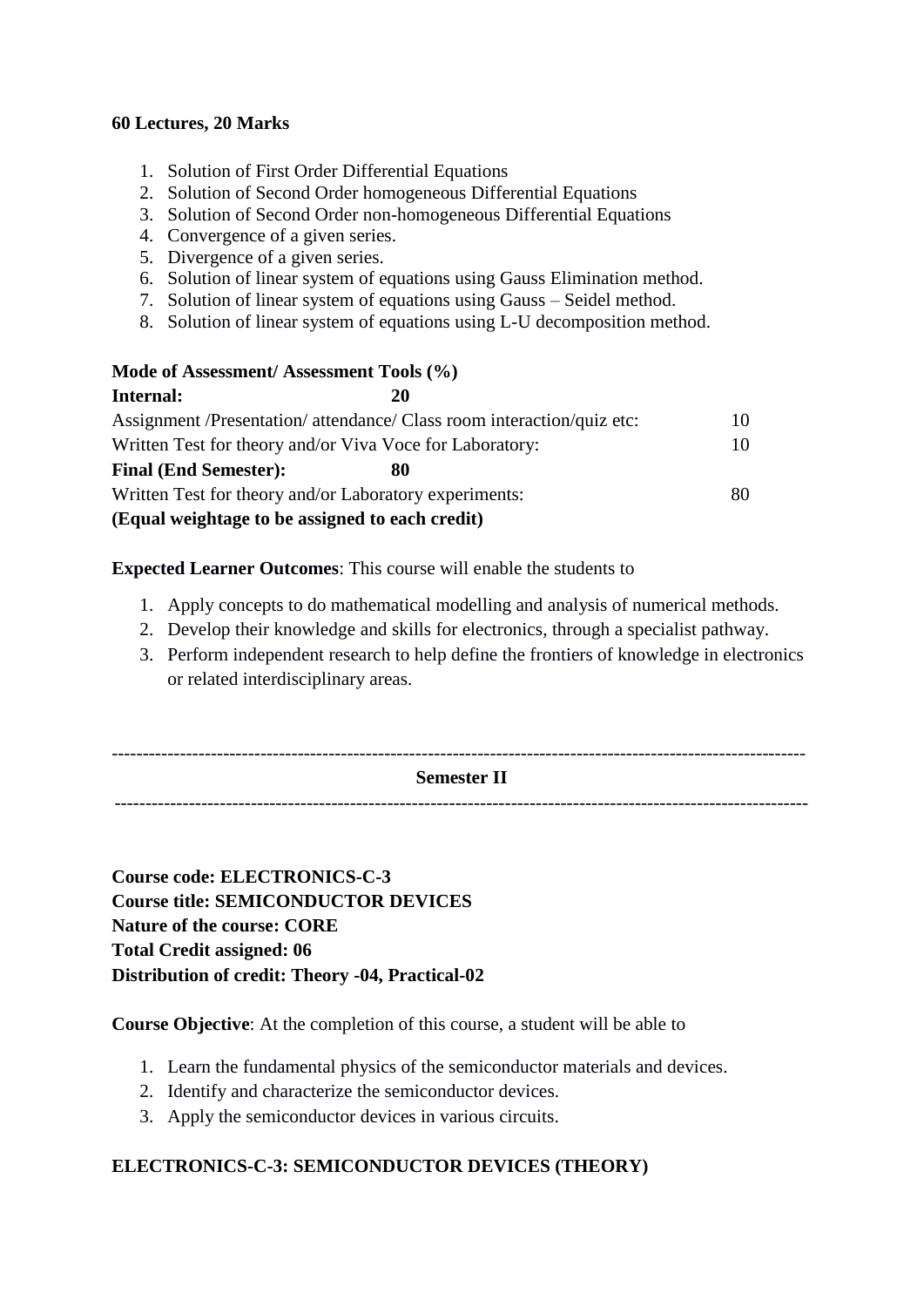## **60 Lectures, 60 Marks**

## **Semiconductor Basics:**

Introduction to Semiconductor Materials, Crystal Structure, Planes and Miller Indices, Energy Band in Solids, Concept of Effective Mass, Density of States, Carrier Concentration at Normal Equilibrium in Intrinsic Semiconductors, Derivation of Fermi Level for Intrinsic & Extrinsic Semiconductors, Donors, Acceptors, Dependence of Fermi Level on Temperature and Doping Concentration, Temperature Dependence of Carrier Concentrations.

Carrier Transport Phenomena: Carrier Drift, Mobility, Resistivity, Hall Effect, Diffusion Process, Einstein Relation, Current Density Equation, Carrier Injection, Generation And Recombination Processes, Continuity Equation.

## **Unit 2 (15 Lectures, 15 Marks)**

## **P-N Junction Diode:**

Formation of Depletion Layer, Space Charge at a Junction, Derivation of Electrostatic Potential Difference at Thermal Equilibrium, Depletion Width and Depletion Capacitance of an Abrupt Junction. Concept of Linearly Graded Junction, Derivation of Diode Equation and I-V Characteristics. Zener and Avalanche Junction Breakdown Mechanism.

Tunnel diode, varactor diode, solar cell: circuit symbol, characteristics, applications.

## **Bipolar Junction Transistors (BJT):**

PNP and NPN Transistors, Basic Transistor Action, Emitter Efficiency, Base Transport Factor, Current Gain, Energy Band Diagram of Transistor in Thermal Equilibrium, Quantitative Analysis of Static Characteristics (Minority Carrier Distribution and Terminal Currents), Base-Width Modulation, Modes of operation, Input and Output Characteristics of CB, CE and CC Configurations. Metal Semiconductor Junctions: Ohmic and Rectifying Contacts.

## **Unit 4 (18 Lectures, 18 Marks)**

## **Field Effect Transistors:**

JFET, Construction, Idea of Channel Formation, Pinch-Off and Saturation Voltage, Current-Voltage Output Characteristics. MOSFET, types of MOSFETs, Circuit symbols, Working and Characteristic curves of Depletion type MOSFET (both N channel and P Channel) and Enhancement type MOSFET (both N channel and P channel). Complimentary MOS (CMOS). **Power Devices:** 

UJT, Basic construction and working, Equivalent circuit, intrinsic Standoff Ratio, Characteristics and relaxation oscillator-expression. SCR, Construction, Working and Characteristics, Triac, Diac, IGBT, MESFET, Circuit symbols, Basic constructional features, Operation and Applications.

## **Recommended readings:**

 S. M. Sze, Semiconductor Devices: Physics and Technology, 2ndEdition, Wiley India edition (2002).

# **Unit 1 (12 Lectures, 12 Marks)**

## **Unit 3 (15 Lectures, 15 Marks)**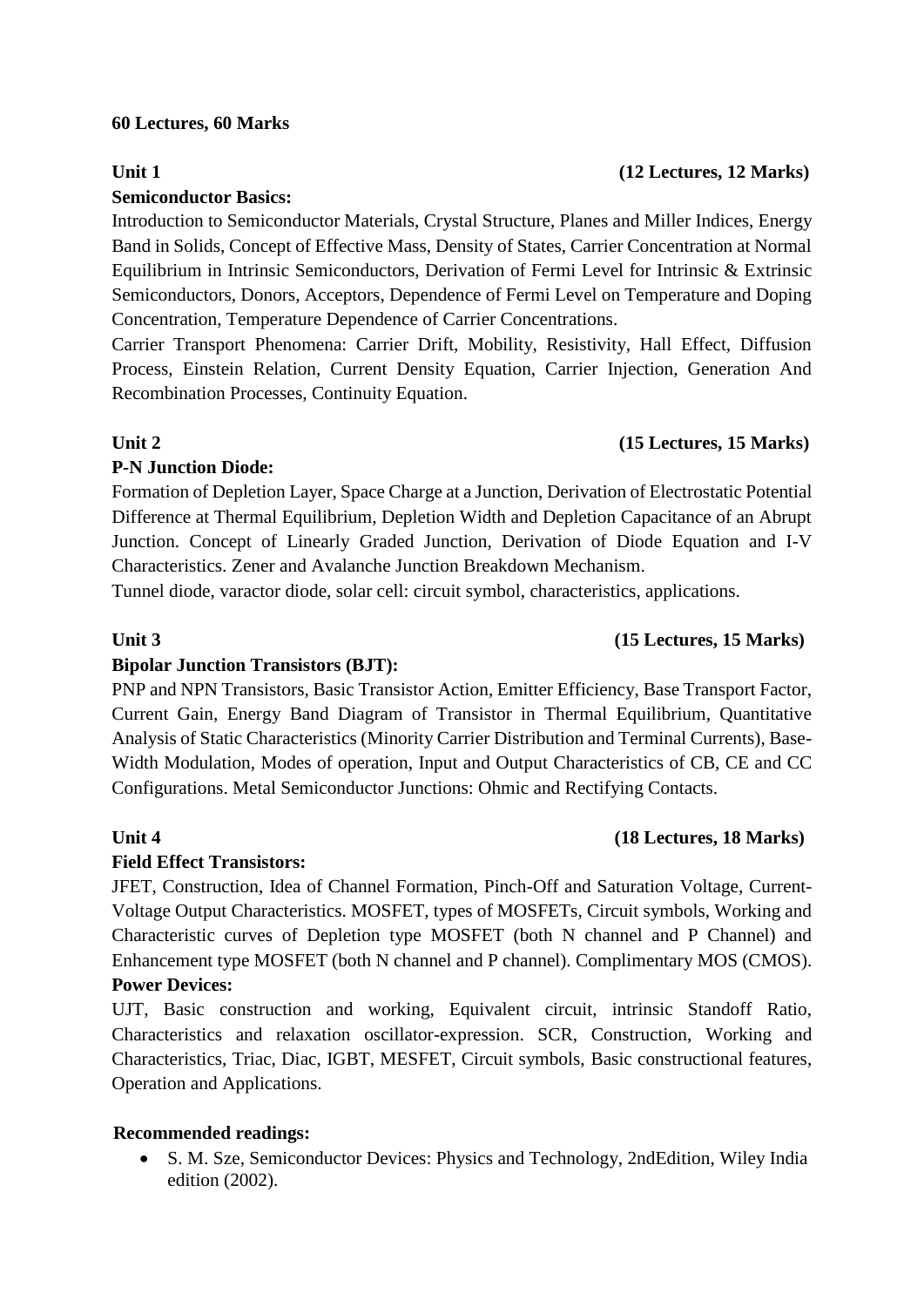- Ben G Streetman and S. Banerjee, Solid State Electronic Devices, Pearson Education (2006)
- Dennis Le Croissette, Transistors, Pearson Education (1989)
- Jasprit Singh, Semiconductor Devices: Basic Principles, John Wiley and Sons (2001)
- Kanaan Kano, Semiconductor Devices, Pearson Education (2004)
- Robert F. Pierret, Semiconductor Device Fundamentals, Pearson Education (2006)

## **ELECTRONICS-C-3: SEMICONDUCTOR DEVICES (LAB) (HARDWARE AND CIRCUIT SIMULATION SOFTWARE) 60 Lectures, 20 Marks**

- 1. Study of the I-V Characteristics of Diode Ordinary and Zener Diode.
- 2. Study of the I-V Characteristics of the CE configuration of BJT and obtain  $r_i$ ,  $r_o$ ,  $\beta$ .
- 3. Study of the I-V Characteristics of the Common Base Configuration of BJT and obtain  $r_i$ ,  $r_o$ , α.
- 4. Study of the I-V Characteristics of the Common Collector Configuration of BJT and obtain voltage gain, ri, ro.
- 5. Study of the I-V Characteristics of the UJT.
- 6. Study of the I-V Characteristics of the SCR.
- 7. Study of the I-V Characteristics of JFET.
- 8. Study of the I-V Characteristics of MOSFET.
- 9. Study of Characteristics of Solar Cell
- 10. Study of Hall Effect.

## **Mode of Assessment/ Assessment Tools (%)**

| Internal:                                                | 20                                                                     |    |
|----------------------------------------------------------|------------------------------------------------------------------------|----|
|                                                          | Assignment /Presentation/ attendance/ Class room interaction/quiz etc: | 10 |
| Written Test for theory and/or Viva Voce for Laboratory: |                                                                        | 10 |
| <b>Final (End Semester):</b>                             | 80                                                                     |    |
| Written Test for theory and/or Laboratory experiments:   |                                                                        | 80 |
| (Equal weightage to be assigned to each credit)          |                                                                        |    |

**Expected learner outcome:** This course will enable the students to

1. Understand the basic principles and working of the semiconductor materials and devices.

----------------------------------------------------------------------------------------------------------------

- 2. Characterize the device.
- 3. Apply the knowledge of semiconductor devices in real life application.

**Course code: ELECTRONICS-C- IV Course title: APPLIED PHYSICS Nature of the course: CORE Total Credit assigned: 06**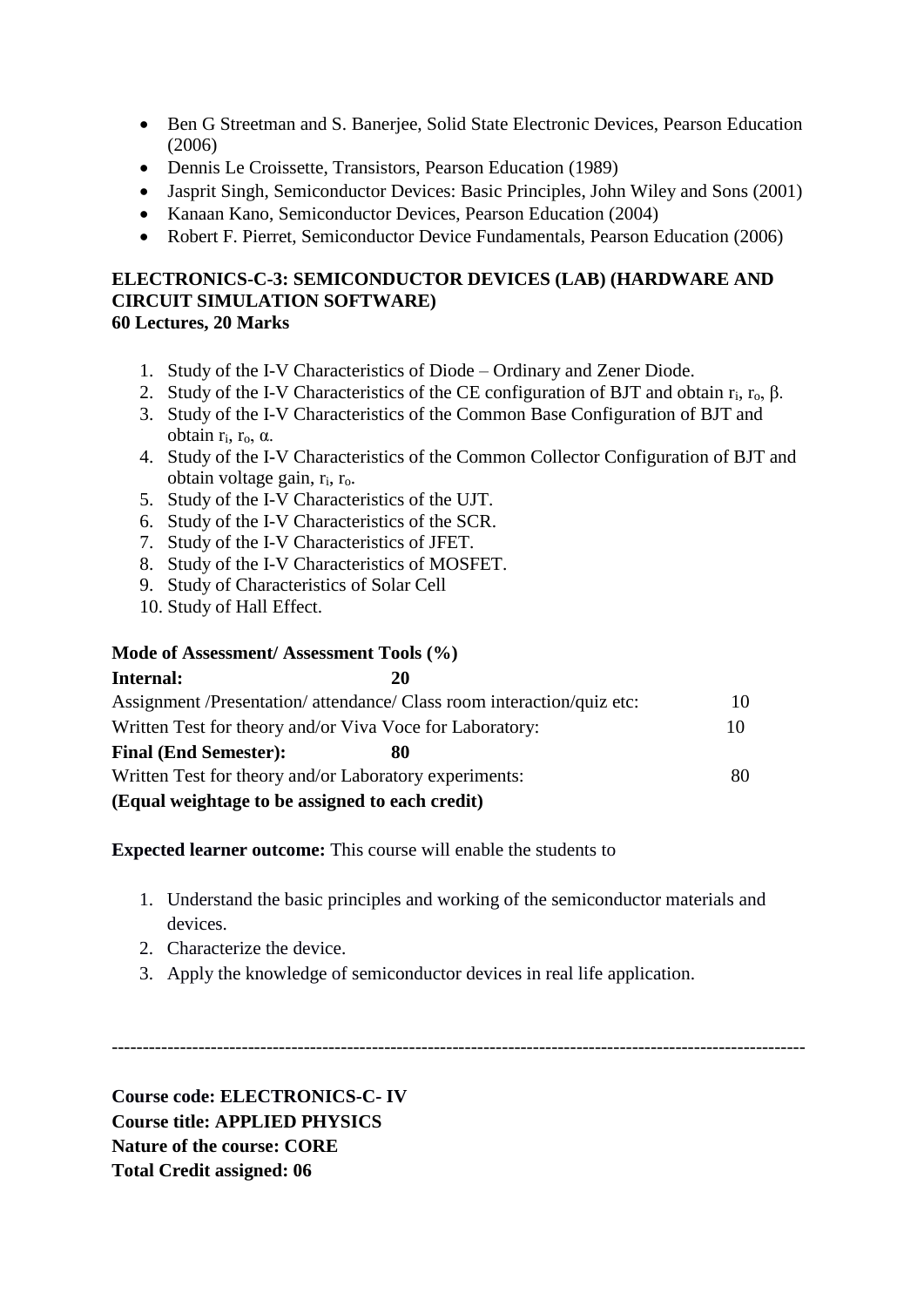## **Distribution of credit: Theory -04, Practical-02**

**Course Objective:** At the completion of this course, a student will be able to

- 1. Learn about the development of modern physics and the theoretical formation of quantum mechanics.
- 2. Learn about the applications of quantum mechanics in solving physical problems.
- 3. Learn about the physics of material science by studying mechanical properties, thermal properties, elastic and magnetic properties of materials.

# **ELECTRONICS-C IV: APPLIED PHYSICS (THEORY) 60 Lectures, 60 Marks**

## **Quantum Physics:**

Inadequacies of Classical physics. Compton's effect, Photo-electric Effect, Wave-particle duality, de Broglie waves. Basic postulates and formalism of quantum mechanics: probabilistic interpretation of waves, conditions for physical acceptability of wave functions. Schrodinger wave equation for a free particle and in a force field (1 dimension), Boundary and continuity conditions. Operators in Quantum Mechanics, Conservation of probability, Time-dependent form, Linearity and superposition, Operators, Time-independent one dimensional Schrodinger wave equation, Stationary states, Eigen-values and Eigen functions. Particle in a onedimensional box, Extension to a three dimensional box, Potential barrier problems, phenomenon of tunneling. Kronig Penney Model and development of band structure. Spherically symmetric potentials, the Hydrogen-like atom problem**.**

## **Mechanical Properties of Materials:**

Elastic and Plastic Deformations, Hooke's Law, Elastic Moduli, Brittle and Ductile Materials, Tensile Strength, Theoretical and Critical Shear Stress of Crystals. Strengthening Mechanisms, Hardness, Creep, Fatigue, Fracture**.**

## **Unit-3 (15 Lectures, 15 Marks)**

# **Thermal Properties:**

Brief Introduction to Laws of Thermodynamics, Concept of Entropy, Concept of Phonons, Heat Capacity, Debye's Law, Lattice Specific Heat, Electronic Specific Heat, Specific Heat Capacity for Si and GaAs, Thermal Conductivity, Thermoelectricity, Seebeck Effect, Thomson Effect, Peltier Effect**.**

## **Unit-4 (15 Lectures, 15 marks)**

## **Electric and Magnetic Properties:**

Conductivity of metals, Ohm's Law, relaxation time, collision time and mean free path, electron scattering and resistivity of metals, heat developed in current carrying conductor, Superconductivity.

# **Unit-2 (10 Lectures, 10 Marks)**

# **Unit-1 (20 Lectures, 20 Marks)**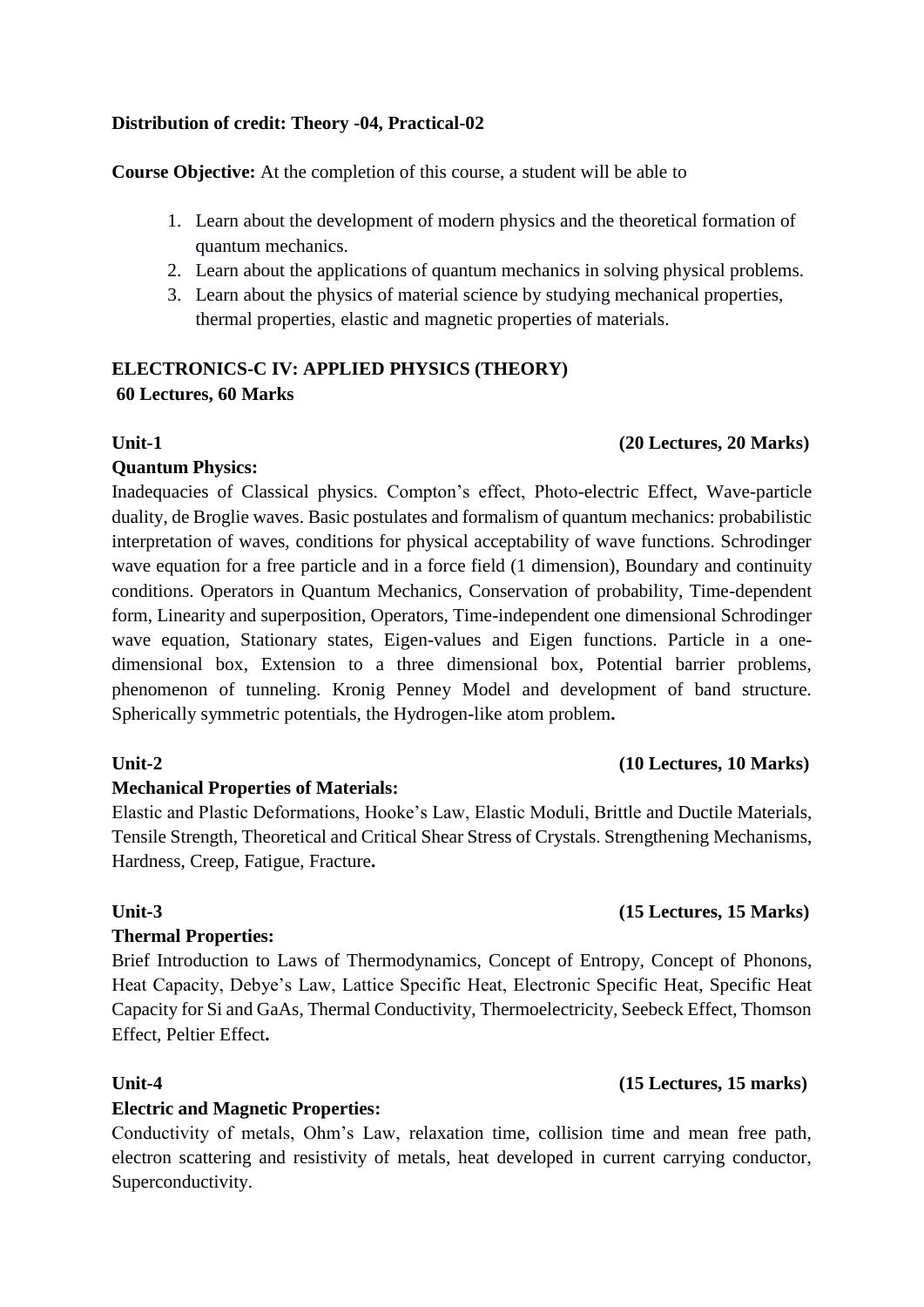Classification of Magnetic Materials, Origin of Magnetic moment, Origin of dia, para, ferro and anti-ferro magnetism and their comparison, Ferrimagnetic materials, Saturation Magnetisation and Curie temperature, Magnetic domains, Concepts of Giant Magnetic Resistance (GMR), Magnetic recording.

## **Recommended readings:**

- S. Vijaya and G. Rangarajan, Material Science, Tata Mcgraw Hill (2003)
- W. E. Callister, Material Science and Engineering: An Introduction, Wiley India (2006)
- Beiser, Concepts of Modern Physics, McGraw-Hill Book Company (1987)
- Ghatak& S. Lokanathan, Quantum Mechanics: Theory and Applications, Macmillan India (2004).

## **ELECTRONICS-C IV: APPLIED PHYSICS (LAB) 60 Lectures, 20 Marks**

- 1. To determine Young's modulus of a wire by optical lever method.
- 2. To determine the modulus of rigidity of a wire by Maxwell's needle.
- 3. To determine the elastic constants of a wire by Searle's method.
- 4. To measure the resistivity of a Ge crystal with temperature by four –probe method from room temperature to  $200^{\circ}$ C).
- 5. To determine the value of Boltzmann Constant by studying forward characteristics of diode.
- 6. To determine the value of Planck's constant by using LEDs of at least 4 different wavelengths.
- 7. To determine e/m of electron by Bar Magnet or by Magnetic Focusing.

## **Mode of Assessment/ Assessment Tools (%)**

| Internal:                                                | 20                                                                     |    |
|----------------------------------------------------------|------------------------------------------------------------------------|----|
|                                                          | Assignment /Presentation/ attendance/ Class room interaction/quiz etc: | 10 |
| Written Test for theory and/or Viva Voce for Laboratory: |                                                                        | 10 |
| <b>Final (End Semester):</b>                             | 80                                                                     |    |
| Written Test for theory and/or Laboratory experiments:   |                                                                        | 80 |
| (Equal weightage to be assigned to each credit)          |                                                                        |    |

**Expected learner outcome:** This course will enable the students to

- 1. Apply quantum mechanics to solve physical systems in different areas of science.
- 2. Know about the physical behaviour of materials.
- 3. Learn how the scientific behaviours of materials can be used for human applications.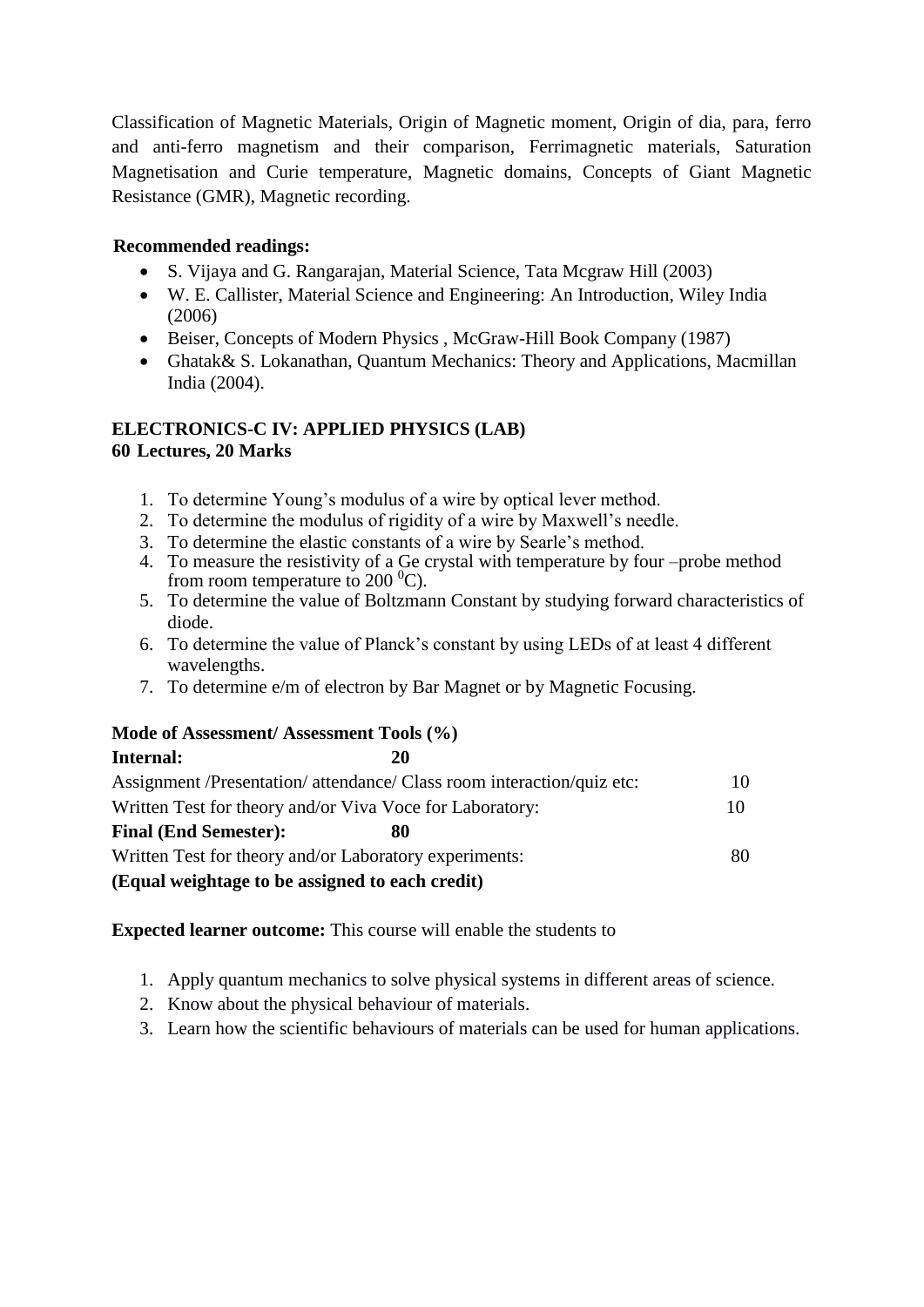**---------------------------------------------------------------------------------------------------------------- Semester III**

**----------------------------------------------------------------------------------------------------------------**

# **Course Code: ELECTRONICS-C-V Course Title: ELECTRONICS CIRCUITS Nature of the Course: CORE Total Credits assigned: 06 Distribution of credit: Theory – 04, Practicals-02**

**Course Objectives**: At the completion of this course, a student will be able to

- 1. Understand the various uses and applications of diodes and bipolar junction transistors.
- 2. Utilise the necessary skill needed to analyse electronic circuits.
- 3. Comprehend the designing and study of different types of amplifiers.

# **ELECTRONICS-C-V: ELECTRONICS CIRCUITS (THEORY) 60 Lectures, 60 Marks**

## **Unit- 1 (14 Lectures, 14 Marks)**

## **Diode Circuits**:

Ideal diode, piecewise linear equivalent circuit, dc load line analysis, Quiescent (Q) point. Clipping and clamping circuits. Rectifiers: HWR, FWR (center tapped and bridge). Circuit diagrams, working and waveforms, ripple factor & efficiency, comparison. Filters: types, circuit diagram and explanation of shunt capacitor filter with waveforms.

Zener diode regulator circuit diagram and explanation for load and line regulation, disadvantages of Zener diode regulator.

## **Unit- 2 (14 Lectures, 14 Marks)**

## **Bipolar Junction Transistor**:

Review of CE, CB Characteristics and regions of operation. Hybrid parameters. Transistor biasing, DC load line, operating point, thermal runaway, stability and stability factor, Fixed bias without and with RE, collector to base bias, voltage divider bias and emitter bias (+VCC and –VEE bias), circuit diagrams and their working.

Transistor as a switch, circuit and working**,** Darlington pair and its applications.

BJT amplifier (CE), dc and ac load line analysis, hybrid model of CE configuration, Quantitative study of the frequency response of a CE amplifier, Effect on gain and bandwidth for Cascaded CE amplifiers (RC coupled).

## **Feedback Amplifiers:**

Concept of feedback, negative and positive feedback, advantages and disadvantages of negative feedback, voltage (series and shunt), current (series and shunt) feedback amplifiers, gain, input and output impedances . Barkhausen criteria for oscillations, Study of phase shift oscillator, Colpitts oscillator and Hartley oscillator.

# **Unit- 3 (12 Lectures, 12 Marks)**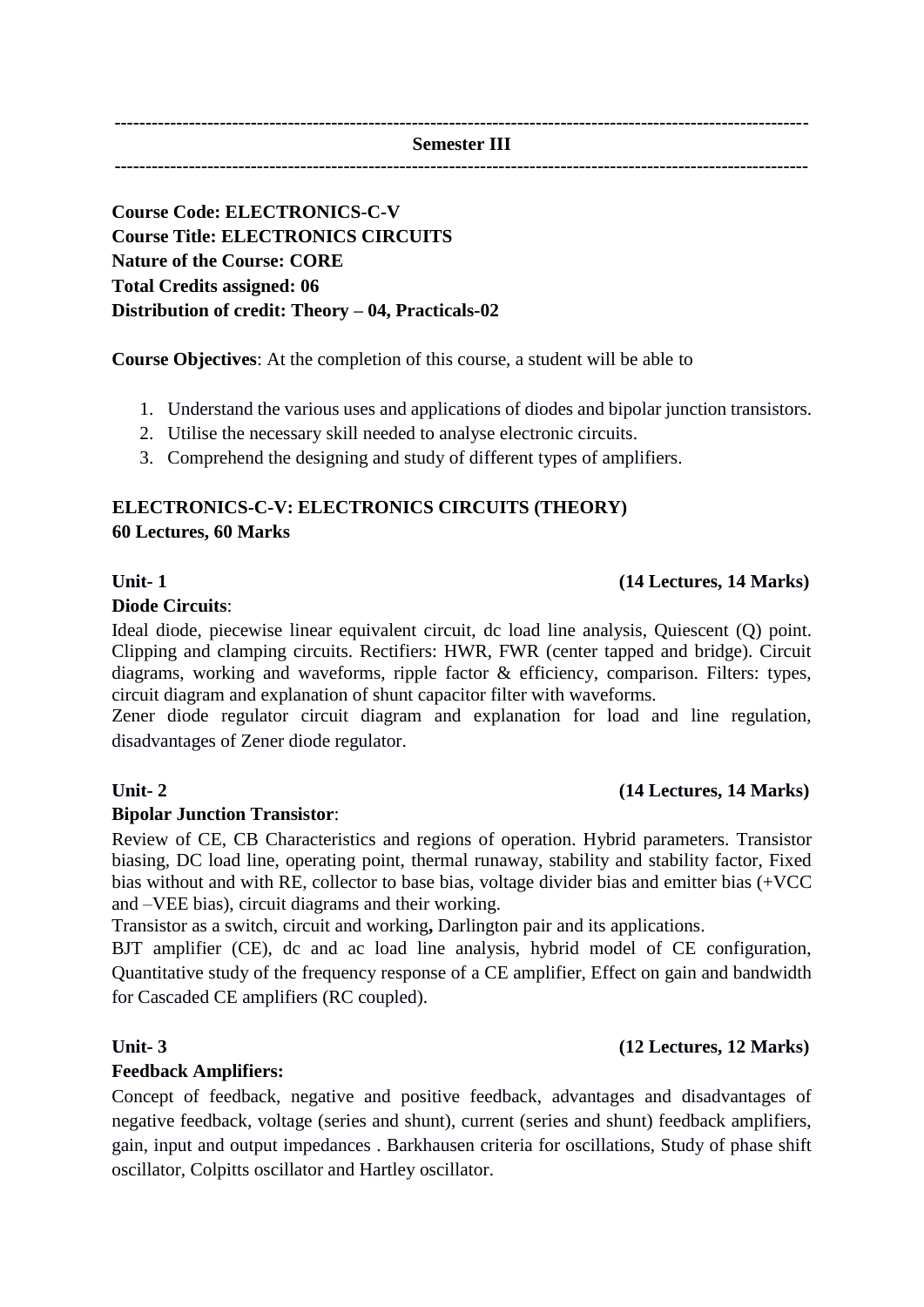## **Unit- 4 (20 Lectures, 20 Marks)**

## **MOSFET Circuits**:

Review of Depletion and Enhancement MOSFET, Biasing of MOSFETs, Small Signal Parameters, Common Source amplifier circuit analysis, CMOS circuits.

## **Power Amplifiers:**

Difference between voltage and power amplifier, classification of power amplifiers, Class A, Class B, Class C and their comparisons. Operation of a Class A single ended power amplifier. Operation of Transformer coupled Class A power amplifier, overall efficiency. Circuit operation of complementary symmetry Class B push pull power amplifier, crossover distortion, heat sinks.

## **Single tuned amplifiers**:

Circuit diagram, Working and Frequency Response for each, Limitations of single tuned amplifier, Applications of tuned amplifiers in communication circuits

## **Recommended readings:**

- Electronic Devices and circuit theory, Robert Boylstead and Louis Nashelsky, 9th Edition, 2013, PHI
- Electronic devices, David A Bell, Reston Publishing Company
- D. L. Schilling and C. Belove, Electronic Circuits: Discrete and Integrated, Tata McGraw Hill (2002)
- Donald A. Neamen, Electronic Circuit Analysis and Design, Tata McGraw Hill (2002)
- J. Millman and C. C. Halkias, Integrated Electronics, Tata McGraw Hill (2001)
- J. R. C. Jaegar and T. N. Blalock, Microelectronic Circuit Design, Tata McGraw Hill (2010)
- J. J. Cathey, 2000 Solved Problems in Electronics, Schaum's outline Series, Tata McGraw Hill (1991)
- Allen Mottershed, Electronic Devices and Circuits, Goodyear Publishing Corporation.

# **ELECTRONICS-C-V: ELECTRONICS CIRCUITS (LAB) (Hardware and Circuit Simulation)**

## **60 Lectures, 20 Marks**

- 1. Study of the half wave rectifier and Full wave rectifier.
- 2. Study of power supply using C filter and Zener diode.
- 3. Designing and testing of 5V/9 V DC regulated power supply and find its load-regulation
- 4. Study of clipping and clamping circuits .
- 5. Study of Fixed Bias, Voltage divider and Collector-to-Base bias Feedback configuration for transistors.
- 6. Designing of a Single Stage CE amplifier.
- 7. Study of Class A, B and C Power Amplifier.
- 8. Study of the Colpitt's Oscillator.
- 9. Study of the Hartley's Oscillator.
- 10. Study of the Phase Shift Oscillator
- 11. Study of the frequency response of Common Source FET amplifier.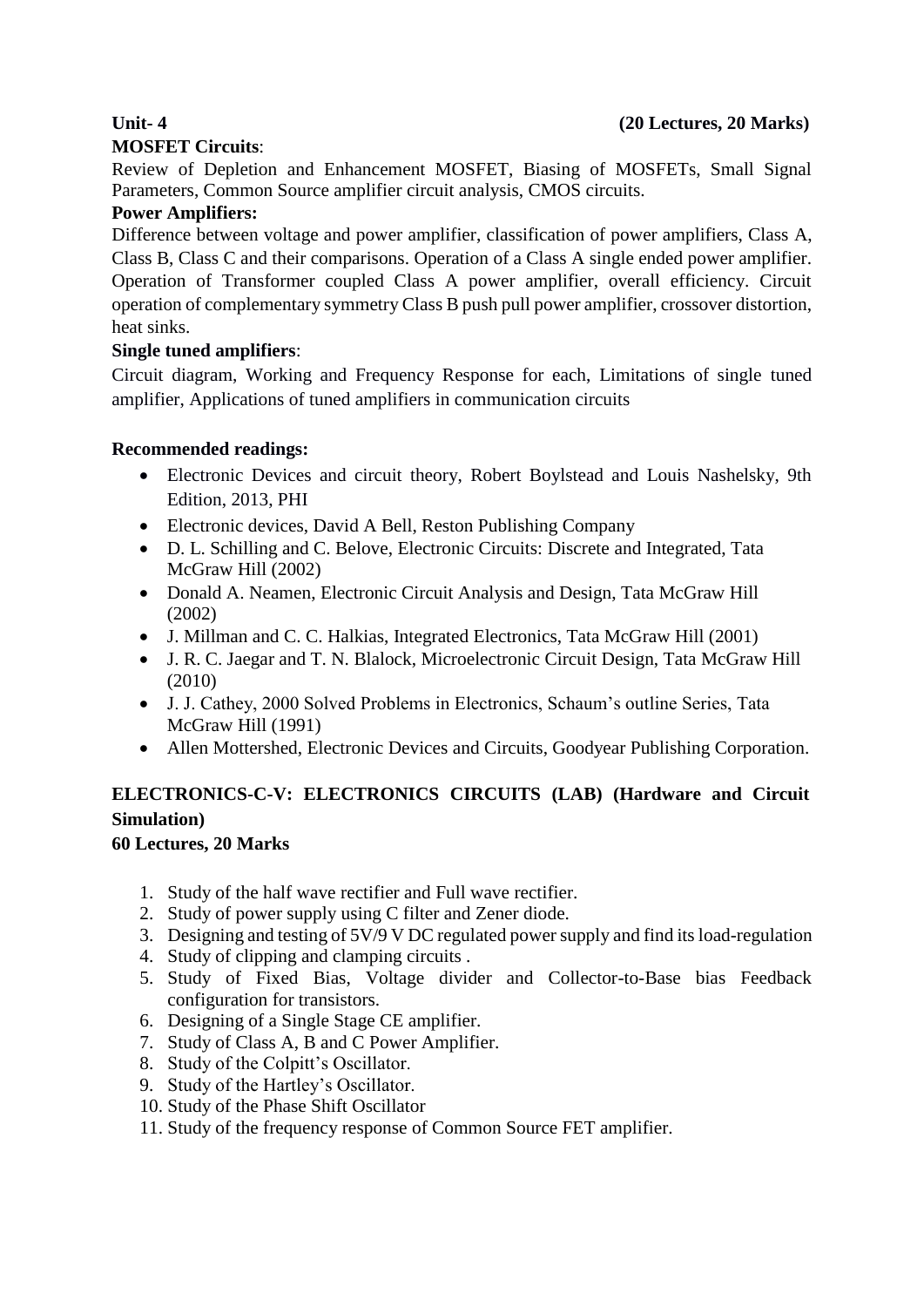**Mode of Assessment/ Assessment Tools (%) Internal: 20** Assignment /Presentation/ attendance/ Class room interaction/quiz etc: 10 Written Test for theory and/or Viva Voce for Laboratory: 10 **Final (End Semester): 80** Written Test for theory and/or Laboratory experiments: 80 **(Equal weightage to be assigned to each credit)**

**Expected learner Outcomes:** This course will enable the students to

- 1. Acquire the basic knowledge about the use and application of diode and transistor circuits.
- 2. Design and analyse circuits containing diodes and transistors.
- 3. Learn the designing of transistor amplifiers and identify various types of amplifiers.

----------------------------------------------------------------------------------------------------------------

4. Develop the knowledge about oscillators and FETs

**Course Code: ELECTRONICS C-VI Course Title: DIGITAL ELECTRONICS AND VERILOG/VHDL Nature of the Course: CORE Total Credits assigned: 06 Distribution of credit: Theory – 04, Practical - 02**

**Course Objectives**: At the completion of this course, a student will be able to

- 1. Understand the binary and other number systems and Boolean algebra.
- 2. Comprehend the digital principles and devices like logic gates.
- 3. Understand the hardware programming language like Verilog/VHDL.

# **ELECTRONICS C-VI**: **DIGITAL ELECTRONICS AND VERILOG/VHDL 60 Lectures, 60 Marks**

## **Number System and Codes**:

Decimal, Binary, Hexadecimal and Octal number systems, base conversions, Binary, Octal and Hexadecimal arithmetic (addition, subtraction by complement method, multiplication), representation of signed and unsigned numbers, Binary Coded Decimal code.

## **Logic Gates and Boolean algebra**:

Introduction to Boolean Algebra and Boolean operators, Truth Tables of OR, AND, NOT, Basic postulates and fundamental theorems of Boolean algebra, Truth tables, construction and symbolic representation of XOR, XNOR, Universal (NOR and NAND) gates.

## **Digital Logic families**:

Fan-in, Fan out, Noise Margin, Power Dissipation, Figure of merit, Speed power product, TTL and CMOS families and their comparison.

# **Unit-1 (12 Lectures, 12 Marks)**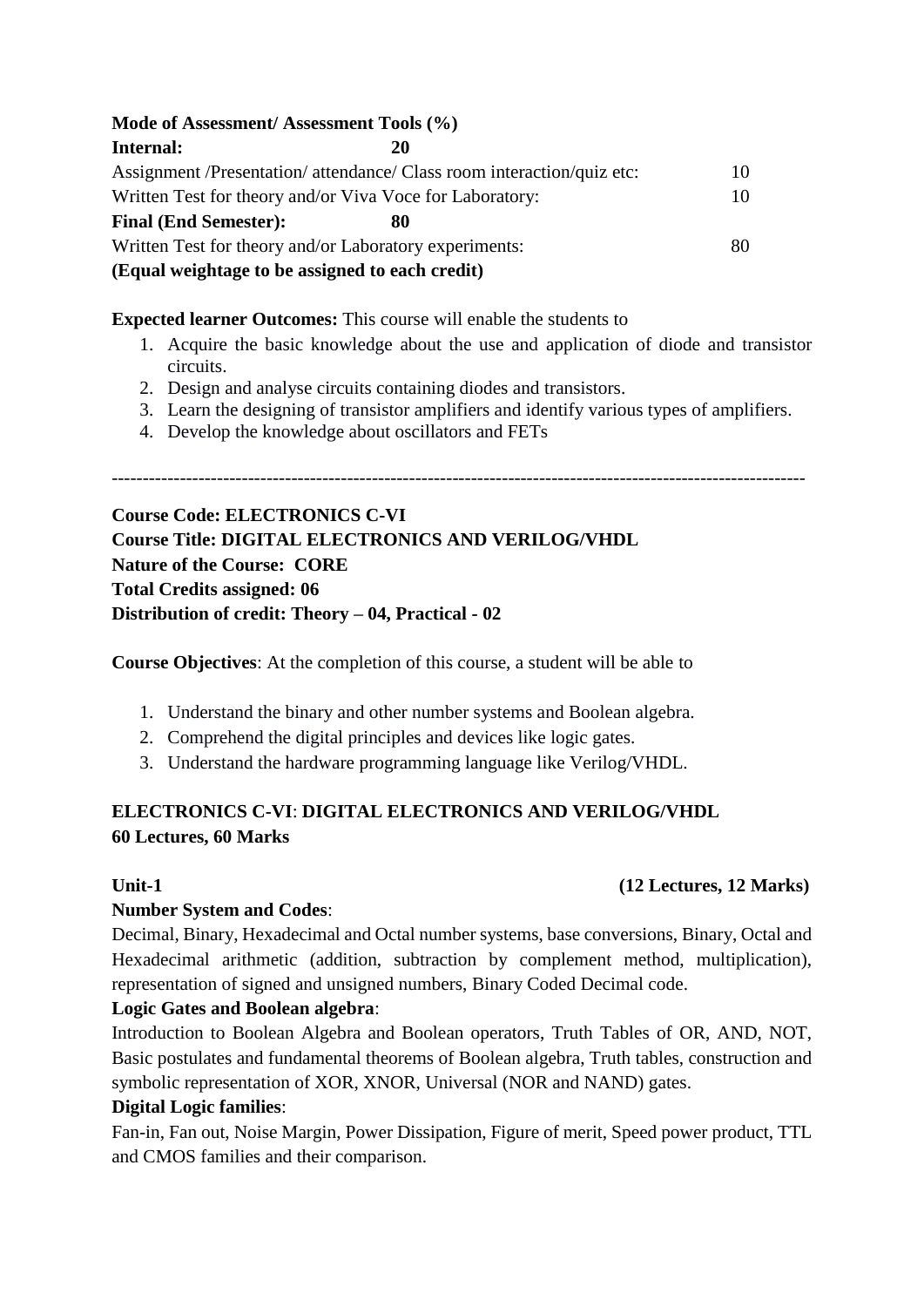# **Unit-2 (12 Lectures, 12 Marks)**

# **Combinational Logic Analysis and Design**:

Standard representation of logic functions (SOP and POS), Karnaugh map minimization, Encoder and Decoder, Multiplexers and Demultiplexers, Implementing logic functions with multiplexer, binary Adder, binary subtractor, parallel adder/subtractor

## **Unit-3 (18 Lectures, 18 Marks)**

## **Sequential logic design**:

Latches and Flip flops , S-R Flip flop, J-K Flip flop, T and D type Flip flop, Clocked and edge triggered Flip flops, master slave flip flop, Registers, Counters (synchronous and asynchronous and modulo-N), State Table, State Diagrams, counter design using excitation table and equations. , Ring counter and Johnson counter.

## **Programmable Logic Devices:**

Basic concepts- ROM, PLA, PAL, CPLD, FPGA

## **Introduction to Verilog:**

A Brief History of HDL, Structure of HDL Module, Comparison of VHDL, data flow style, behavioural style, structural style, mixed design style, simulating design.

Introduction to Language Elements, Keywords, Identifiers, White Space Characters, Comments, format, Integers, reals and strings. Logic Values, Data Types-net types, undeclared nets, scalars and vector nets, Register type, Parameters. Expressions, Operands, Operators, types of Expressions

# **Data flow Modelling and Behavioural Modeling:**

Data flow Modeling: Continuous assignment, net declaration assignments, delays, net delays. Behavioral Modeling: Procedural constructs, timing controls, block statement, procedural assignments, conditional statement, loop statement, procedural continuous assignment.

# **Gate level modelling**–

Introduction, built in Primitive Gates, multiple input gates, Tri-state gates, pull gates, MOS switches, bidirectional switches, gate delay, array instances, implicit nets, Illustrative Examples (both combinational and sequential logic circuits).

## **OR**

# **Introduction to VHDL:**

A Brief History of HDL, Structure of HDL Module, Comparison of VHDL and Verilog, Introduction to Simulation and Synthesis Tools, Test Benches. VHDL Modules, Delays, data flow style, behavioural style, structural style, mixed design style, simulating design.

Introduction to Language Elements, Keywords, Identifiers, White Space Characters, Comments, format. VHDL terms, describing hardware in VHDL, entity, architectures, concurrent signal assignment, event scheduling, statement concurrency, structural designs, sequential behaviour, process statements, process declarative region, process statement region, process execution, sequential statements, architecture selection, configuration statements, power of configurations.

# **Unit-4 (18 Lectures, 18 Marks)**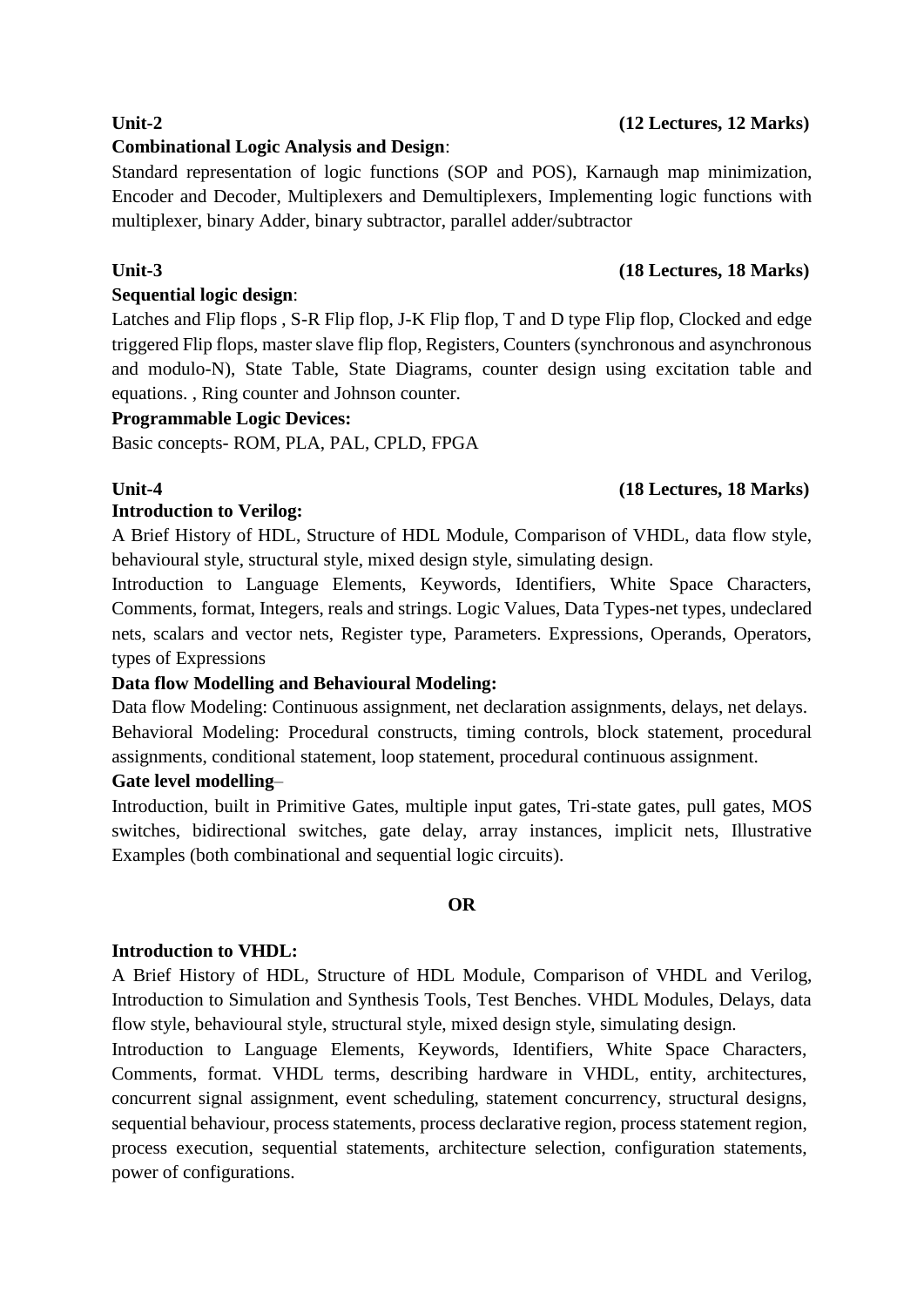# **Behavioural Modelling**:

Introduction to behavioural modelling, inertial delay, transport delay , inertial delay model, transport delay model, transport vs inertial delay, simulation delta drivers, driver creation, generics, block statements, guarded blocks.

# **Sequential Processing:**

Process statement, sensitivity list, signal assignment vs variable assignment, sequential statements, IF, CASE, LOOP, NEXT, EXIT and ASSERT statements, assertion BNF, WAIT ON signal, WAIT UNTIL expression, WAIT FOR time expression, multiple wait conditions, WAIT Time-Out, Sensitivity List vs WAIT Statement Concurrent Assignment, Passive Processes.

# **Data types:**

Object types-signal, variable, constant, Data types– scalar types, composite types, incomplete types, File Type caveats, subtypes, Subprograms and functions.

# **Recommended readings:**

- M. Morris Mano Digital System Design, Pearson Education Asia, (Fourth Edition)
- Thomas L. Flyod, Digital Fundamentals, Pearson Education Asia (1994)
- W. H. Gothmann, Digital Electronics: An Introduction To Theory And Practice, Prentice Hall of India(2000)
- R. L. Tokheim, Digital Principles, Schaum's Outline Series, Tata McGraw- Hill (1994)
- A Verilog HDL Primer J. Bhasker, BSP, 2003 II Edition.
- Verilog HDL-A guide to digital design and synthesis-Samir Palnitkar, Pearson, 2nd edition.

# **ELECTRONICS- C-VI: DIGITAL ELECTRONICS AND VERILOG/VHDL (LAB) (Hardware and Circuit Simulation Software) 60 Lectures, 20 Marks**

- 1. To verify and design AND, OR, NOT and XOR gates using NAND gates.
- 2. To convert a Boolean expression into logic gate circuit and assemble it using logic gate IC's.
- 3. Design a Half and Full Adder.
- 4. Design a Half and Full Subtractor.
- 5. Design a seven segment display driver.
- 6. Design a 4 X 1 Multiplexer using gates.
- 7. To build a Flip- Flop Circuits using elementary gates. (RS, Clocked RS, D-type).
- 8. Design a counter using D/T/JK Flip-Flop.
- 9. Design a shift register and study Serial and parallel shifting of data.

# **EXPERIMENTS IN VERLOG/VHDL**

- 1. Write code to realize basic and derived logic gates.
- 2. Half adder, Full Adder using basic and derived gates.
- 3. Half subtractor and Full Subtractor using basic and derived gates.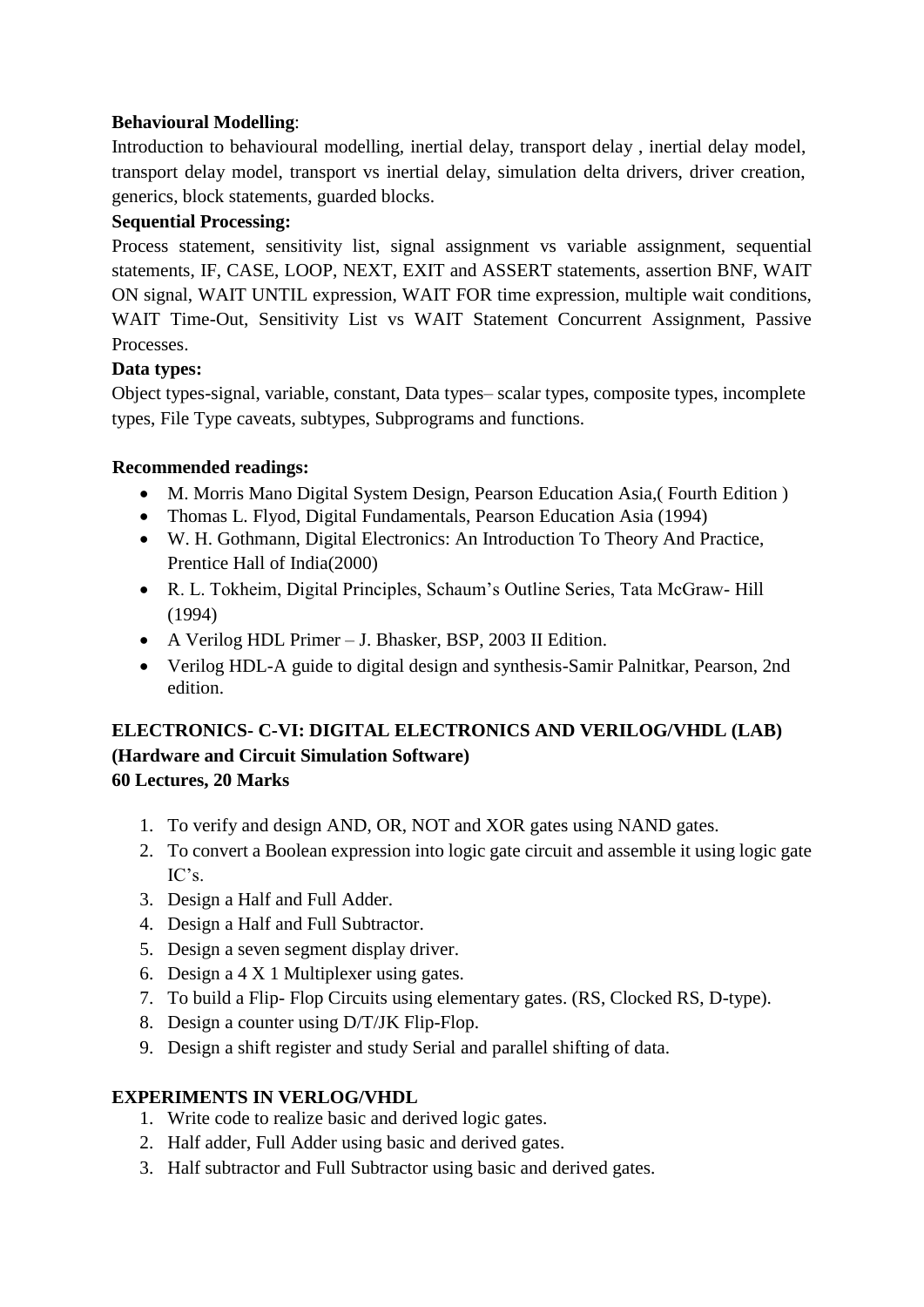- 4. Clocked D FF, T FF and JK FF (with Reset inputs).
- 5. Multiplexer (4x1, 8x1) and Demultiplexer using logic gates.
- 6. Decoder (2x4, 3x8), Encoders and Priority Encoders.
- 7. Design and simulation of a 4 bit Adder.
- 8. Code converters (Binary to Gray and vice versa).
- 9. 2 bit Magnitude comparator.
- 10. 3 bit Ripple counter

## **Mode of Assessment/ Assessment Tools (%)**

| Internal:                                                | 20                                                                     |     |
|----------------------------------------------------------|------------------------------------------------------------------------|-----|
|                                                          | Assignment /Presentation/ attendance/ Class room interaction/quiz etc: | 10  |
| Written Test for theory and/or Viva Voce for Laboratory: |                                                                        | 10  |
| <b>Final (End Semester):</b>                             | 80                                                                     |     |
| Written Test for theory and/or Laboratory experiments:   |                                                                        | 80. |
| (Equal weightage to be assigned to each credit)          |                                                                        |     |

## **Expected Learner Outcomes:** This course will enable the students to

- 1. Identify the digital logic devices and their working principles.
- 2. Write hardware level program in Verilog and VHDL for designing digital circuits.
- 3. Apply the knowledge to critically asses the pros and cons of various hardware design methodologies.

----------------------------------------------------------------------------------------------------------------

**Course Code: ELECTRONICS- C-VII Course Title: C PROGRAMMING AND DATA STRUCTURES Nature of the Course: CORE Total Credits assigned: 06 Distribution of credit: Theory – 04, Practicals-02**

**Course objectives**: At the completion of this course, a student will be able to

- 1. Understand high level programming language through C/C++ programming**.**
- 2. Learn various sequential and object oriented programming paradigm**.**

# **ELECTRONICS-C-VII: C PROGRAMMING AND DATA STRUCTURES (THEORY) 60 Lectures, 60 Marks**

## **Unit- 1 (12 Lectures, 12 Marks)**

## **C Programming Language**:

Introduction, Importance of C, Character set, Tokens, keywords, identifier, constants, basic data types, variables: declaration & assigning values. Structure of C program Arithmetic operators, relational operators, logical operators, assignment operators, increment and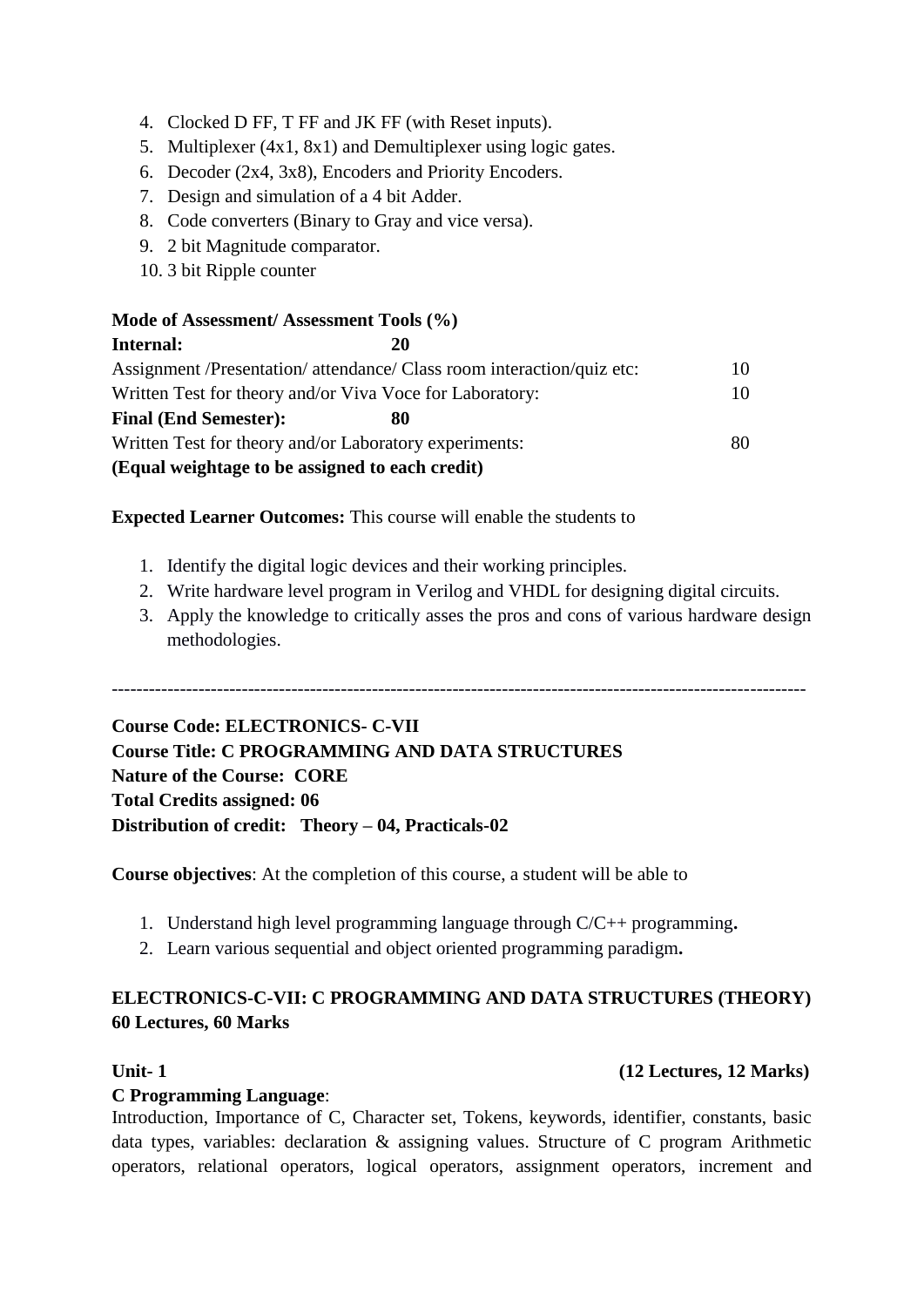decrement operators, conditional operators, bit wise operators, expressions and evaluation of expressions, type cast operator, implicit conversions, precedence of operators. Arraysconcepts, declaration, accessing elements, storing elements, two-dimensional and multidimensional arrays. Input output statement and library functions (math and string related functions).

# **Unit-2 (20 Lectures, 20 Marks)**

## **Decision making, branching & looping:**

Decision making, branching and looping: if, if-else, else-if, switch statement, break, for loop, while loop and do loop. Functions: Defining functions, function arguments and passing, returning values from functions.

## **Structures:**

Defining and declaring a structure variables, accessing structure members, initializing a structure, copying and comparing structure variables, array of structures, arrays within structures, structures within structures, structures and functions. Pointers.

## **Introduction to C++:**

Object oriented programming, characteristics of an object-oriented language**.**

## **Unit-3 (14 Lectures, 14 Marks)**

## **Data Structures**:

Definition of stack, array implementation of stack, conversion of infix expression to prefix, postfix expressions, evaluation of postfix expression. Definition of Queue, Circular queues, Array implementation of queues. Linked List and its implementation, Link list implementation of stack and queue, Circular and doubly linked list**.**

## **Unit-4 (14 Lectures, 14 Marks)**

# **Searching and sorting:**

Insertion sort, selection sort, bubble sort, merge sort, linear Search, binary search. **Trees:** 

Introduction to trees, Binary search tree, Insertion and searching in a BST, pre order, post order and in order traversal (recursive)

## **Recommended readings:**

- YashavantKanetkar, Let Us C, BPB Publications
- Programming in ANSI C, Balagurusamy, 2nd edition, TMH.
- Byron S Gottfried, Programming with C , Schaum Series
- Brian W. Kernighan, Dennis M. Ritchie, The C Programming Language, Prentice Hall
- YashavantKanetkar, Pointers in C, BPB Publications
- S. Sahni and E. Horowitz, "Data Structures", Galgotia Publications
- Tanenbaum: "Data Structures using C", Pearson/PHI.
- Ellis Horowitz and SartazSahani "Fundamentals of Computer Algorithms", Computer Science Press.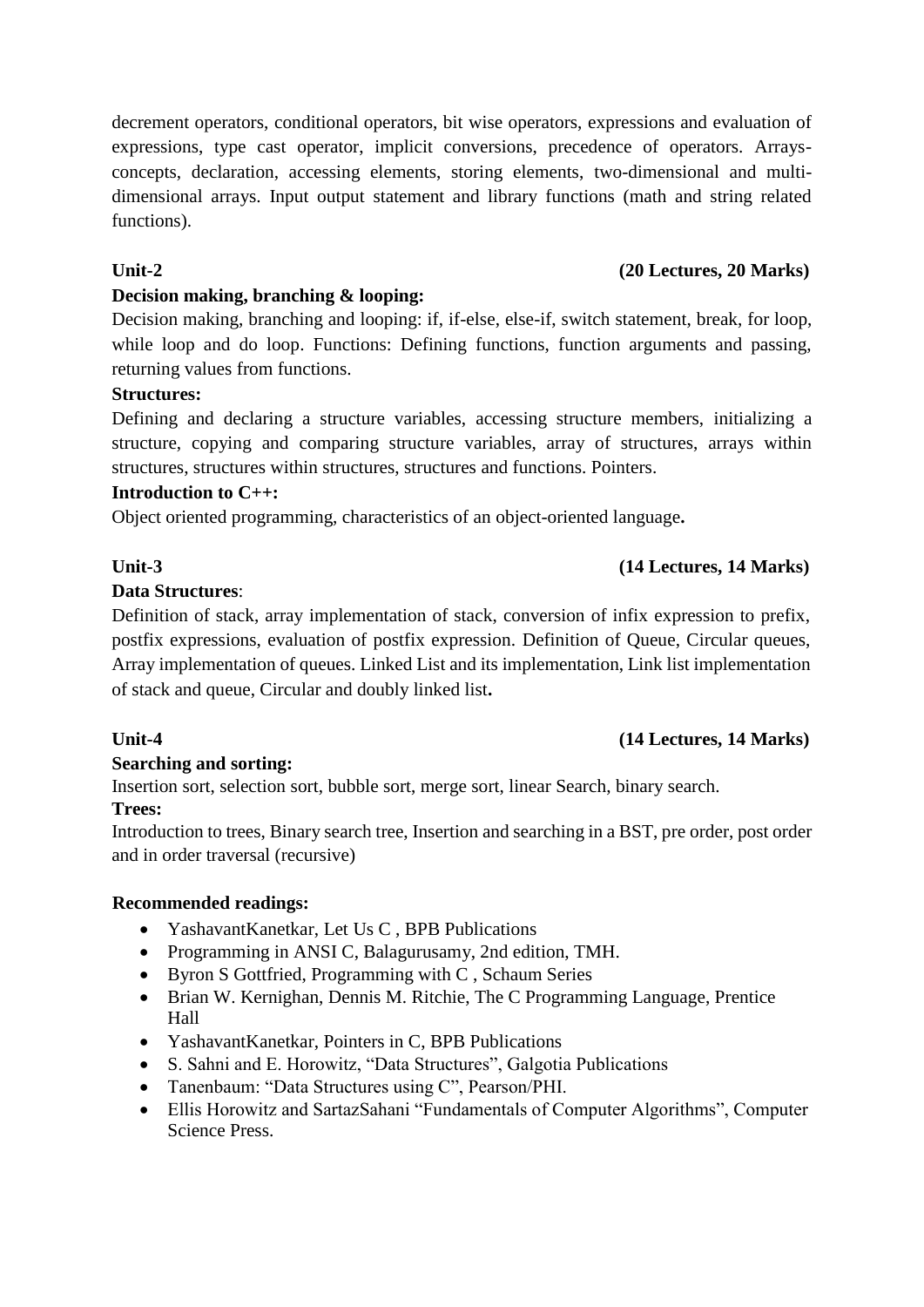# **ELECTRONICS-C-VII: C PROGRAMMING AND DATA STRUCTURES (LAB**) **60 Lectures, 20 Marks**

- 1. Generate the Fibonacci series up to the given limit N and also print the number of elements in the series.
- 2. Find minimum and maximum of N numbers.
- 3. Find the GCD of two integer numbers.
- 4. Calculate factorial of a given number.
- 5. Find all the roots of a quadratic equation  $Ax^{2} + Bx + C = 0$  for non zero coefficients A, B and C. Else report error.
- 6. Calculate the value of  $sin(x)$  and  $cos(x)$  using the series. Also print  $sin(x)$  and  $cos(x)$ value using library function.
- 7. Generate and print prime numbers up to an integer N.
- 8. Sort given N numbers in ascending order.
- 9. Find the sum & difference of two matrices of order MxN and PxQ.
- 10. Find the product of two matrices of order MxN and PxQ.
- 11. Find the transpose of given MxN matrix.
- 12. Find the sum of principle and secondary diagonal elements of the given MxN matrix.
- 13. Calculate the subject wise and student wise totals and store them as a part of the structure.
- 14. Maintain an account of a customer using classes.
- 15. Implement linear and circular linked lists using single and double pointers.
- 16. Create a stack and perform Pop, Push, Traverse operations on the stack using Linear Linked list
- 17. Create circular linked list having information about a college and perform Insertion at front, Deletion at end.
- 18. Create a Linear Queue using Linked List and implement different operations such as Insert, Delete, and Display the queue elements.
- 19. Implement polynomial addition and subtraction using linked lists.
- 20. Implement sparse matrices using arrays and linked lists.
- 21. Create a Binary Tree to perform Tree traversals (Preorder, Postorder, Inorder) using the concept of recursion.
- 22. Implement binary search tree using linked lists. Compare its time complexity over that of linear search.
- 23. Implement Insertion sort, Merge sort, Bubble sort, Selection sort.

## **Mode of Assessment/ Assessment Tools (%)**

## **Internal: 20**

| Assignment /Presentation/ attendance/ Class room interaction/quiz etc:                                      |  |
|-------------------------------------------------------------------------------------------------------------|--|
| Written Test for theory and/or Viva Voce for Laboratory:                                                    |  |
| <b>Final (End Semester):</b><br>80                                                                          |  |
| Written Test for theory and/or Laboratory experiments:                                                      |  |
| $\sqrt{15}$ and $\sqrt{11}$ and $\sqrt{11}$ and $\sqrt{11}$ and $\sqrt{11}$ and $\sqrt{11}$ and $\sqrt{11}$ |  |

**(Equal weightage to be assigned to each credit)**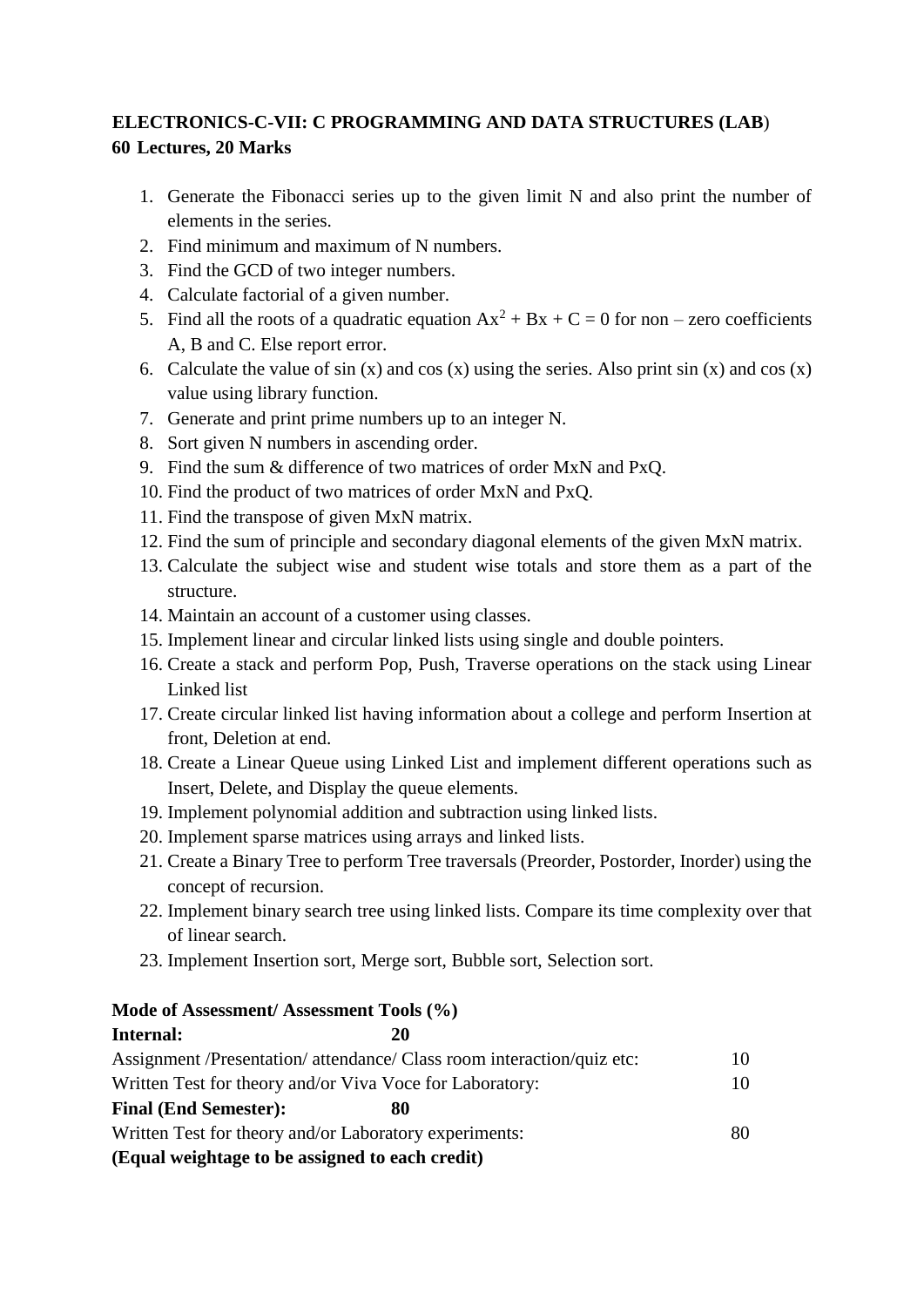**Expected Learner Outcomes:** This course will enable the students to

- 1. Write C/C++ programs for various mathematical and data processing tasks
- 2. Apply the knowledge of high level programming language to solving various scientific and real life problems using numerical methods
- 3. Critically assess the applicability of numerical methods and high level language for solving human civilization problems.

| <b>Semester IV</b> |  |
|--------------------|--|
|                    |  |

# **Course Code: ELECTRONICS-C-VIII Course Title: OPERATIONAL AMPLIFIERS AND APPLICATIONS Nature of the Course: CORE Total Credits assigned: 06 Distribution of credits: Theory – 04, Practicals-02**

**Course Objectives**: At the completion of this course, a student will be able to

- 1. Understand the fundamentals of LSI circuit device Operational Amplifier (OP-AMP).
- 2. To develop analytic and synthesis skills in circuits using OP-AMPS.

# **ELECTRONICS-C-VIII: OPERATIONAL AMPLIFIERS AND APPLICATIONS (THEORY)**

## **60 Lectures, 60 Marks**

## **Basic Operational Amplifier:**

Concept of differential amplifiers (Dual input balanced and unbalanced output), constant current bias, current mirror, cascaded differential amplifier stages with concept of level translator, block diagram of an operational amplifier (IC 741)

## **Op-Amp parameters**:

Input offset voltage, input offset current, input bias current, differential input resistance, input capacitance, offset voltage adjustment range, input voltage range, common mode rejection ratio, slew rate, supply voltage rejection ratio

## **Op-Amp Circuits:**

Open and closed loop configuration, Frequency response of an op-amp in open loop and closed loop configurations, Inverting, Non-inverting, Summing and difference amplifier, Integrator, Differentiator, Voltage to current converter, Current to voltage converter.

## **Comparators:**

# **Unit-1 (18 Lectures, 18 Marks)**

# **Unit-2 (18 Lectures, 18 Marks)**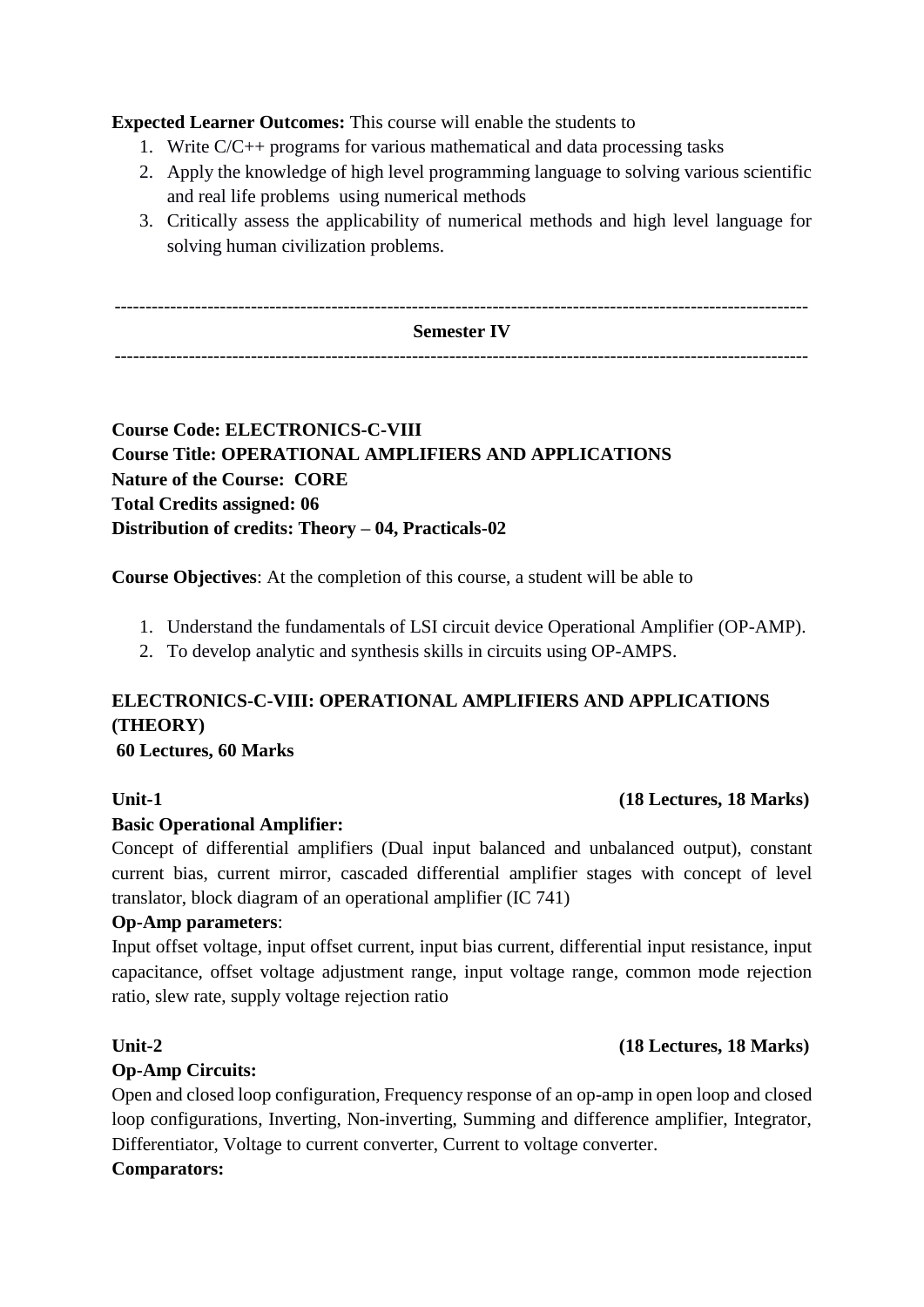Basic comparator, Level detector, Voltage limiters, Schmitt Trigger.

## **Signal generators:**

Phase shift oscillator, Wein bridge oscillator, Square wave generator, triangle wave generator, saw tooth wave generator, and Voltage controlled oscillator(IC 566).

# **Unit-3 (12 Lectures, 12 Marks)**

## **Multivibrators (IC 555):**

Block diagram, Astable and monostable multivibrator circuit, Applications of Monostable and Astable multivibrators. Phase locked loops (PLL): Block diagram, phase detectors, IC565.

## **Fixed and variable IC regulators:**

IC 78xx and IC 79xx -concepts only, IC LM317- output voltage equation.

# **Unit-4 (12 Lectures, 12 Marks)**

# **Signal Conditioning circuits:**

Sample and hold systems, Active filters: First order low pass and high pass butterworth filter, Second order filters, Band pass filter, Band reject filter, All pass filter, Log and antilog amplifiers.

## **Recommended readings:**

- R. A. Gayakwad, Op-Amps and Linear IC's, Pearson Education (2003)
- R. F. Coughlin and F. F. Driscoll, Operational amplifiers and Linear Integrated circuits, Pearson Education (2001)
- J. Millman and C.C. Halkias, Integrated Electronics, Tata McGraw-Hill,(2001)
- $\bullet$  A.P.Malvino, Electronic Principals, 6<sup>th</sup> Edition, Tata McGraw-Hill, (2003)
- K.L.Kishore,OP-AMP and Linear Integrated Circuits, Pearson(2011)

# **ELECTRONICS-C-VIII: OPERATIONAL AMPLIFIERS AND APPLICATION (LAB) (Hardware and Circuit Simulation Software)**

**60 Lectures, 20 Marks**

- 1. Study of op-amp characteristics: CMRR and Slew rate.
- 2. Designing of an amplifier of given gain for an inverting and non-inverting configuration using an op-amp.
- 3. Designing of analog adder and subtractor circuit.
- 4. Designing of an integrator using op-amp for a given specification and study its frequency response.
- 5. Designing of a differentiator using op-amp for a given specification and study its frequency response.
- 6. Designing of a First Order Low-pass filter using op-amp.
- 7. Designing of a First Order High-pass filter using op-amp.
- 8. Designing of a RC Phase Shift Oscillator using op-amp.
- 9. Study of IC 555 as an astable multivibrator.
- 10. Study of IC 555 as monostable multivibrator.
- 11. Designing of Fixed voltage power supply using IC regulators using 78 series and 79 series

## **Mode of Assessment/ Assessment Tools (%)**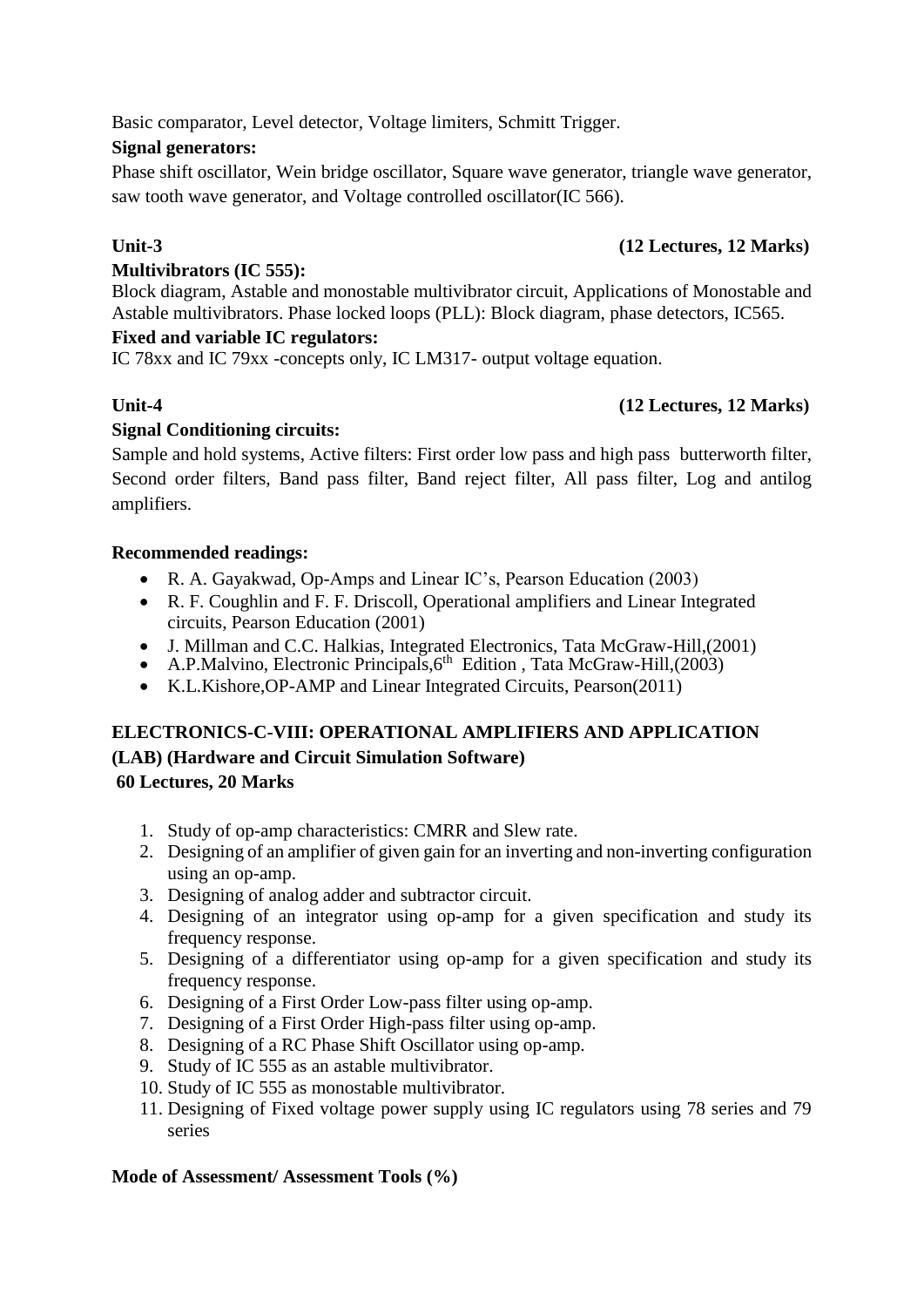| Internal:                                                | 20                                                                     |    |
|----------------------------------------------------------|------------------------------------------------------------------------|----|
|                                                          | Assignment /Presentation/ attendance/ Class room interaction/quiz etc: | 10 |
| Written Test for theory and/or Viva Voce for Laboratory: |                                                                        | 10 |
| <b>Final (End Semester):</b>                             | 80                                                                     |    |
| Written Test for theory and/or Laboratory experiments:   |                                                                        | 80 |
| (Equal weightage to be assigned to each credit)          |                                                                        |    |

## **Expected learner Outcomes:** This course will enable the students to

- 1. Understand working of the OP-AMP.
- 2. Characterize various OP-AMP ICs and circuits.
- 3. Apply the knowledge to use the OP-AMP in scientific and real life applications.

----------------------------------------------------------------------------------------------------------------

**Course Code: ELECTRONICS-C-IX Course Title: SIGNALS AND SYSTEMS Nature of the Course: CORE Total Credits Assigned: 06 Distribution of credits: Theory – 04, Practicals-02**

**Course Objectives:** At the completion of this course, a student will be able to

- 1. Understand the basic mathematical representation of electronic signals and systems
- 2. Comprehend the various mathematical tools and techniques for analyzing different types of signals and systems

# **ELECTRONICS-C-IX: SIGNALS AND SYSTEMS (THEORY) 60 Lectures, 60 Marks**

## **Signals and Systems:**

Continuous and discrete time signals, Transformation of the independent variable, Exponential and sinusoidal signals, Impulse and unit step functions, Continuous-Time and Discrete-Time Systems, Basic System Properties.

## **Linear Time -Invariant Systems (LTI):**

Discrete time LTI systems, the Convolution Sum, Continuous time LTI systems, the Convolution integral. Properties of LTI systems, Commutative, Distributive, Associative.LTI systems with and without memory, Invariability, Causality, Stability, Unit Step response. Differential and Difference equation formulation, Block diagram representation of first order systems.

# **Unit-1 (18 Lectures, 18 Marks)**

## **Unit-2 (12 Lectures, 12 Marks)**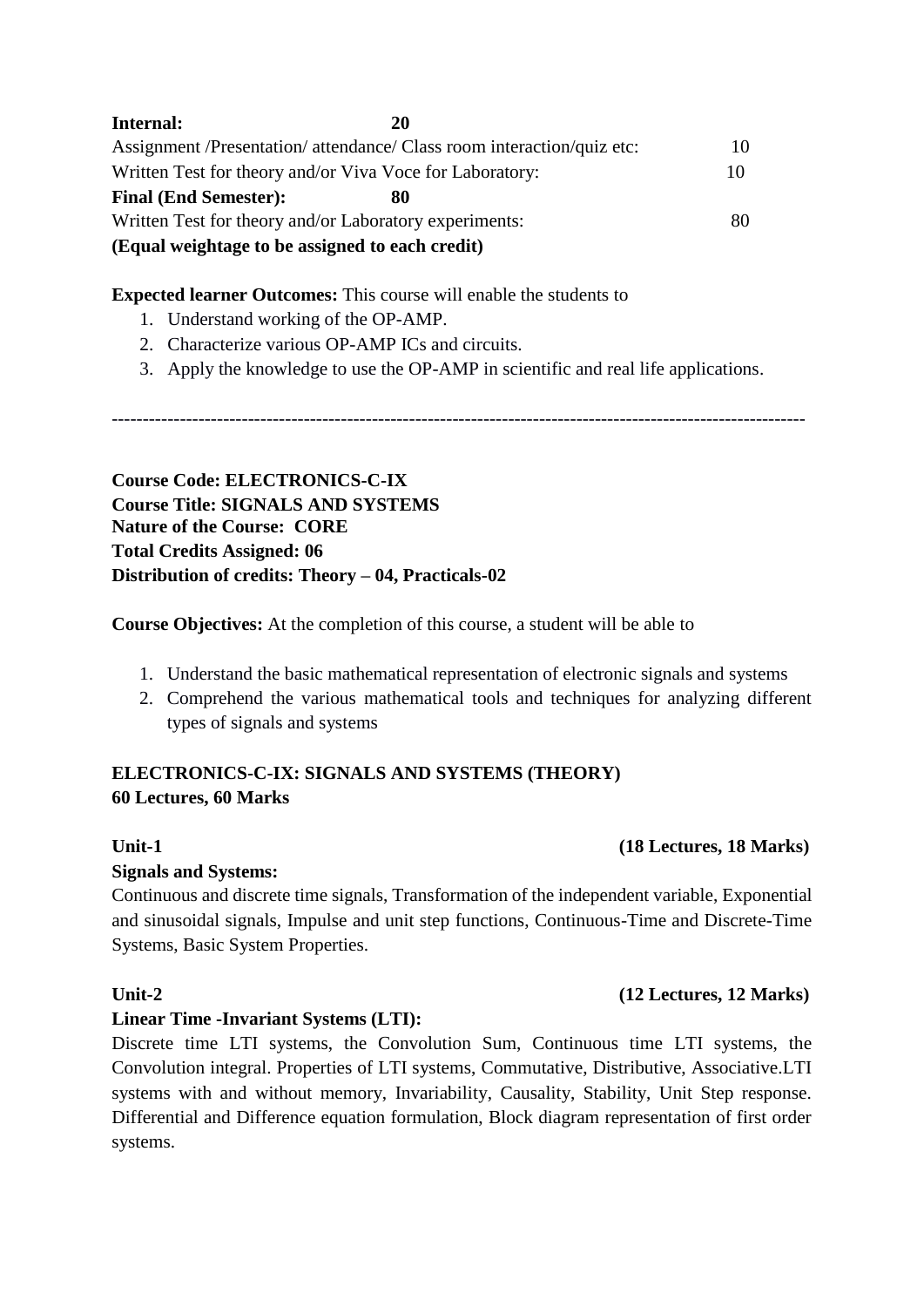## **Fourier Series Representation of Periodic Signals**:

Continuous-Time periodic signals, Convergence of the Fourier series, Properties of continuous-Time Fourier series, Discrete-Time periodic signals, Properties of Discrete-Time Fourier series. Frequency-Selective filters, Simple RC highpass and lowpass filters

## **Fourier Transform:**

Aperiodic signals, Periodic signals, Properties of Continuous-time Fourier transform, Convolution and Multiplication Properties, Properties of Fourier transform and basic Fourier transform Pairs.

# **Unit-4 (12 Lectures, 12 Marks)**

## **Laplace Transform:**

Laplace Transform, Inverse Laplace Transform, Properties of the Laplace Transform, Laplace Transform Pairs, Laplace Transform for signals, Laplace Transform Methods in Circuit Analysis, Impulse and Step response of RL, RC and RLC circuits.

# **Recommended Readings:**

- V. Oppenheim, A. S. Wilsky and S. H. Nawab, Signals and Systems, Pearson Education (2007)
- S. Haykin and B. V. Veen, Signal and Systems, John Wiley & Sons (2004)
- C. Alexander and M. Sadiku, Fundamentals of Electric Circuits , McGraw Hill (2008)
- H. P. Hsu, Signals and Systems, Tata McGraw Hill (2007)
- S. T. Karris, Signal and Systems: with MATLAB Computing and Simulink Modelling, Orchard Publications (2008)
- W. Y. Young, Signals and Systems with MATLAB, Springer (2009)
- M. Roberts, Fundamentals of Signals and Systems, Tata McGraw Hill (2007)

# **ELECTRONICS-C-IX: SIGNALS AND SYSTEMS (LAB) (Scilab/MATLAB/ Other Mathematical Simulation software) 60 Lectures, 20 Marks**

- 1. Generation of Signals: continuous time
- 2. Generation of Signals: discrete time
- 3. Time shifting and time scaling of signals.
- 4. Convolution of Signals
- 5. Solution of Difference equations.
- 6. Fourier series representation of continuous time signals.
- 7. Fourier transform of continuous time signals.
- 8. Laplace transform of continuous time signals.
- 9. Introduction to Xcos/similar function and calculation of output of systems represented by block diagrams

## **Mode of Assessment/ Assessment Tools (%) Internal: 20**

| Assignment /Presentation/ attendance/ Class room interaction/quiz etc: |  |
|------------------------------------------------------------------------|--|
| Written Test for theory and/or Viva Voce for Laboratory:               |  |

## **Unit-3 (18 Lectures, 18 Marks)**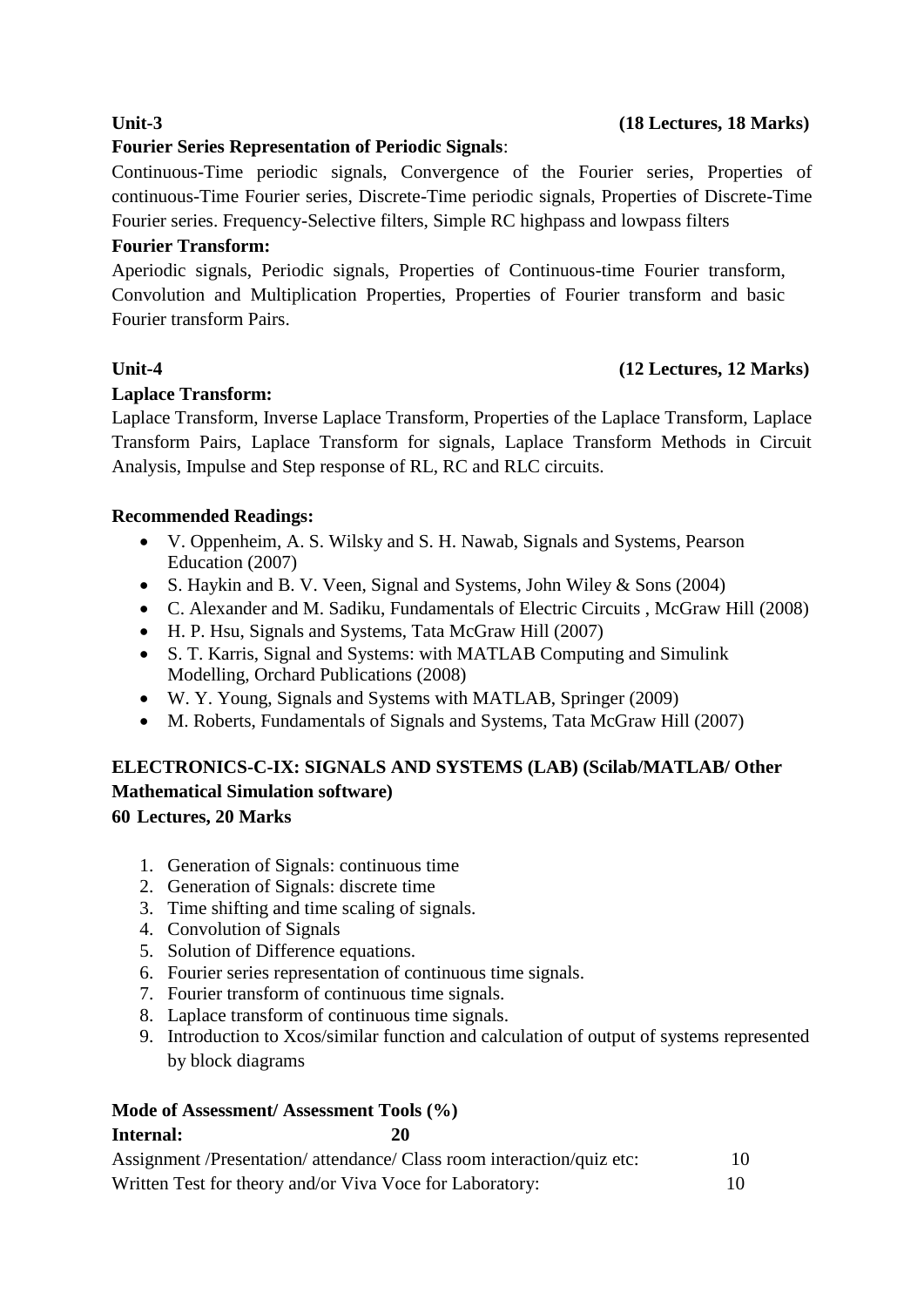**Expected learner outcome:** This course will enable the students to

- 1. Identify different signal types and understand the formalism of treating signals and systems in mathematical domain.
- 2. Apply the mathematical tools to represent signals and analyze time domain and Frequency domain signals and systems like LTI.

**----------------------------------------------------------------------------------------------------------------**

**Course Code: ELECTRONICS-C-X Course Title: ELECTRONIC INSTRUMENTATION Nature of the Course: CORE Total credits assigned: 06 Distribution of credits: Theory – 04, Practicals-02**

**Course Objectives:** At the completion of this course, a student will be able to

- 1. Understand the various measurement instruments and the measurement techniques involved.
- 2. Handle different instruments like power supply, Oscilloscope etc.
- 3. Develop the knowledge about transducers and sensors.

# **ELECTRONICS-C-X: ELECTRONIC INSTRUMENTATION (THEORY) 60 Lectures, 60 Marks**

## **Unit-1 (15 Lectures, 15 Marks)**

## **Qualities of Measurement:**

Specifications of instruments, their static and dynamic characteristics, Error (Gross error, systematic error, absolute error and relative error) and uncertainty analysis. Statistical analysis of data and curve fitting.

## **Basic Measurement Instruments:**

PMMC instrument, galvanometer, DC measurement - ammeter, voltmeter, **o**hm meter, AC measurement, Digital voltmeter systems (integrating and non-integrating types), digital multimeters, digital frequency meter system (different modes and universal counter).

## **Connectors and Probes:**

low capacitance probes, high voltage probes, current probes, identifying electronic connectors – audio and video, RF/Coaxial, USB etc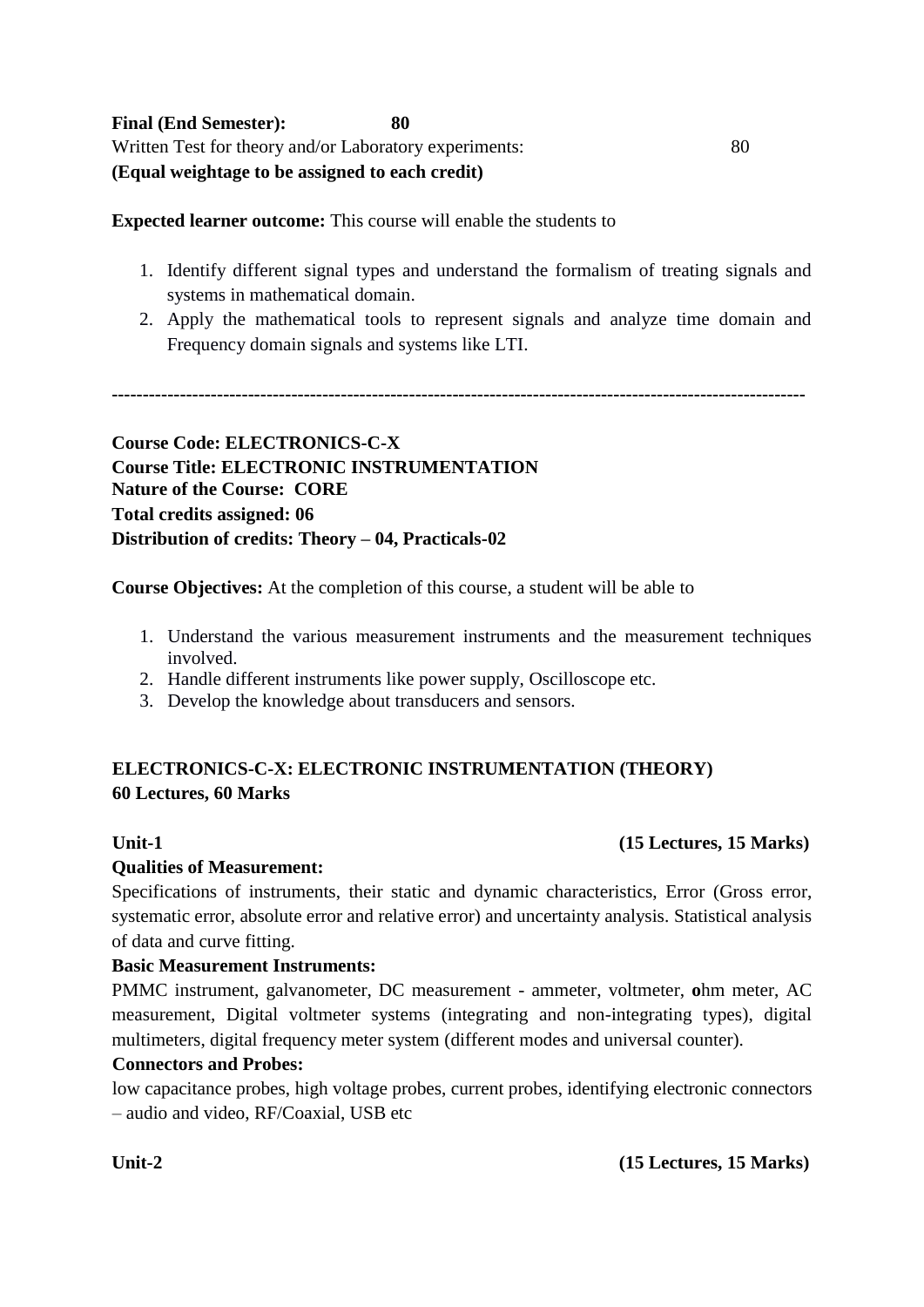## **Measurement of Resistance and Impedance:**

Low Resistance: Kelvin's double bridge method, Medium Resistance by Voltmeter Ammeter method, Wheatstone bridge method, High Resistance by Megger. A.C. bridges, Measurement of Self Inductance, Maxwell's bridge, Hay's bridge, and Anderson's bridge, Measurement of Capacitance, Schering's bridge, DeSauty's bridge, Measurement of frequency, Wien's bridge.

## **A-D and D-A Conversion:**

4 bit binary weighted resistor type D-A conversion, circuit and working. Circuitof R-2R ladder.A-D conversion characteristics, successive approximation ADC. (Mention of relevant ICs for all).

## **Unit-3 (15 Lectures, 15 Marks)**

## **Oscilloscopes:**

CRT, wave form display and electrostatic focusing, time base and sweep synchronization, measurement of voltage, frequency and phase by CRO, Oscilloscope probes, Dual trace oscilloscope, Sampling Oscilloscope, DSO and Powerscope: Block diagram, principle and working, Advantages and applications, CRO specifications (bandwidth, sensitivity, rise time). **Signal Generators**:

Audio oscillator, Pulse Generator, Function generators**.**

## **Unit-4 (15 Lectures, 15 Marks)**

## **Transducers and sensors:**

Classification of transducers, Basic requirement/characteristics of transducers, active & passive transducers, Resistive (Potentiometer, Strain gauge – Theory, types, temperature compensation and applications), Capacitive (Variable Area Type – Variable Air Gap type – Variable Permittivity type), Inductive (LVDT ) and piezoelectric transducers.

Measurement of displacement, velocity and acceleration (translational and rotational). Measurement of pressure (manometers, diaphragm, bellows), Measurement of temperature (RTD, thermistor, thermocouple, semiconductor IC sensors), Light transducers (photoresistors, photovoltaic cells, photodiodes).

## **Recommended readings:**

- H. S. Kalsi, Electronic Instrumentaion, TMH(2006)
- W.D. Cooper and A. D. Helfrick, Electronic Instrumentation and Measurement Techniques, Prentice-Hall (2005).
- Instrumentation Measurement and analysis: Nakra B C, Chaudry K, TMH
- E.O. Doebelin, Measurement Systems: Application and Design, McGraw Hill Book fifth Edition (2003).
- Joseph J Carr, Elements of Electronic Instrumentation and Measurement, Pearson Education (2005)
- David A. Bell, Electronic Instrumentation and Measurements, Prentice Hall (2013).
- Oliver and Cage, "Electronic Measurements and Instrumentation", TMH (2009).
- Alan S. Morris, "Measurement and Instrumentation Principles", Elsevier (Buterworth Heinmann-2008).
- K Sawhney, Electrical and Electronics Measurements and Instrumentation, DhanpatRai and Sons (2007).
- S. Rangan, G. R. Sarma and V. S. Mani, Instrumentation Devices and Systems, Tata Megraw Hill (1998 $\Box$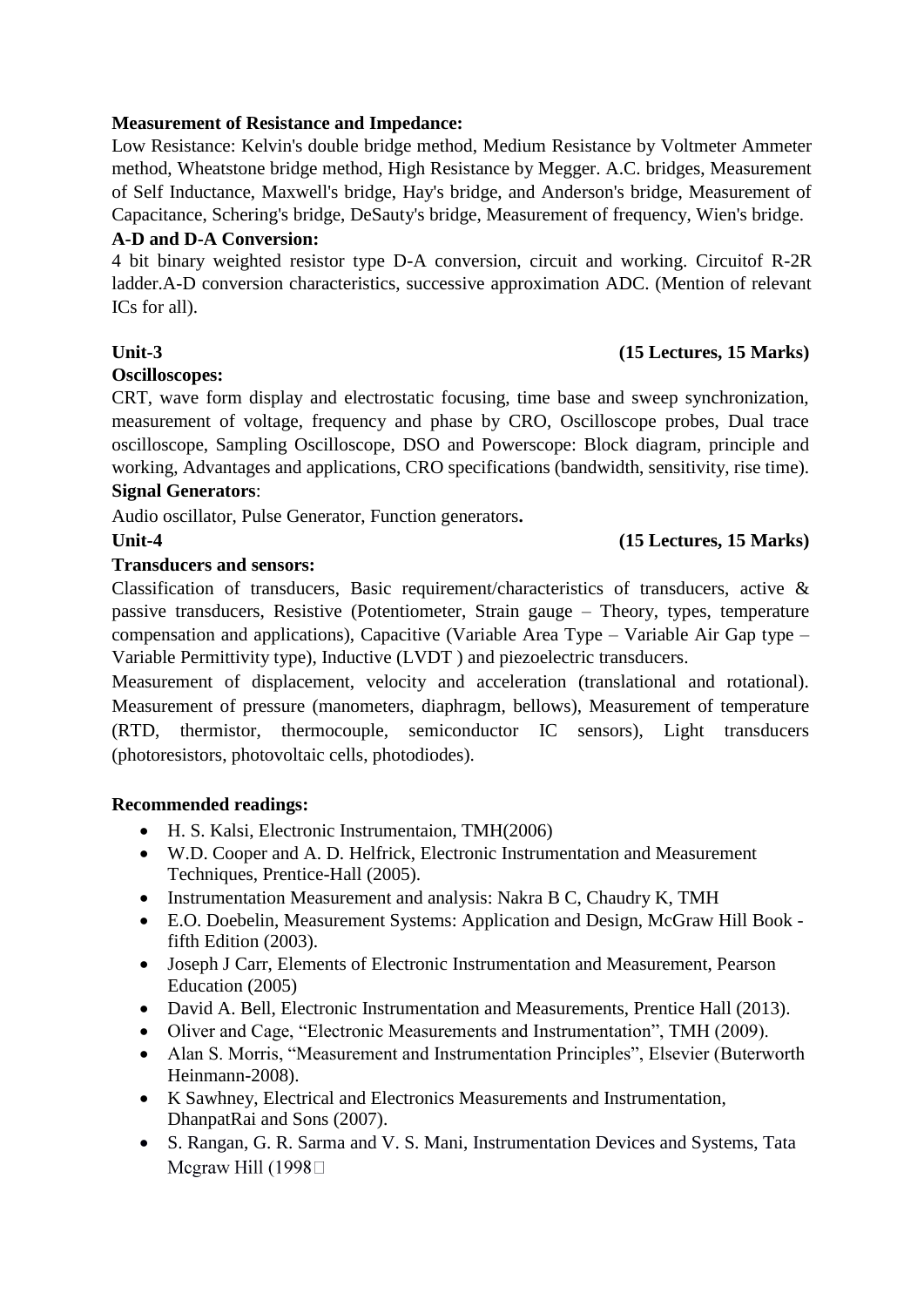# **ELECTRONICS-C-X: ELECTRONIC INSTRUMENTATION (LAB**) **60 Lectures, 20 Marks**

- 1. Design of multi range ammeter and voltmeter using galvanometer.
- 2. Measurement of resistance by Wheatstone bridge and measurement of bridge sensitivity.
- 3. Measurement of Capacitance by de'Sautys.
- 4. Measure of low resistance by Kelvin's double bridge.
- 5. To determine the Characteristics of resistance transducer Strain Gauge (Measurement of Strain using half and full bridge.)
- 6. To determine the Characteristics of LVDT.
- 7. To determine the Characteristics of Thermistors and RTD.
- 8. Measurement of temperature by Thermocouples and study of transducers like AD590 (two terminal temperature sensor), PT-100, J- type, K-type.
- 9. To study the Characteristics of LDR, Photodiode, and Phototransistor:
	- i. Variable Illumination.
	- ii. Linear Displacement.
- 10. Characteristics of one Solid State sensor/ Fiber optic sensor).

## **Mode of Assessment/ Assessment Tools (%)**

| Internal:                                                              | 20 |    |
|------------------------------------------------------------------------|----|----|
| Assignment /Presentation/ attendance/ Class room interaction/quiz etc: |    | 10 |
| Written Test for theory and/or Viva Voce for Laboratory:               |    | 10 |
| <b>Final (End Semester):</b>                                           | 80 |    |
| Written Test for theory and/or Laboratory experiments:                 |    | 80 |
| (Equal weightage to be assigned to each credit)                        |    |    |

- **Expected learner outcomes:** This course will enable the students to
	- 1. Use and apply various measurement instruments.
	- 2. Measure resistance, capacitance, and temperature using available bridge methods.
	- 3. To design circuits for systems like power supply and sample and hold circuits etc.
	- 4. Acquire theoretical and practical knowledge about various sensors.

| <b>Semester V</b>                                        |
|----------------------------------------------------------|
| <b>Course Code: ELECTRONICS-C-XI</b>                     |
| <b>Course Title: MICRO PROCESSOR AND MICROCONTROLLER</b> |
| <b>Nature of the Course: CORE</b>                        |
| Total credits assigned: 06                               |
| Distribution of credits: Theory – 04, Practicals-02      |

**Course Objectives:** At the completion of this course, a student will be introduced to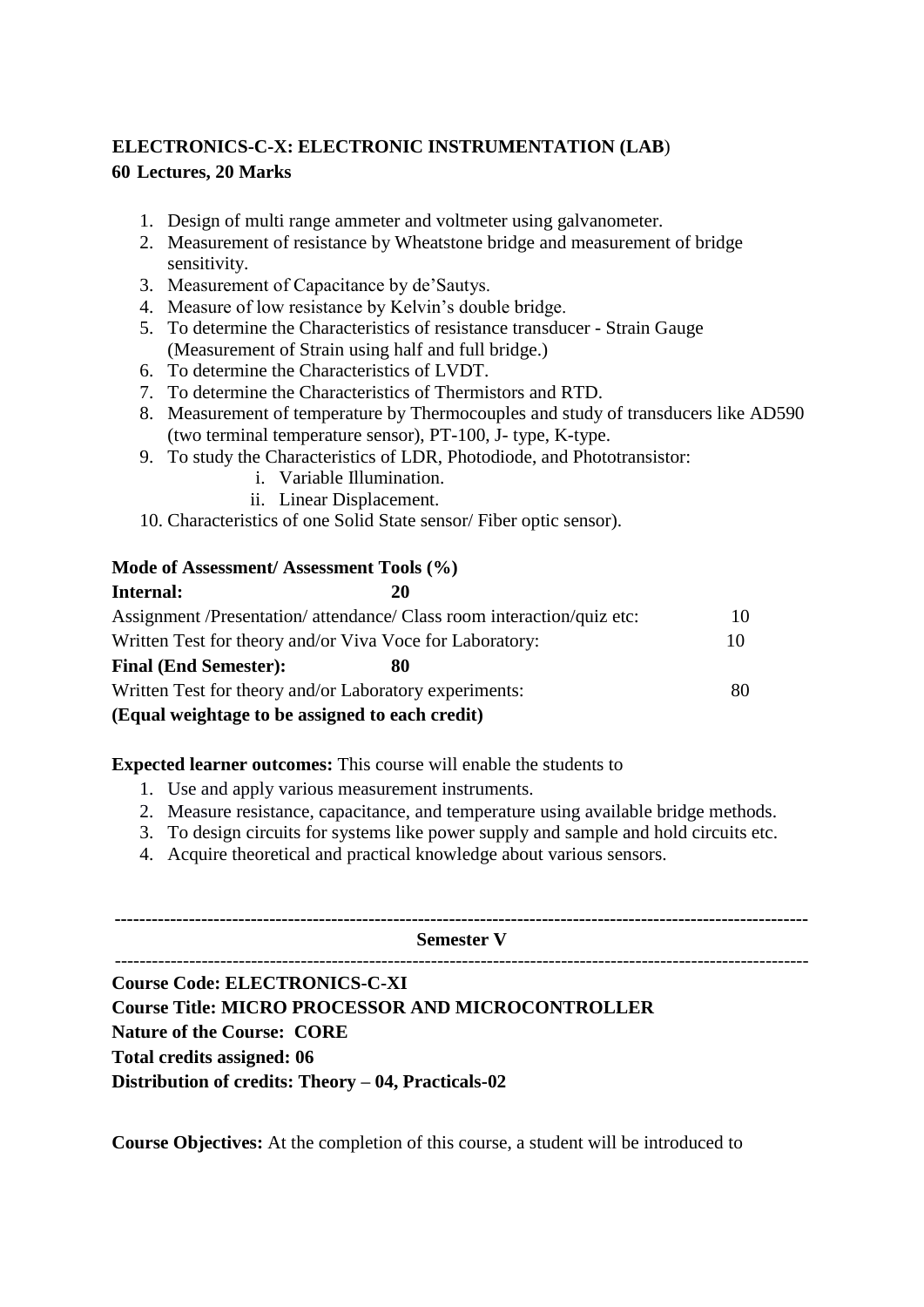- 1. Microprocessors and microcontroller**.**
- 2. Assembly language programming of microprocessors and microcontroller**.**

# **ELECTRONICS-C-XI: MICRO PROCESSOR AND MICROCONTROLLER (THEORY)**

## **60 Lectures, 60 Marks**

## **Introduction to Microprocessor:**

Introduction, Applications, Basic block diagram, Speed, Word size, Memory capacity, Classification of microprocessors (mention of different microprocessors being used)

## **Microprocessor 8085:**

Features, Architecture -block diagram, General purpose registers, register pairs, flags, stack pointer, program counter, types of buses. Multiplexed address and data bus, generation of control signals, pin description of microprocessor 8085. Basic interfacing concepts, Memory mapped I/O and I/O mapped I/O.

## **8085 Instructions:**

Operation code, Operand & Mnemonics. Instruction set of 8085, instruction classification, addressing modes, instruction format. Data transfer instructions, arithmetic instructions, increment & decrement instructions, logical instructions, branch instructions and machine control instructions. Assembly language programming examples.

## **Unit-2 (12 Lectures, 12 Marks)**

Stack operations, subroutine, call and return instructions. Delay loops, use of counters, timing diagrams-instruction cycle, machine cycle, T- states, time delay.

Interrupt structure of 8085A microprocessor, processing of vectored and non-vectored interrupts, latency time and response time; Handling multiple interrupts

## **Microcontrollers:**

Introduction, Different types of microcontroller, embedded microcontrollers, processor architectures. Harvard vs. Princeton, CISC vs. RISC architectures, microcontroller memory types, microcontroller features, clocking, I/O pins, interrupts, timers, peripherals,

Introduction to 8051, 8051 family microcontroller, Core features, Architecture, pin diagram, memory organization- Program and data memory organization, I/O Ports, oscillator module, Timer modules (Timer 0, Timer 1 and Timer 2)

## **Unit-4 (16 Lectures, 16 Marks)**

## **PIC16F887 Microcontroller:**

Core features, Architecture, pin diagram, memory organization- Program and data memory organization, I/O Ports, oscillator module, Timer modules (Timer 0, Timer 1 and Timer 2), comparator module, analog-to-digital converter (ADC) module, data EEPROM, Enhanced capture/compare/PWM module , EUSART, master synchronous serial port (MSSP) module, special features of the CPU, interrupts, addressing modes, instruction set.

## **Unit-3 (8 Lectures, 8 Marks)**

# **Unit-1 (16 Lectures, 16 Marks)**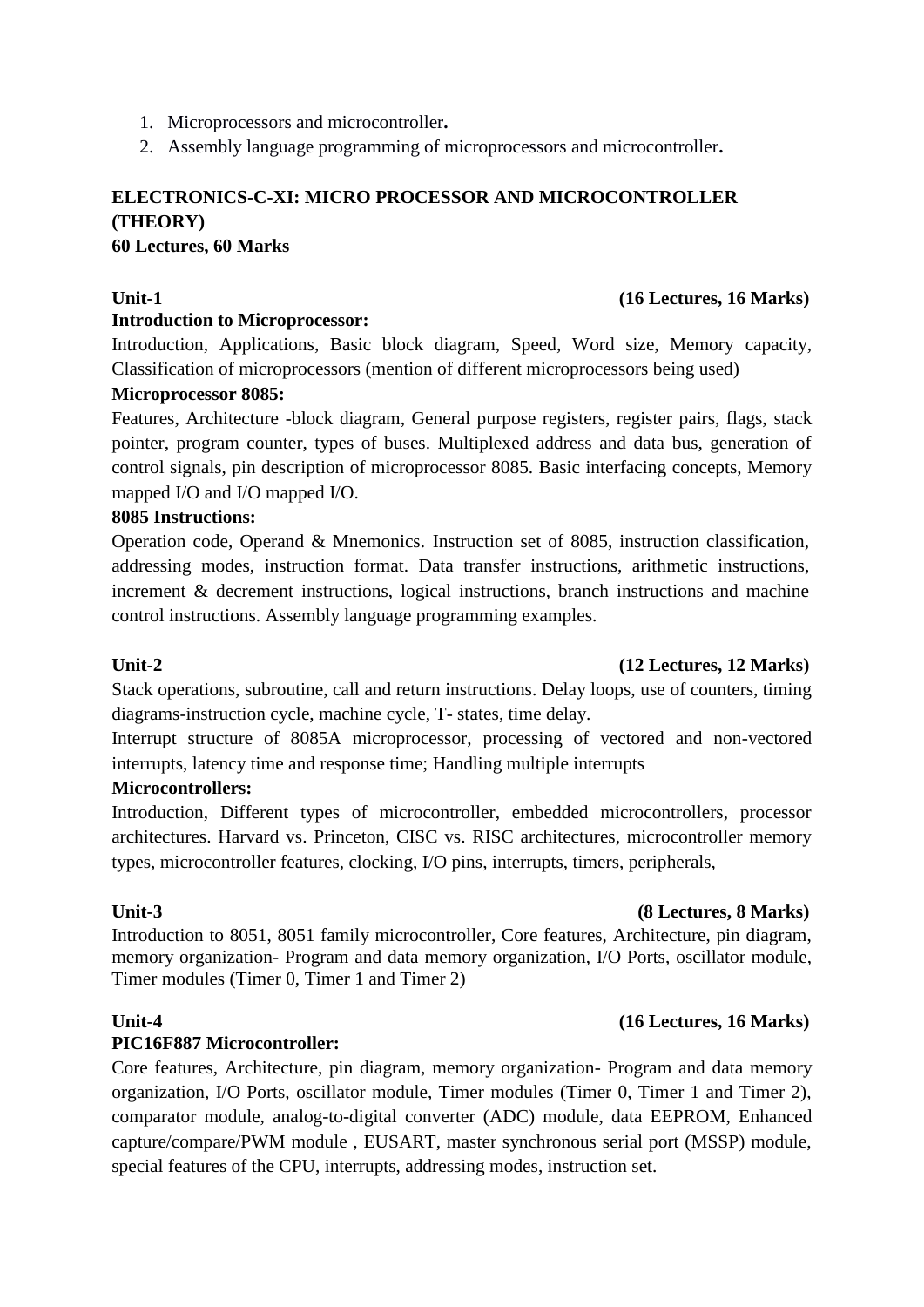## **Unit-5 (8 Lectures, 8 Marks)**

# **Interfacing with PIC16F887 and 8051 Family:**

LED, Switches, Solid State Relay, Seven Segment Display, 16x2 LCD display, 4x4 Matrix Keyboard, Digital to Analog Converter, Stepper Motor and DC Motor. Interfacing program examples using C language.

# **Recommended readings:**

- Microprocessor Architecture, Programming and Applications with 8085, Ramesh S.Gaonkar - Wiley Eastern Limited- IV Edition.
- Fundamentals of Microprocessor & Microcomputer: B. Ram—Danpat Rai Publications.
- Microchip PIC16F87X datasheet
- PIC Microcontrollers, Milan Verle, , mikro Elektronika, 1st edition (2008)
- Muhammad Ali Mazidi, "Microprocessors and Microcontrollers", Pearson, 2006

# **ELECTRONICS-C-XI: MICRO PROCESSOR AND MICROCONTROLLER (LAB) 60 Lectures, 20 Marks**

## **8085 Assembly language programs:**

- 1. Program to transfer a block of data.
- 2. Program for multibyte addition
- 3. Program for multi byte subtraction
- 4. Program to multiply two 8-bit numbers.
- 5. Program to divide a 16 bit number by 8 bit number.
- 6. Program to search a given number in a given list.
- 7. Program to generate terms of Fibonacci series.
- 8. Program to find minimum and maximum among N numbers
- 9. Program to find the square root of an integer.
- 10. Program to find GCD of two numbers.
- 11. Program to sort numbers in ascending/descending order.
- 12. Program to verify the truth table of logic gates.

# **PIC Microcontroller Programming:**

Note: Programs to be written using C programming language

- 1. LED blinking with a delay of 1 second.
- 2. Solid State Relay Interface
- 2. Interfacing of LCD (2X16).
- 3. Interfacing of stepper motor and Rotating stepper motor by N steps clockwise/anticlockwise with speed control.
- 4. To test all the gates of a given IC74XX is good or bad.
- 5. Generate sine, square, saw tooth, triangular and staircase waveform using DAC interface.
- 6. Display of 4- digit decimal number using the multiplexed 7-segment display interface.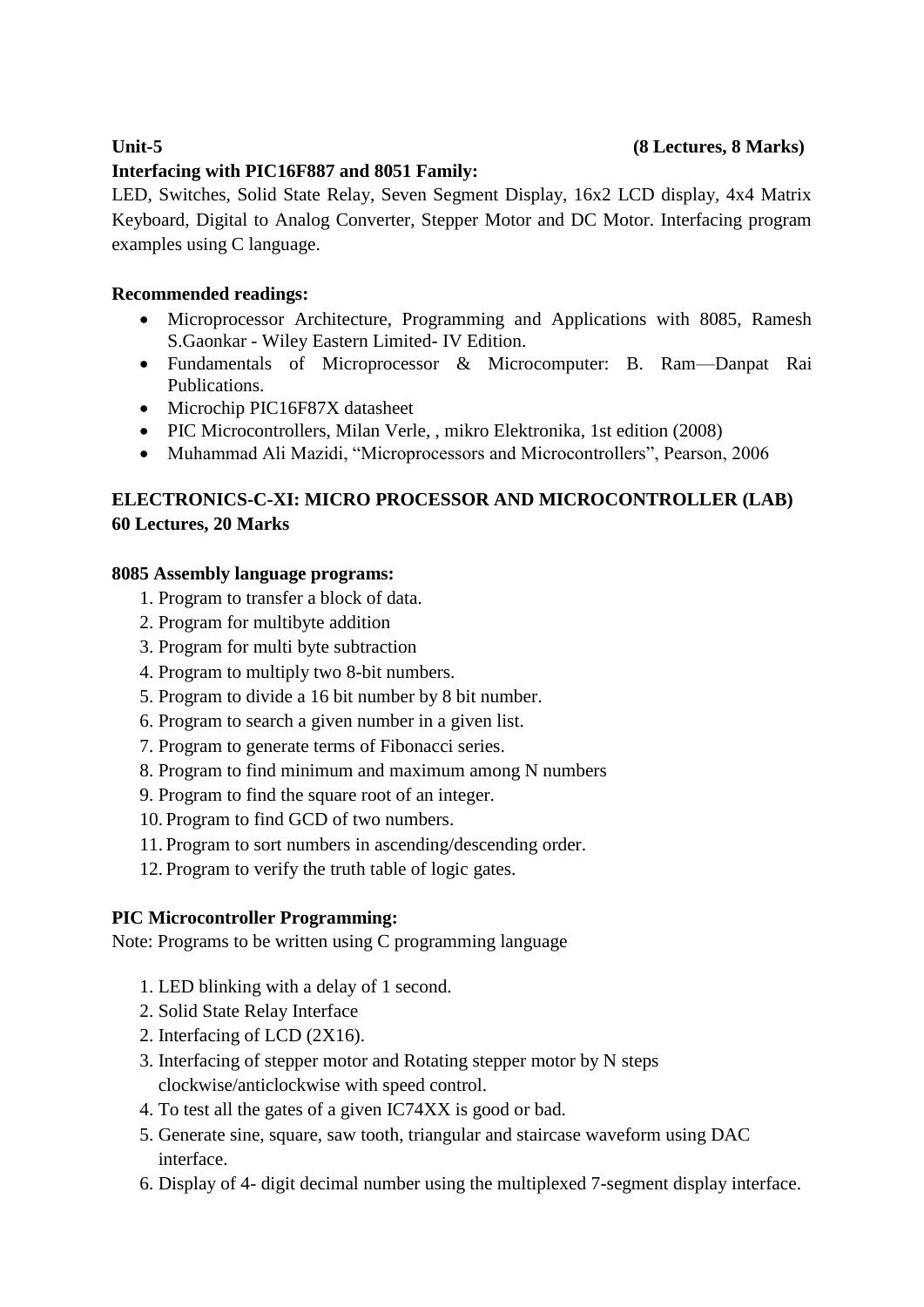- 7. Analog to digital conversion using internal ADC and display the result on LCD.
- 8. Implementation of DC-Volt meter (0-5V) using internal ADC and LCD
- 9. Digital to analog conversion using PWM (pulse delay to be implemented using timers).
- 10. Speed control of DC motor using PWM (pulse delay to be implemented using timers).
- 11. Interfacing of matrix keyboard (4X4).
- 12. Serial communication between microcontroller and PC.

## **Mode of Assessment/ Assessment Tools (%)**

| Internal:                                                              | 20 |    |
|------------------------------------------------------------------------|----|----|
| Assignment /Presentation/ attendance/ Class room interaction/quiz etc: |    | 10 |
| Written Test for theory and/or Viva Voce for Laboratory:               |    | 10 |
| <b>Final (End Semester):</b>                                           | 80 |    |
| Written Test for theory and/or Laboratory experiments:                 |    | 80 |
| (Equal weightage to be assigned to each credit)                        |    |    |

**Expected learner outcomes:** This course will enable the students to

- 1. Understand architecture and programming model of microprocessors 8085 and microcontroller 8051
- 2. Apply the assembly language programming knowledge to build various small systems based on microprocessors 8085 and microcontroller 8051.
- 3. Asses the applicability of microprocessors and microcontroller for solving various real life problems

----------------------------------------------------------------------------------------------------------------

# **Course Code: ELECTRONICS-C-XII Course Title: ELECTROMAGNETICS Nature of the Course: CORE Total credits assigned: 06 Distribution of credits: Theory – 04, Practicals-02**

**Course Objectives:** At the completion of this course, a student will be able to

- 1. Understand the physical and mathematical principles of the behaviour of electricity and magnetism in matter.
- 2. Comprehend the properties of the electromagnetic wave and its interaction with matter with the help of Maxwell's equations.
- 3. Understand the principles and processes related to polarization, interference, and diffraction along with their applications to the development of wave-guide and optical fibres.

## **ELECTRONICS-C-XII: ELECTROMAGNETICS (THEORY) 60 Lectures, 60 Marks**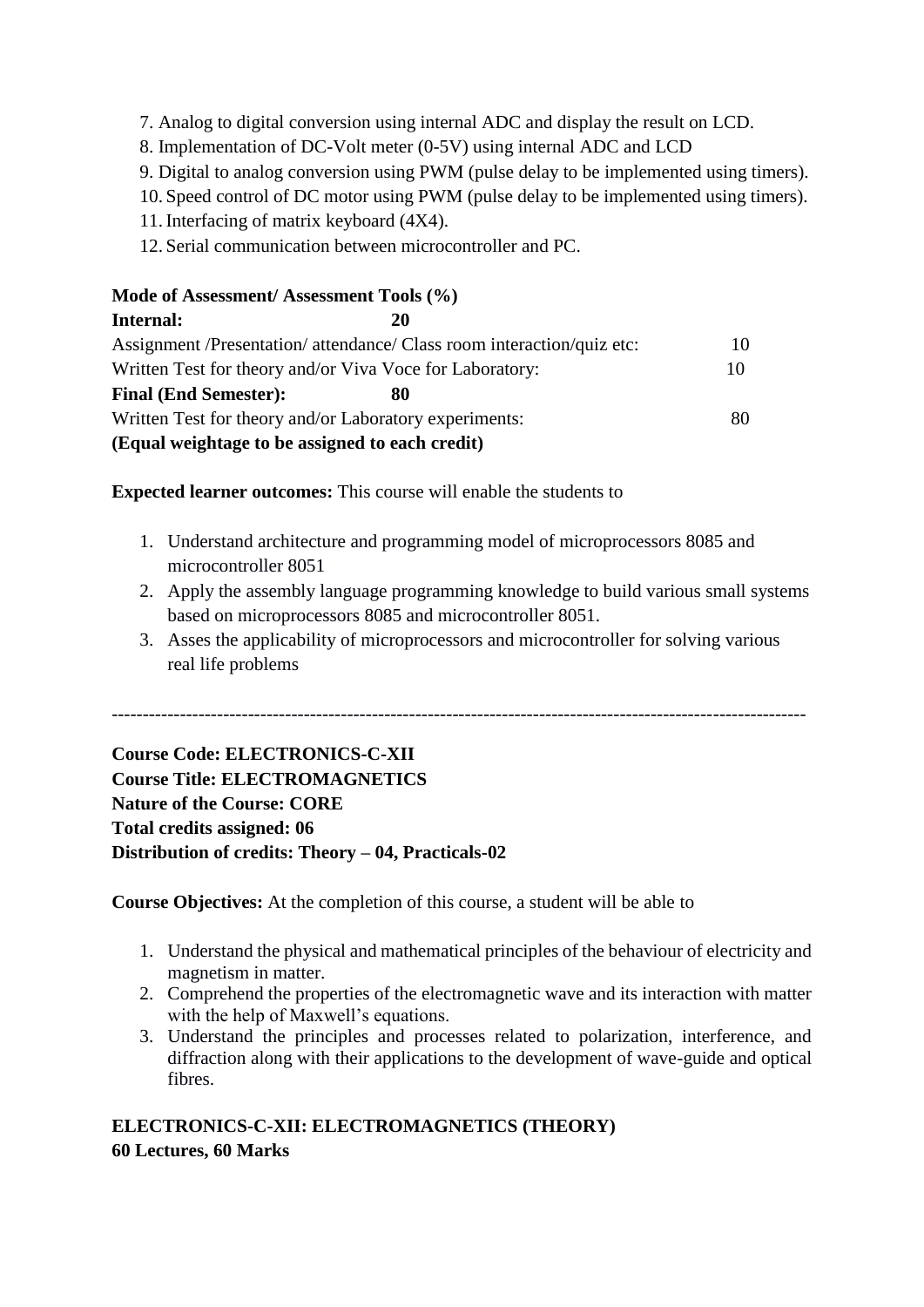# **Unit-1 (15 Lectures, 15 Marks)**

# **Vector Analysis:**

Scalars and Vectors, Vector Algebra, Rectangular (Cartesian) Coordinate System, Vector Components and Unit Vector, Vector Field, Products, Cylindrical Coordinates, Spherical Coordinates, Differential Length, Area and Volume, Line Surface and Volume integrals, Del Operator, Gradient of a Scalar, Divergence and Curl of a Vector, the Laplacian.

## **Electrostatic Fields:**

Coulomb's Law and Electric Field, Field due to Discrete and Continuous Charge Distributions, Electric Flux Density, Gauss's Law and Applications, Divergence Theorem and Maxwell's First Equation. Electric Potential, Potential due to a Charge and Charge distribution, Electric dipole. Electric Fields in Conductors, Current and Current Density, Continuity of Current, Metallic Conductor Properties and Boundary Conditions, Method of Images. Dielectric materials, Polarization, Dielectric Constant, Isotropic and Anisotropic dielectrics, Boundary conditions, Capacitance and Capacitors. Electrostatic Energy and Forces.

## **Unit- 2 (15 Lectures, 15 Marks)**

## **Poisson's Equation and Laplace's Equation:**

Derivation of Poisson's and Laplace's equation, Uniqueness

Theorem, Examples of Solution of Laplace's Equation: Cartesian, Cylindrical and Spherical Coordinates.

## **Magnetostatics:**

Biot Savert's law and Applications, Magnetic dipole, Ampere's Circuital Law, Curl and Stoke's Theorem, Maxwell's Equation, Magnetic Flux and Magnetic Flux Density, Scalar and Vector Magnetic Potentials. Magnetization in Materials and Permeability, Anisotropic materials, Magnetic Boundary Conditions, Inductors and Inductances, Magnetic Energy, Magnetic Circuits. Inductances and Inductors, Magnetic Energy, Forces and Torques.

## **Unit-3 (15 Lectures, 15 Marks)**

## **Time-Varying Fields and Maxwell's Equations:**

Faraday's Law of Electromagnetic Induction, Stationary Circuit in Time-Varying Magnetic Field, Transformer and Motional EMF, Displacement Current, Maxwell's Equations in differential and integral form and Constitutive Relations. Potential Functions, Lorentz gauge and the Wave Equation for Potentials, Concept of Retarded Potentials. Electromagnetic Boundary Conditions. Time-Harmonic Electromagnetic Fields and use of Phasors

## **Electromagnetic Wave Propagation:**

Time- Harmonic Electromagnetic Fields and use of Phasors, the Electromagnetic Spectrum, Wave Equation in a source free isotropic homogeneous media, Uniform Plane Waves in Lossless and Lossy unbounded homogeneous media, Wave Polarization, Phase and Group velocity, Flow of Electromagnetic Power and Poynting Vector. Uniform Plane wave incident on a Plane conductor boundary, concept of reflection and standing wave.

## **Guided Electromagnetic Wave Propagation:**

Waves along Uniform Guiding Structures, TEM, TE and TM waves, Electromagnetic Wave Propagation in Parallel Plate and Rectangular Metallic Waveguides.

# **Unit-4 (15 Lectures, 15 Marks)**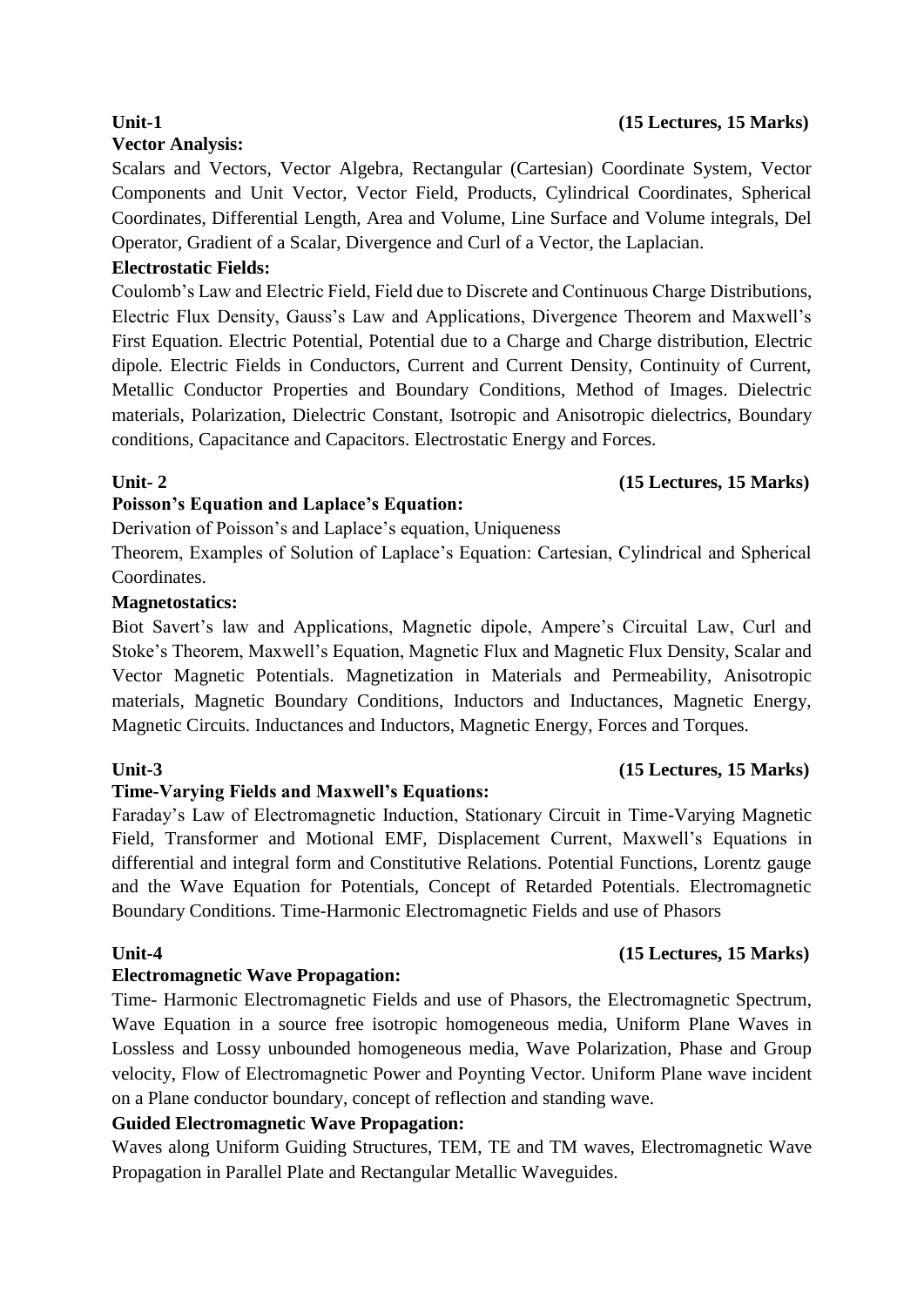## **Recommended readings:**

- Murray. R. Spiegel, Vector Analysis, Schaum series, Tata McGraw Hill (2006)
- M. N. O. Sadiku, Elements of Electromagnetics, Oxford University Press (2001)
- W. H. Hayt and J. A. Buck, Engineering Electromagnetics, Tata McGraw Hill (2006)
- D. C. Cheng, Field and Wave Electromagnetics, Pearson Education (2001)
- J. A. Edminster, Electromagnetics, Schaum Series, Tata McGraw Hill (2006)
- N. Narayan Rao, Elements of Engineering Electromagnetics, Pearson Education (2006)
- Introduction to Electrodynamics, D.J. Griffiths, Pearson Education (2012)
- Electromagnetic Wave and Radiating System, Jordan and Balmain, Prentice Hall (1979)

# **ELECTRONICS-C-XII: ELECTROMAGNETICS (LAB) (Using Scilab/ Any Other Similar Freeware)**

# **60 Lectures, 20 Marks**

- 1. Understanding and Plotting Vectors.
- 2. Transformation of vectors into various coordinate systems.
- 3. 2D and 3D Graphical plotting with change of view and rotation.
- 4. Representation of the Gradient of a scalar field, Divergence and Curl of Vector Fields.
- 5. Plots of Electric field and Electric Potential due to charge distributions.
- 6. Plots of Magnetic Flux Density due to current carrying wire.
- 7. Programs and Contour Plots to illustrate Method of Images
- 8. Solutions of Poisson and Laplace Equations contour plots of charge and potential distributions
- 9. Introduction to Computational Electromagnetics: Simple Boundary Value Problems by Finite Difference/Finite Element Methods.

# **Mode of Assessment/ Assessment Tools (%)**

# **Internal: 20** Assignment /Presentation/ attendance/ Class room interaction/quiz etc: 10 Written Test for theory and/or Viva Voce for Laboratory: 10 **Final (End Semester): 80** Written Test for theory and/or Laboratory experiments: 80 **(Equal weightage to be assigned to each credit)**

# **Expected learner outcome:** This course will enable to

- 1. Solve problems relevant to interfaces between media with defined boundary conditions.
- 2. Use Maxwell's equations to describe the behaviour of electromagnetic waves in vacuum as well as medium.
- 3. Describe states and methods of polarization and analyze the polarization state of a light source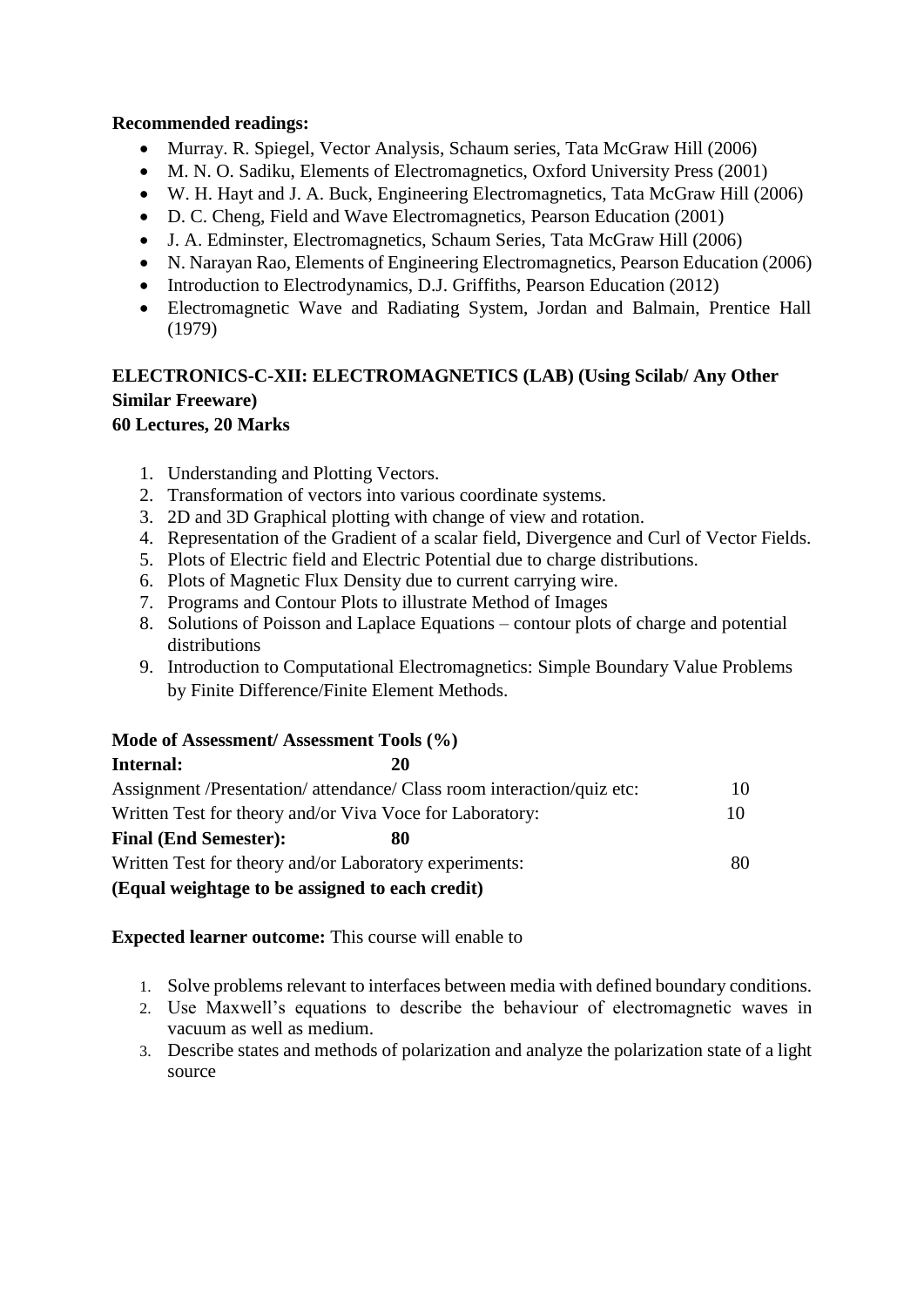---------------------------------------------------------------------------------------------------------------- **Semester VI** ----------------------------------------------------------------------------------------------------------------

# **Course Code: ELECTRONICS-C-XIII Course Title: COMMUNICATION ELECTRONICS Nature of the Course: CORE Total credits assigned: 06 Distribution of credits: Theory – 04, Practicals-02**

**Course Objectives:** At the completion of this course, a student will be able to

- 1. Understand the basic techniques of electronic communication like modulation.
- 2. Apply the knowledge to understand the current generation communication technologies.

# **ELECTRONICS-C-XIII: COMMUNICATION ELECTRONICS (THEORY) 60 Lectures, 60 Marks**

## **Electronic communication**:

Block diagram of an electronic communication system, electromagnetic spectrum-band designations and applications, need for modulation, concept of channels and base-band signals. Concept of Noise, Types of Noise, Signal to noise ratio, Noise Figure, Noise Temperature, Friss formula.

## **Amplitude Modulation:**

Amplitude Modulation, modulation index and frequency spectrum. Generation of AM, Amplitude Demodulation (diode detector), Concept of Double side band suppressed carrier, Single side band suppressed carrier, other forms of AM (Pilot Carrier Modulation, Vestigial Side Band modulation, Independent Side Band Modulation). Block diagram of AM Transmitter and Receiver

## **Angle modulation:**

Frequency and Phase modulation, modulation index and frequency spectrum, equivalence between FM and PM, Generation of FM (direct and indirect methods), FM detector (PLL).Block diagram of FM Transmitter and Receiver Comparison between AM, FM and PM.

## **Pulse Analog Modulation:**

Channel capacity, Sampling theorem, PAM, PDM, PPM modulation and detection techniques, Multiplexing, TDM and FDM.

## **Pulse Code Modulation:**

## **Unit -3 (15 Lectures, 15 Marks)**

# **Unit-2 (20 Lectures, 20 Marks)**

# **Unit-1 (10 Lectures, 10 Marks)**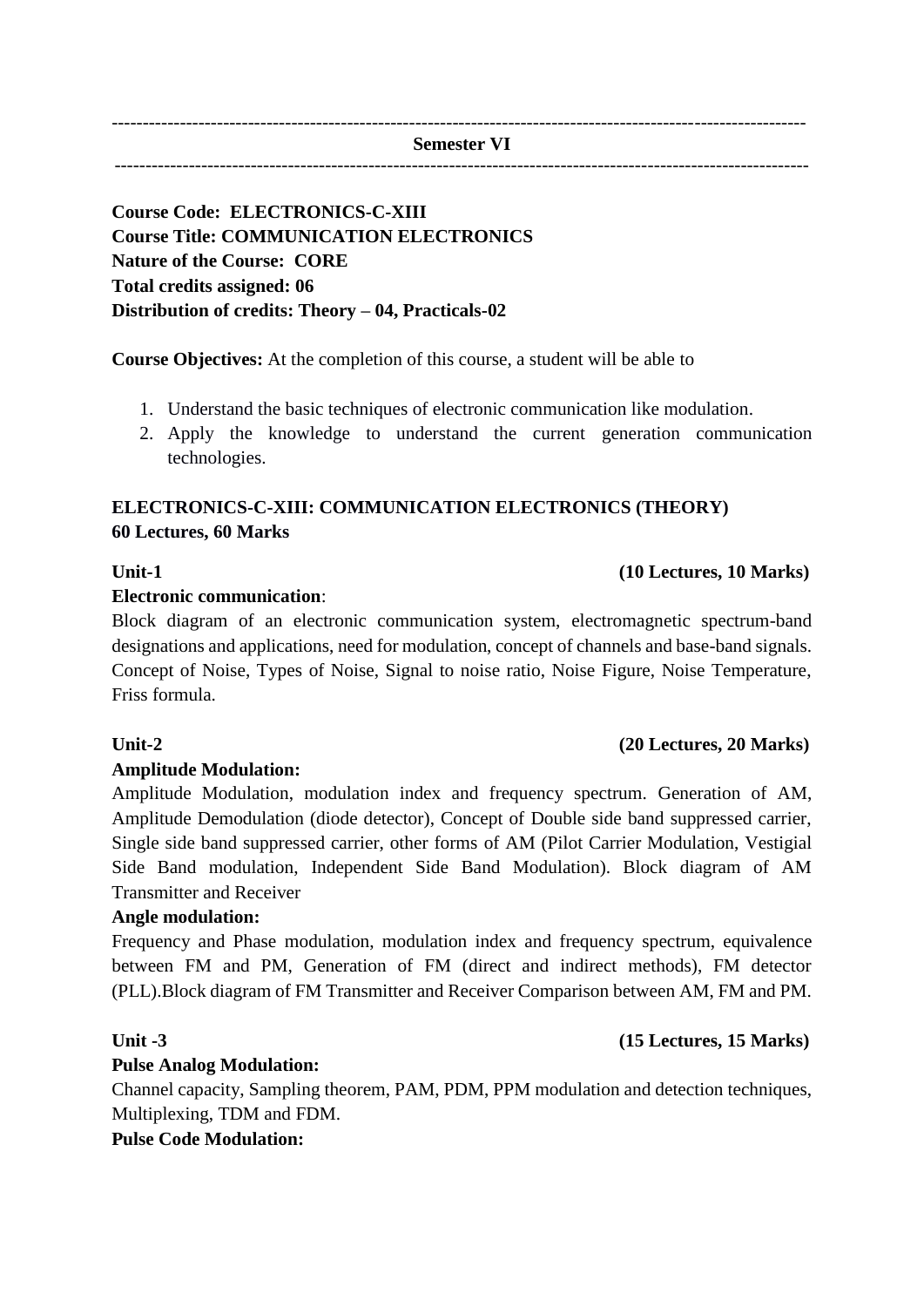Need for digital transmission, Quantizing, Uniform and Non-uniform Quantization, Quantization Noise, Companding, Coding, Decoding, Regeneration.

# **Unit -4 (15 Lectures, 15 Marks)**

# **Digital Carrier Modulation Techniques**:

Block diagram of digital transmission and reception, Information capacity, Bit Rate, Baud Rate and M-ary coding. Amplitude Shift Keying (ASK), Frequency Shift Keying (FSK), Phase Shift Keying (PSK), Binary Phase Shift Keying (BPSK) and Quadrature Phase Shift Keying (QPSK)

# **Recommended readings:**

- Electronic communication systems- Kennedy,  $3<sup>rd</sup>$  edition, McGraw international publications
- Principles of Electronic communication systems Frenzel,  $3<sup>rd</sup>$  edition, McGraw Hill
- Communication Systems, S. Haykin, Wiley India (2006)
- Advanced electronic communications systems  $-$  Tomasi,  $6<sup>th</sup>$  edition, PHI.
- Communication Systems, S. Haykin, Wiley India (2006)

# **ELECTRONICS-C-XIII: COMMUNICATION ELECTRONICS (LAB**) **(Hardware and Circuit Simulation Software) 60 Lectures, 20 Marks**

- - 1. Study of Amplitude Modulation
	- 2. Study of Amplitude Demodulation
	- 3. Study of Frequency Modulation
	- 4. Study of Frequency Demodulation
	- 5. Study of Pulse Amplitude Modulation
	- 6. AM Transmitter/Receiver
	- 7. FM Transmitter/Receiver
	- 8. Study of TDM, FDM
	- 9. Study of Pulse Width Modulation
	- 10. Study of Pulse Position Modulation
	- 11. Study of Pulse Code Modulation
	- 12. Study of Amplitude Shift Keying
	- 13. Study of Phase Shift Keying,
	- 14. Study of Frequency Shift Keying.

# **Mode of Assessment/ Assessment Tools (%)**

# **Internal: 20** Assignment /Presentation/ attendance/ Class room interaction/quiz etc: 10 Written Test for theory and/or Viva Voce for Laboratory: 10 **Final (End Semester): 80** Written Test for theory and/or Laboratory experiments:  $80$ **(Equal weightage to be assigned to each credit)**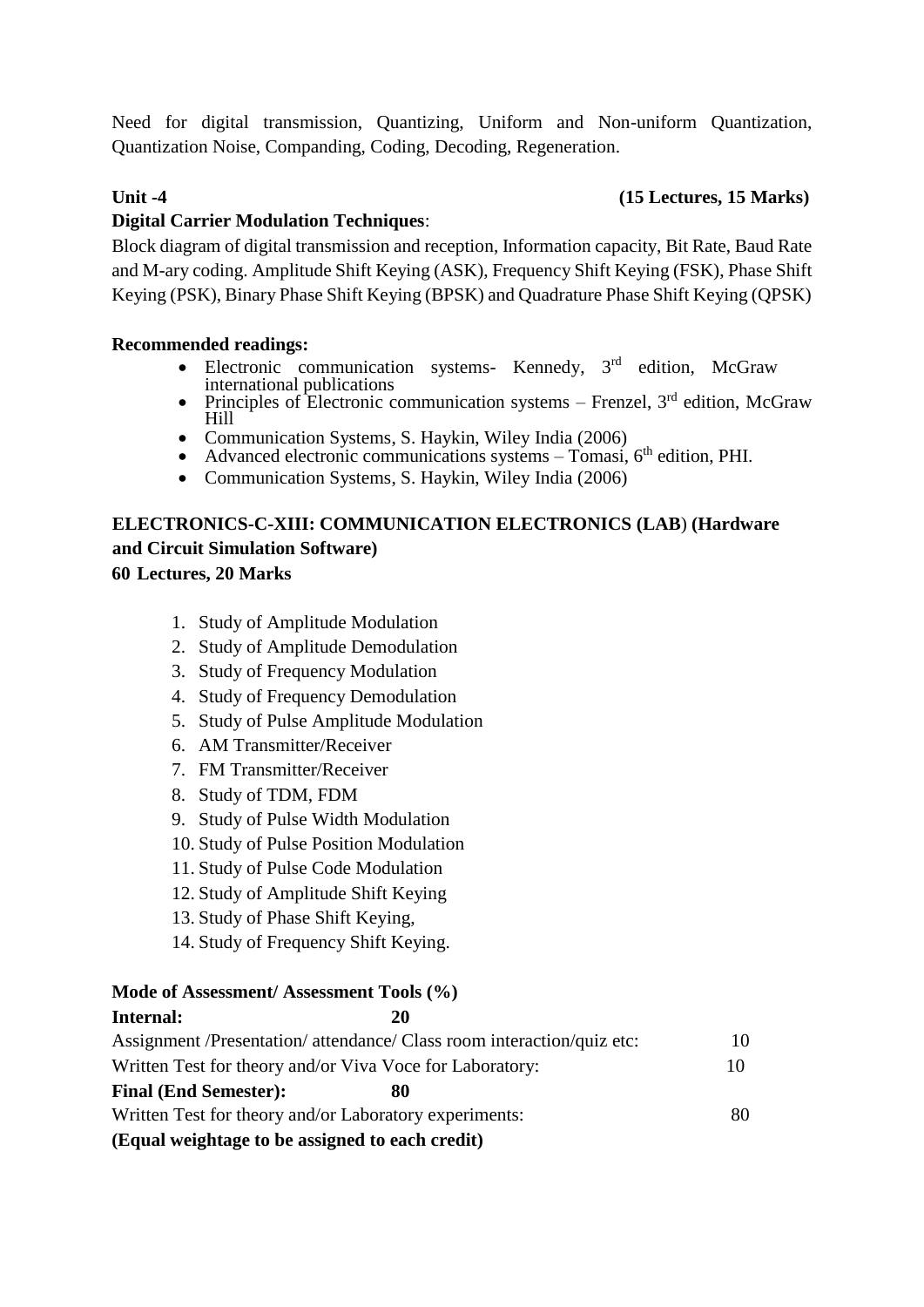**Expected learner outcomes:** This course will enable the students to

1. Identify the basic techniques of communication like carrier modulation/demodulation.

---------------------------------------------------------------------------------------------------------------

- 2. Analyze the modulations schemes and their applicability.
- 3. Analyze present generation systems.

**Course Code: ELECTRONICS-C-XIV Course Title: PHOTONICS Nature of the Course: CORE Total credits assigned: 06 Distribution of credits: Theory – 04, Practicals-02**

**Course Objectives**: At the completion of this course, a student will be able to

- 1. Understand the fundamental of optics and optical devices.
- 2. Identify and apply optical principles in various applications.

## **ELECTRONICS-C-XIV: PHOTONICS (THEORY) 60 Lectures, 60 Marks**

## **Unit-1 (20 Lectures, 20 Marks)**

## **Light as an Electromagnetic Wave:**

Plane waves in homogeneous media, concept of spherical waves. Reflection and transmission at an interface, total internal reflection, Brewster's Law. Interaction of electromagnetic waves with dielectrics: origin of refractive index, dispersion.

## **Interference:**

Superposition of waves of same frequency, Concept of coherence, Interference by division of wavefront, Young's double slit, Division of Amplitude, thin film interference, anti-reflecting films, Newton's rings; Michelson interferometer. Holography.

## **Diffraction:**

Huygen Fresnel Principle, Diffraction Integral, Fresnel and Fraunhoffer approximations. Fraunhoffer Diffraction by a single slit, rectangular aperture, double slit, Resolving power of microscopes and telescopes; Diffraction grating: Resolving power and Dispersive power

## **Polarization:**

Linear, circular and elliptical polarization, polarizer-analyzer and Malus' law;Double refraction by crystals, Interference of polarized light, Wave propagation in uniaxial media. Half wave and quarter wave plates. Faraday rotation and electro-optic effect.

# **Light Emitting Diodes**:

Construction, materials and operation.

## **Unit-2 (10 Lectures, 10 Marks)**

**Unit-3 (15 Lectures, 15 Marks)**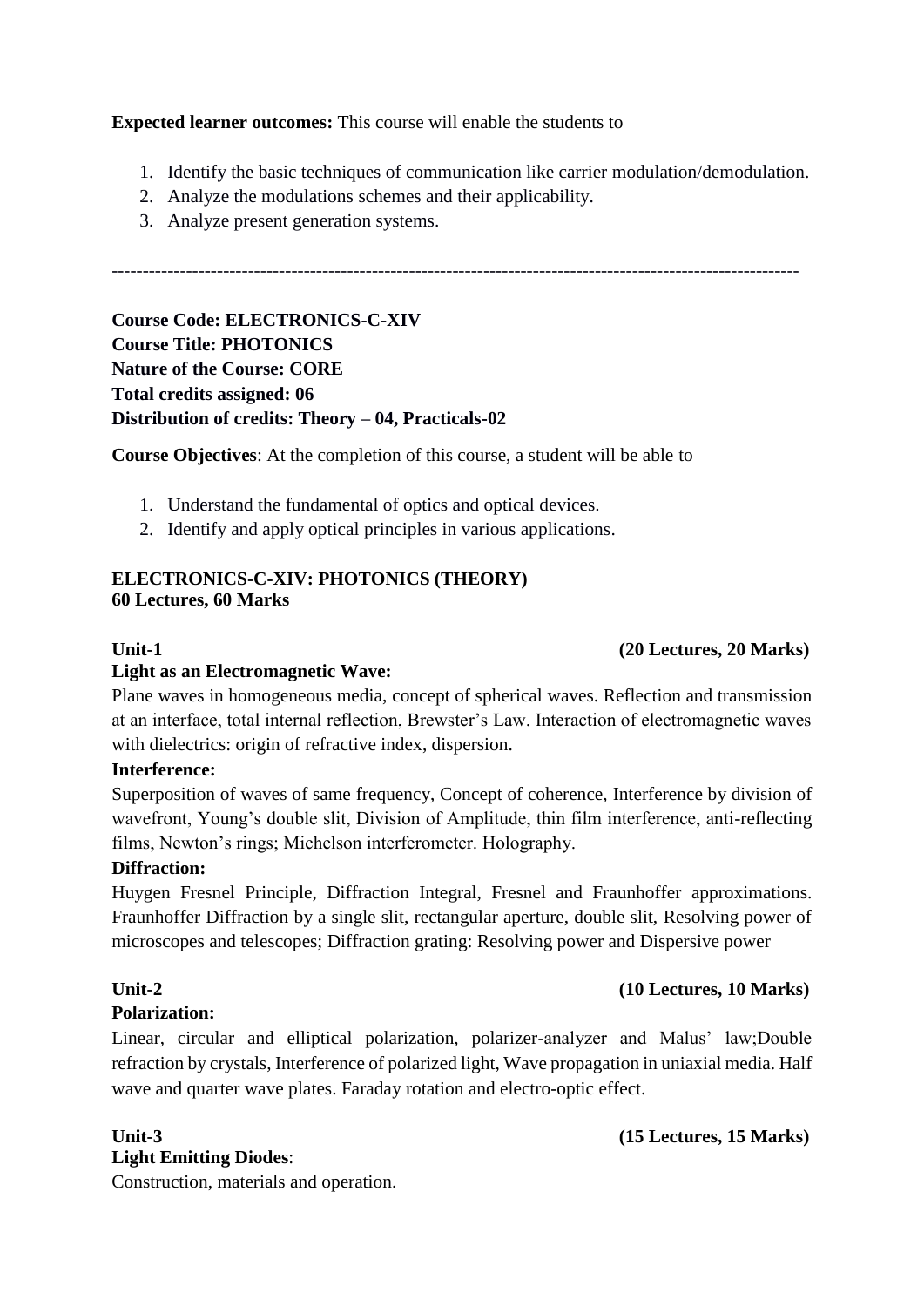# **Lasers:**

Interaction of radiation and matter, Einstein coefficients, Condition for amplification, laser cavity, threshold for laser oscillation, line shape function. Examples of common lasers. The semiconductor injection laser diode.

# **Photodetectors:**

Bolometer, Photomultiplier tube, Charge Coupled Device. Photo transistors and Photodiodes (p-i-n, avalanche), quantum efficiency and responsivity.

# **LCD Displays:**

Types of liquid crystals, Principle of Liquid Crystal Displays, applications, advantages over LED displays.

# **Unit-4 (15 Lectures, 15 Marks)**

# **Guided Waves and the Optical Fiber:**

TE and TM modes in symmetric slab waveguides, effective index, field distributions, Dispersion relation and Group Velocity. Step index optical fiber, total internal reflection, concept of linearly polarized waves in the step index circular dielectric waveguides, single mode and multimode fibers, attenuation and dispersion in optical fiber.

# **Recommended readings:**

- Ajoy Ghatak, Optics, Tata McGraw Hill, New Delhi (2005)
- E. Hecht, Optics, Pearson Education Ltd. (2002)
- J. Wilson and J. F. B. Hawkes, Optoelectronics: An Introduction, Prentice Hall India (1996)
- S. O. Kasap, Optoelectronics and Photonics: Principles and Practices, Pearson Education (2009)
- Ghatak A.K. and Thyagarajan K., "Introduction to fiber optics," Cambridge Univ. Press. (1998)

# **ELECTRONICS-C-XIV: PHOTONICS (LAB) 60 Lectures, 20 Marks**

- 1. To verify the law of Malus for plane polarized light.
- 2. To determine wavelength of sodium light using Michelson's Interferometer.
- 3. To determine wavelength of sodium light using Newton's Rings.
- 4. To determine the resolving power and Dispersive power of Diffraction Grating.
- 5. Diffraction experiments using a laser.
- 6. Study of Faraday rotation.
- 7. Study of Electro-optic Effect.
- 8. To determine the specific rotation of scan sugar using polarimeter.
- 9. To determine characteristics of LEDs and Photo- detector.
- 10. To measure the numerical aperture of an optical fiber.

## **Mode of Assessment/ Assessment Tools (%) Internal: 20**

Assignment /Presentation/ attendance/ Class room interaction/quiz etc: 10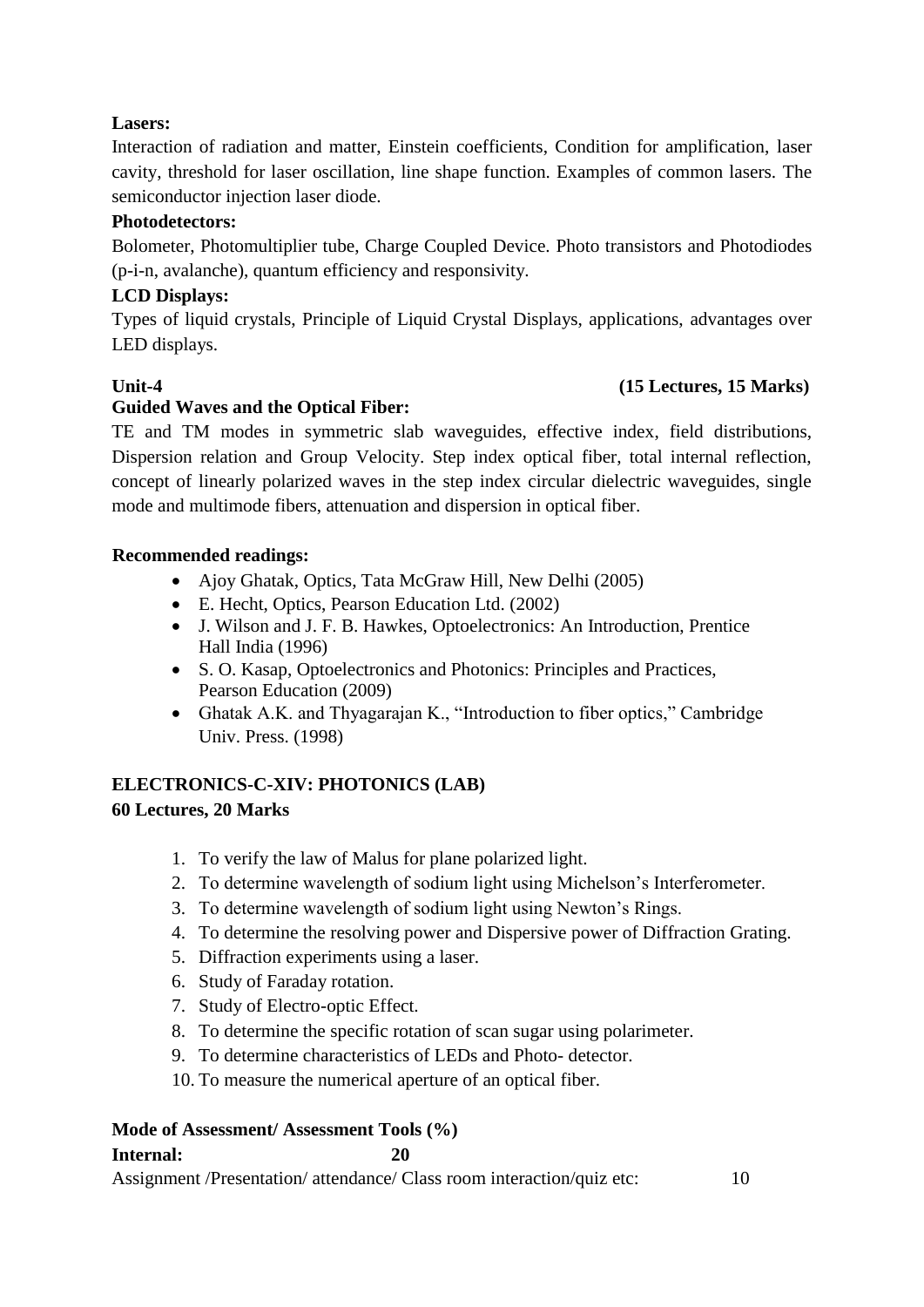| Written Test for theory and/or Viva Voce for Laboratory: |    |
|----------------------------------------------------------|----|
| <b>Final (End Semester):</b><br>80                       |    |
| Written Test for theory and/or Laboratory experiments:   | 80 |
| (Equal weightage to be assigned to each credit)          |    |

**Expected learner outcomes:** This course will enable the students to

- 1. Identify various optical devices and principles
- 2. Characterize the optical devices
- 3. Apply the knowledge to use optical devices in scientific and real life applications
- 4. Critically analyze the advantage/disadvantages of optical systems and its applicability.
- 5.

## ---------------------------------------------------------------------------------------------------------------- **DISCIPLINE SPECIFIC ELECTIVES (DSE)**

----------------------------------------------------------------------------------------------------------------

**Course code**: **ELECTRONICS-DSE -I Course title: POWER ELECTRONICS Nature of the course: DSE Total credit assigned: 06 Distribution of credits: Theory – 04, Practicals-02**

**Course objectives:** After completing the course, a student will be able to

- 1. Understand the various devices used in power electronics and develop the knowledge to deal with these devices.
- 2. Realize and work with circuits like, inverter and chopper along with the knowledge of elctro-mechnaical machines.

# **ELECTRONICS DSE-I: POWER ELECTRONICS 60 Lectures, 60 Marks**

## **Unit- 1 (12 Lectures, 12 Marks)**

## **Power Devices:**

Need for semiconductor power devices, Power diodes, Enhancement of reverse blocking capacity, Introduction to family of thyristors.

## **Silicon Controlled Rectifier (SCR**):

Structure, I-V characteristics, Turn-On and Turn-Off characteristics, ratings, Factors affecting the characteristics/ratings of SCR, Gate-triggering circuits, Control circuits design and Protection circuits, Snubber circuit.

**Diac and Triac:** 

## **Unit- 2 (14 Lectures, 14 Marks)**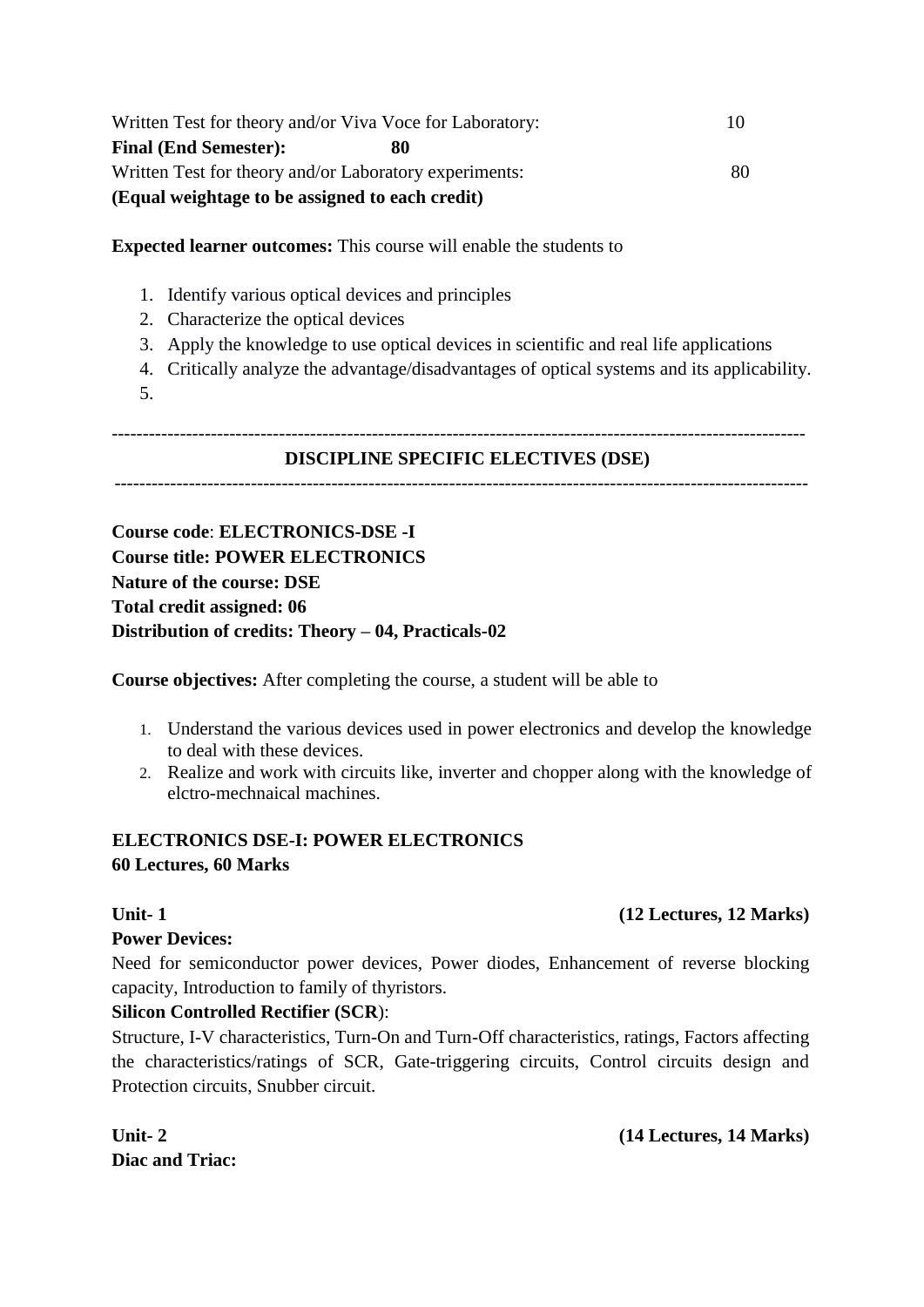Basic structure, working and V-I characteristic of, application of a Diac as atriggering device for a Triac.

## **Insulated Gate Bipolar Transistors (IGBT**):

Basic structure, I-V Characteristics, switching characteristics, device limitations and safe operating area (SOA) etc.

# **Application of SCR:**

SCR as a static switch, phase controlled rectification, single phase half wave, full wave and bridge rectifiers with inductive & non-inductive loads; AC voltage control using SCR and Triac as a switch.

## **Power MOSFETs**:

Operation modes, switching characteristics, power BJT, second breakdown, saturation and quasi-saturation state.

## **Unit- 3 (17 Lectures, 17 Marks)**

# **Power Inverters:**

Need for commutating circuits and their various types, d.c. link invertors, Parallel capacitor commutated invertors with and without reactive feedback and its analysis, Series Invertor, limitations and its improved versions, bridge invertors.

## **Choppers:**

basic chopper circuit, types of choppers(Type A-D), step-down chopper, step-up chopper, operation of d.c. chopper circuits using self commutation (A & B- type commutating circuit), cathode pulse turn-off chopper(using class D commutation), load sensitive cathode pulse turnoff chopper (Jones Chopper), Morgan's chopper.

## **Unit- 4 (17 Lectures, 17 Marks)**

# **Electromechanical Machines:**

DC Motors, Basic understanding of field and armature, Principle of operation, EMF equation, Back EMF, Factors controlling motor speed, Thyristor based speed control of dc motors, AC motor (Induction Motor only), Rotor and stator, torque & speed of induction motor, Thyristor control of ac motors (block diagrams only).

# **Recommended readings:**

- Power Electronics, P.C. Sen, TMH
- Power Electronics & Controls, S.K. Dutta
- Power Electronics, M.D. Singh & K.B. Khanchandani, TMH
- Power Electronics Circuits, Devices and Applications, 3rd Edition, M.H. Rashid, Pearson Education
- Power Electronics, Applications and Design, Ned Mohan, Tore.
- Power Electronics, K. HariBabu, Scitech Publication.
- Power Electronics, M.S. JamilAsghar, PHI.
- A Textbook of Electrical Technology-Vol-II, B.L. Thareja, A.K. Thareja, S.Chand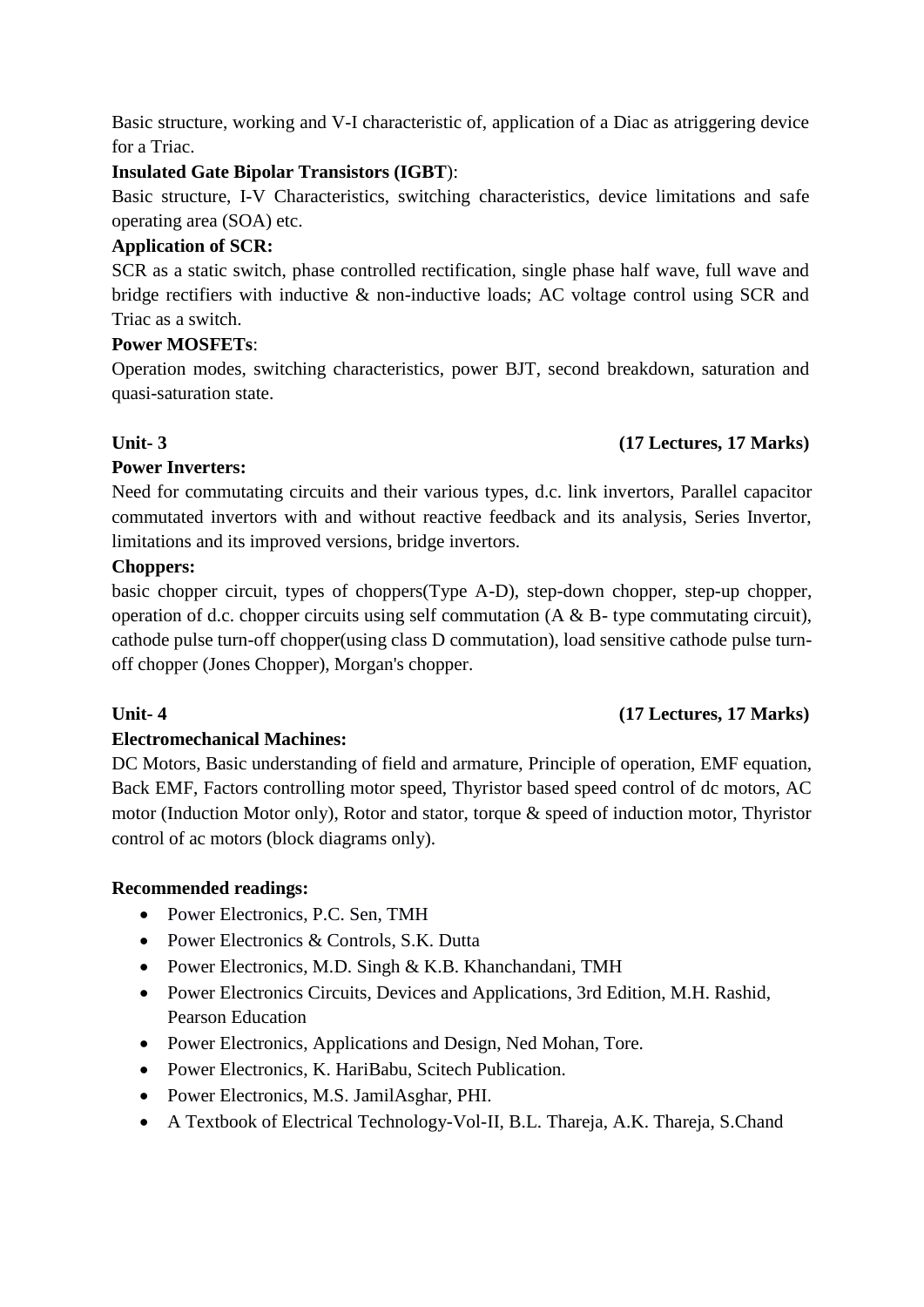# **ELECTRONICS-DSE–I: POWER ELECTRONICS (LAB) 60 Lectures, 20 Marks**

- 1. Study of I-V characteristics of DIAC
- 2. Study of I-V characteristics of a TRIAC
- 3. Study of I-V characteristics of a SCR
- 4. SCR as a half wave and full wave rectifiers with R and RL loads
- 5. DC motor control using SCR.
- 6. DC motor control using TRIAC.
- 7. AC voltage controller using TRIAC with UJT triggering.
- 8. Study of parallel and bridge inverter.
- 9. Design of snubber circuit
- 10. VI Characteristic of MOSFET and IGBT (Both)
- 11. Study of chopper circuits.

## **Mode of Assessment/ Assessment Tools (%)**

| Internal:                                                              | 20 |    |
|------------------------------------------------------------------------|----|----|
| Assignment /Presentation/ attendance/ Class room interaction/quiz etc: |    | 10 |
| Written Test for theory and/or Viva Voce for Laboratory:               |    | 10 |
| <b>Final (End Semester):</b>                                           | 80 |    |
| Written Test for theory and/or Laboratory experiments:                 |    | 80 |
| (Equal weightage to be assigned to each credit)                        |    |    |

**Expected learner outcomes:** This course will enable the students to

- 1. Acquire the knowledge about various types of power devices and their uses.
- 2. Understand the behaviour of these devices and will be able to use them wherever necessary.

**----------------------------------------------------------------------------------------------------------------**

**Course code**: **ELECTRONICS-DSE -2 Course title: MODERN COMMUNICATION SYSTEMS Nature of the course: DSE Total credit assigned: 06 Distribution of credits: Theory-04, Practicals-02**

**Course Objectives**: At the completion of this course, a student will be able to

- 1. Learn about different types of new generation communication systems and technologies.
- 2. Familiarize with the knowledge of optical communication, cellular communication, satellite communication and LAN

# **ELECTRONICS-DSE 2: MODERN COMMUNICATION SYSTEMS (THEORY)**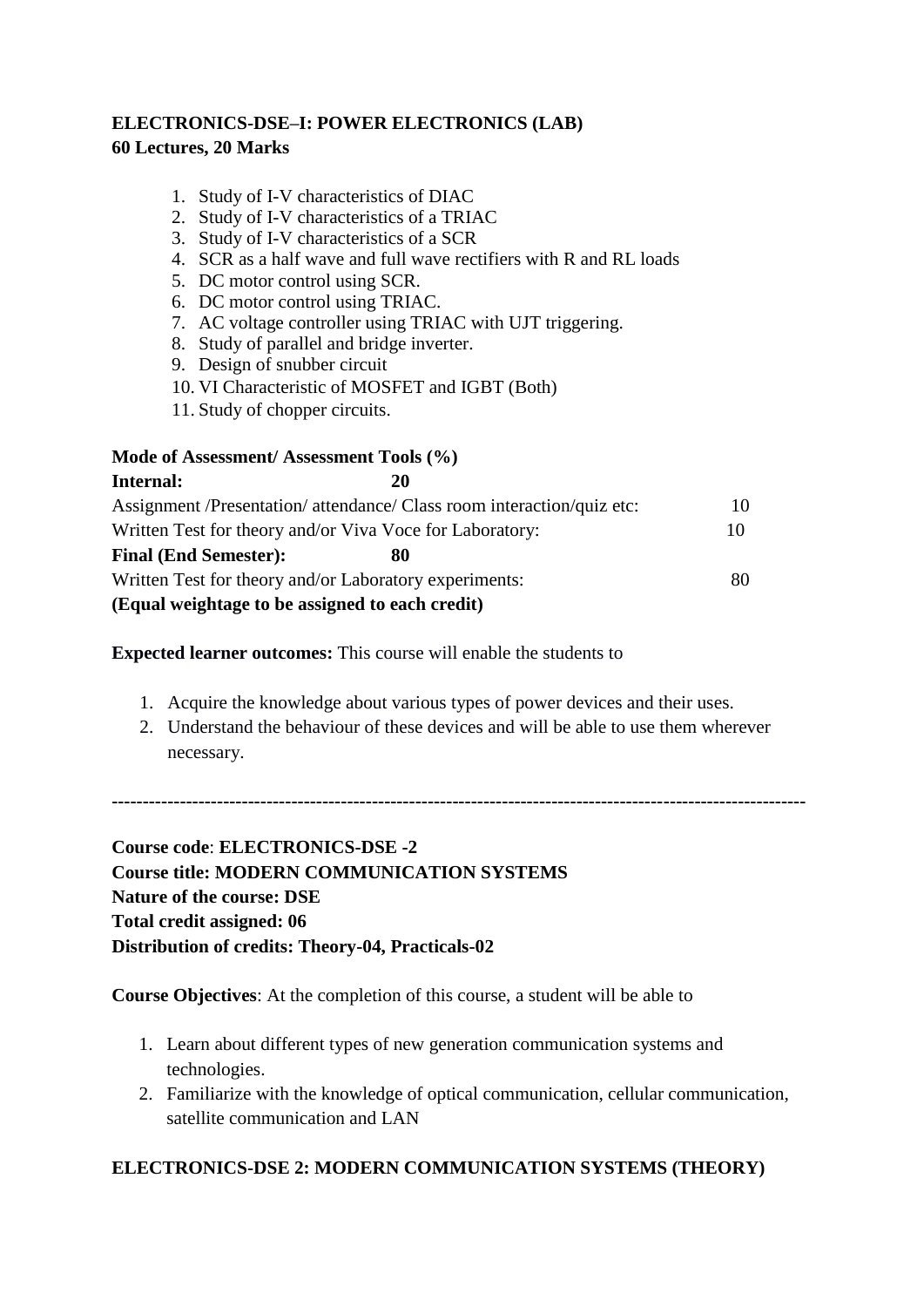## **60 Lectures, 60 Marks**

## **Advanced Digital Modulation Technique:**

DPCM, DM, ADM. Binary Line Coding Technique, Multi level coding, QAM (Modulation and Demodulation)

# **Unit-2 (10 Lectures, 10 Marks**)

## **Optical Communication:**

Introduction of Optical Fiber, Types of Fiber, Guidance in Optical Fiber, Attenuation and Dispersion in Fiber, Optical Sources and Detectors, Block Diagram of optical communication system, optical power budgeting

## **Unit-3 (20 Lectures, 20 Marks)**

# **Cellular Communication:**

Concept of cellular mobile communication – cell and cell splitting, frequency bands used in cellular communication, absolute RF channel numbers (ARFCN), frequency reuse, roaming and hand off, authentication of the SIM card of the subscribers, IMEI number, concept of data encryption, architecture (block diagram) of cellular mobile communication network, CDMA technology, CDMA overview, simplified block diagram of cellular phone handset, Comparative study of GSM and CDMA, 2G, 3G and 4G concepts.

# **Unit-4 (20 Lectures, 20 Marks)**

# **Satellite communication:**

Introduction, need, satellite orbits, advantages and disadvantages of geostationary satellites. Satellite visibility, satellite system – space segment, block diagrams of satellite sub systems, up link, down link, cross link, transponders (C- Band), effect of solar eclipse, path loss, ground station, simplified block diagram of earth station. Satellite access, TDMA, FDMA, CDMA concepts, comparison of TDMA and FDMA, Satellite antenna (parabolic dish antenna), GPSservices like SPS & PPS.

# **Local area networks (LAN):**

Primary characteristics of Ethernet-mobile IP, OSI model, wireless LAN requirements-concept of Bluetooth, Wi-Fi and WiMAX.

## **Recommended readings:**

- W. Tomasi, Electronic Communication Systems: Fundamentals through Advanced, Pearson Education, 3rd Edition
- Martin S. Roden, Analog& Digital Communication Systems, Prentice Hall, Englewood Cliffs, 3rd Edition
- Modern digital and analog Communication systems- B. P. Lathi,  $4^{rd}$  Edition 2009 Oxford University press.
- ThiagarajanVishwanathan, Telecommunication Switching Systems and Networks, Prentice Hall of India.

## **Unit-1 (10 Lectures, 10 Marks)**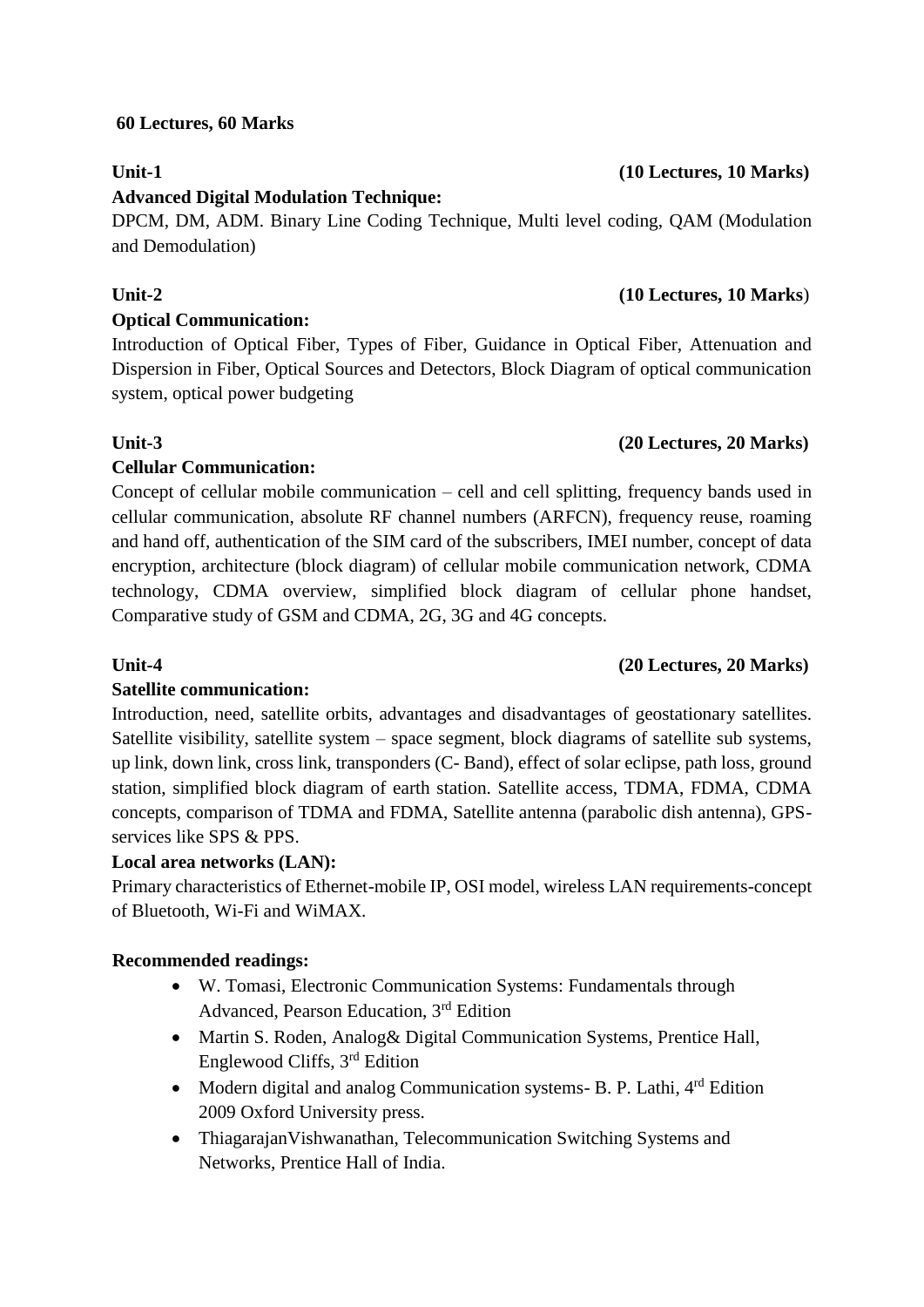Theodore S. Rappaport, Wireless Communications Principles and Practice, 2<sup>nd</sup> Edition, Pearson Education Asia.

# **ELECTRONICS-DSE 2: MODERN COMMUNICATION SYSTEMS (LAB) 60 Lectures, 20 Marks**

- 1. Modulation of LED and detection through Photo detector.
- 2. Calculation of the transmission losses in an optical communication system.
- 3. Study of 16 QAM modulation and Detection with generation of Constellation Diagram
- 4. Study of DPCM and demodulation.
- 5. Study of DM, ADM
- 6. Study of architecture of Mobile phone.
- 7. Study of Satellite Communication System.
- 8. Study of Optical Fiber Communication System

## **Mode of Assessment/ Assessment Tools (%)**

| Internal:                                                | 20                                                                     |    |
|----------------------------------------------------------|------------------------------------------------------------------------|----|
|                                                          | Assignment /Presentation/ attendance/ Class room interaction/quiz etc: | 10 |
| Written Test for theory and/or Viva Voce for Laboratory: |                                                                        | 10 |
| <b>Final (End Semester):</b>                             | 80                                                                     |    |
| Written Test for theory and/or Laboratory experiments:   |                                                                        | 80 |
| (Equal weightage to be assigned to each credit)          |                                                                        |    |

**Expected learner outcome:** This course will enable the students to

- 1. Understand the various techniques and methods used in modern day communication systems.
- 2. Understand the technology behind different types of communication being used around us.

**----------------------------------------------------------------------------------------------------------------**

**Course code: ELECTRONICS-DSE-3 Course title: NANOELECTRONICS Nature of the course: DSE Total credit assigned: 06 Distribution of credits: Theory – 04, Practials-02**

**Course Objectives:** The main objective of this course is to introduce the students to

- 1. The world of nanoscience and nanotechnology.
- 2. The various preparation and characterization techniques of nanomaterials.
- 3. The optical and electronic transport properties of nanomaterials and their applications.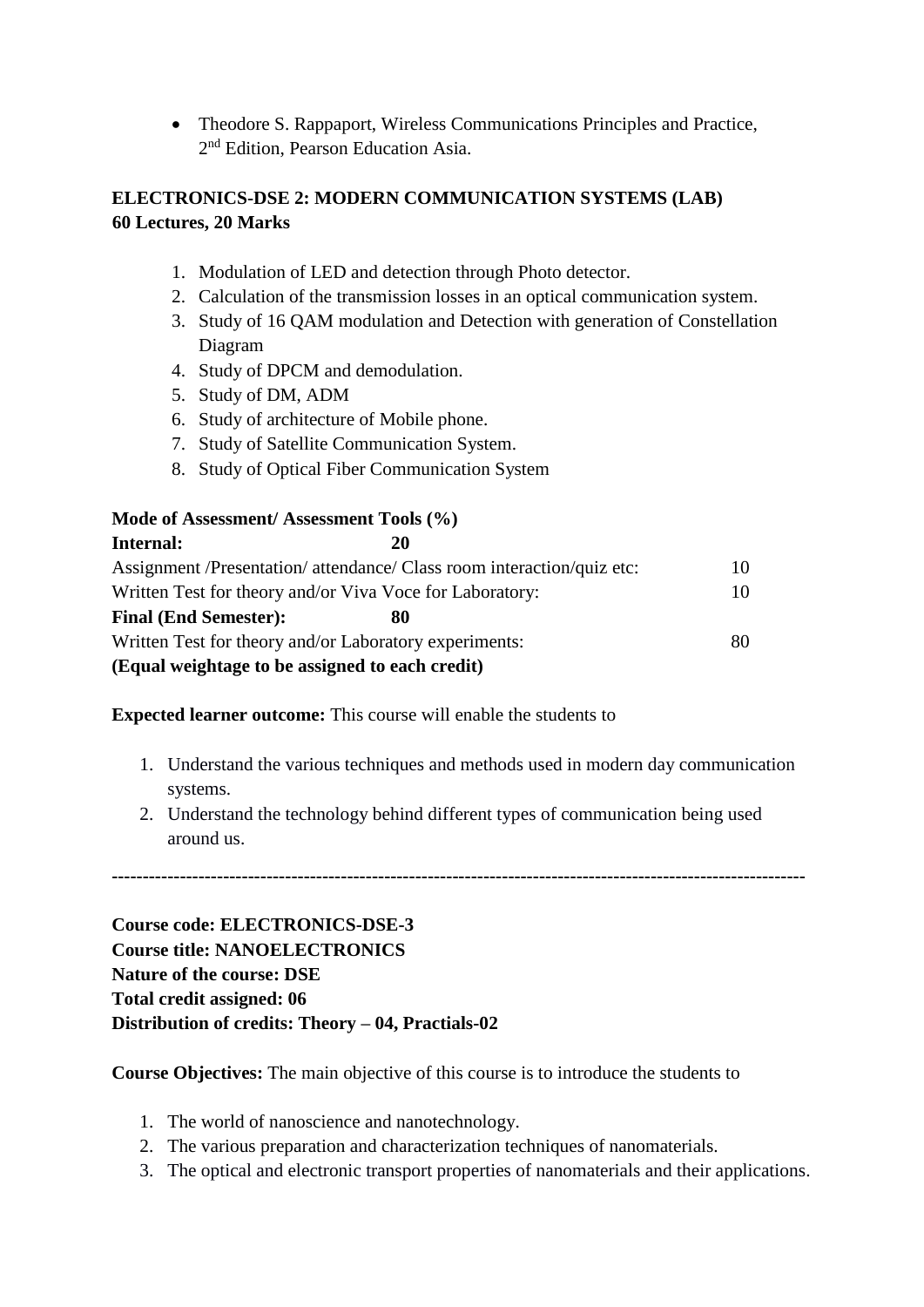# **ELECTRONICS-DSE-3: NANOELECTRONICS (THEORY)**

# **60 Lectures, 60 Marks**

## **Unit 1 (14 Lectures, 14 Marks)**

# **Introduction**:

Definition of Nano-Science and Nano Technology, Applications of Nano-Technology.

# **Introduction to Physics of Solid State:**

Size dependence of properties, bonding in atoms and giant molecular solids, Electronic conduction, Systems confined to one, two or three dimension and their effect on property

## **Quantum Theory for Nano Science:**

Time dependent and time independent Schrodinger wave equations. Particle in a box, Potential step: Reflection and tunneling (Quantum leak). Penetration of Barrier, Electron trapped in 2D plane (Nano sheet), Quantum confinement effect in nano materials.

## **Quantum Wells, Wires and Dots:**

Preparation of Quantum Nanostructure; Size and Dimensionality effect, Fermi gas; Potential wells; Partial confinement; Excitons; Single electron Tunneling, Infrared detectors; Quantum dot laser Superconductivity.

# **Unit-2 (18 Lectures, 18 Marks)**

# **Growth Techniques of Nanomaterials**:

Synthetic aspects: bottom up and top down approaches, Lithograpahic and Nonlithograpahic techniques, Sputtering and film deposition in glow discharge, DC sputtering technique (p-CuAlO2 deposition). Thermal evaporation technique, E-beam evaporation, Chemical Vapour deposition(CVD), Synthesis of carbon nano-fibres and multi-walled carbon nanotubes, Pulsed Laser Deposition, Molecular beam Epitaxy, Sol-Gel Technique (No chemistry required), Synthesis of nanowires/rods, Electro deposition, Chemical bath deposition, Ion beam deposition system, Vapor-Liquid –Solid (VLS) method of nanowire

# **Unit -3 (18 Lectures, 18 Marks)**

# **Methods of Measuring Properties and Characterization techniques: Microscopy:**

Scanning Probe Microscopy (SPM), Atomic Force Microscopy (AFM), Field Ion Microscopy, Scanning Electron Microscopy (SEM), Transmission Electron Microscopy (TEM) including energy dispersive X-ray (EDX) analysis, low energy electron diffraction (LEED), reflection high energy electron diffraction (RHEED)

## **Spectroscopy:**

Infra-red and Raman Spectroscopy, X-ray Spectroscopy, Magnetic resonance, Optical and Vibrational Spectroscopy

Characterization and application like biopolymer tagging and light emitting semiconductor quantum dots.

# **Unit- 4 (10 Lectures, 10 Marks)**

Carbon nanotubes, nano cuboids, graphene, carbon quantum dots: Fabrication, structure. electrical, mechanical, and vibrational properties and applications. Use of nano particles for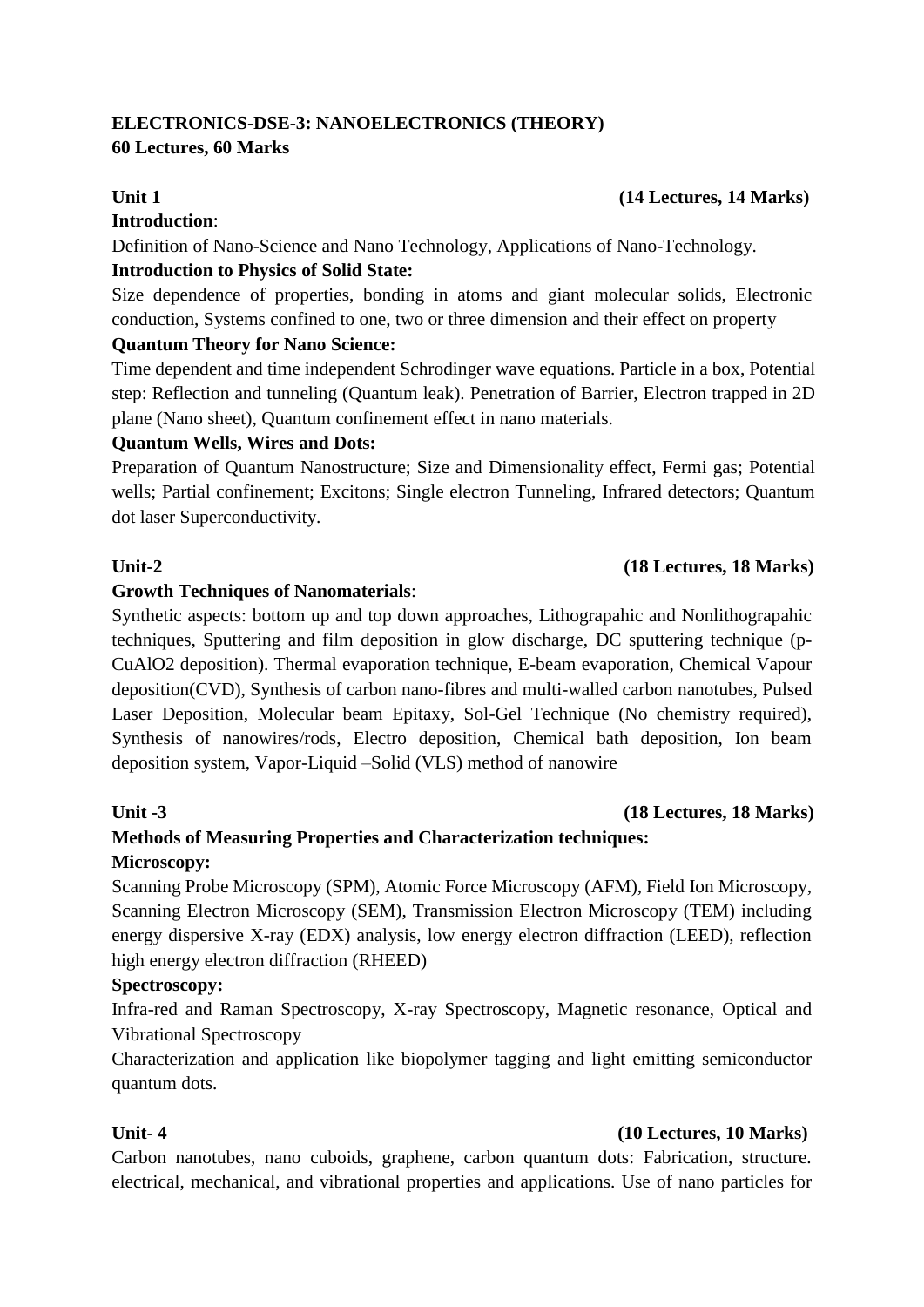biological application, drug delivery and bio-imaging, Impact of nanotechnology on the environment.

## **Recommended readings:**

- Nanoscale Science and Technology, Robert W. Kelsall, Ian W. Hamley and Mark Geoghegan, John Wiley & Sons, Ltd., UK, 2005.
- Nanomaterials: synthesis, properties and applications, Institute of Physics, 1998.
- Introduction to Nanotechnology, Charles P. Poole Jr and Frank J. Owens, Wiley Interscience, 2003.
- Electron Microscopy and analysis, 2nd ed. Taylor and Francis, 2000.
- Bio-Inspired Nanomaterials and Nanotechnology, Edited by Yong Zhou, Nova Publishers.
- Ouantum dot heterostructures, Wiley, 1999.
- Modern magnetic materials: principles and applications, John Wiley  $& Sons, 2000$ .
- Nano: The Essentials: Understanding Nanoscience and Nanotecnology, T.Pradeep, Tata McGraw-Hill Publishing Company Limited, New Delhi, 2008.
- Nanobiotechnology, concepts, applications and perspectives, Wiley-VCH, 2004.

## **ELECTRONICS-DSE-3: NANOELECTRONICS (LAB) 60 Lectures, 20 Marks**

- 1. Synthesis of at least two different sizes of Nickel Oxide/ Copper Oxide/ Zinc Oxide Nano Particles Using Sol-Gel Method
- 2. Polymer synthesis by suspension method / emulsion method
- 3. B-H loop of nanomaterials.
- 4. Magnetoresistance of thin films and nanocomposite, I-V characteristics and transient response.
- 5. Particle size determination by X-ray diffraction (XRD) and XRD analysis of the given XRD spectra
- 6. Determination of the particle size of the given materials using He-Ne LASER.
- 7. Selective area electron diffraction: Software based structural analysis based on **TEM**

based experimental data from published literature. (Note: Later experiment may be performed in the lab based on availability of TEM facility).

- 8. Surface area and pore volume measurements of nanoparticles (a standard sample and a new sample (if available)).
- 9. Spectroscopic characterization of metallic, semiconducting and insulating nanoparticles.

# **Mode of Assessment/ Assessment Tools (%)**

# **Internal: 20** Assignment /Presentation/ attendance/ Class room interaction/quiz etc: 10 Written Test for theory and/or Viva Voce for Laboratory: 10 **Final (End Semester): 80** Written Test for theory and/or Laboratory experiments: 80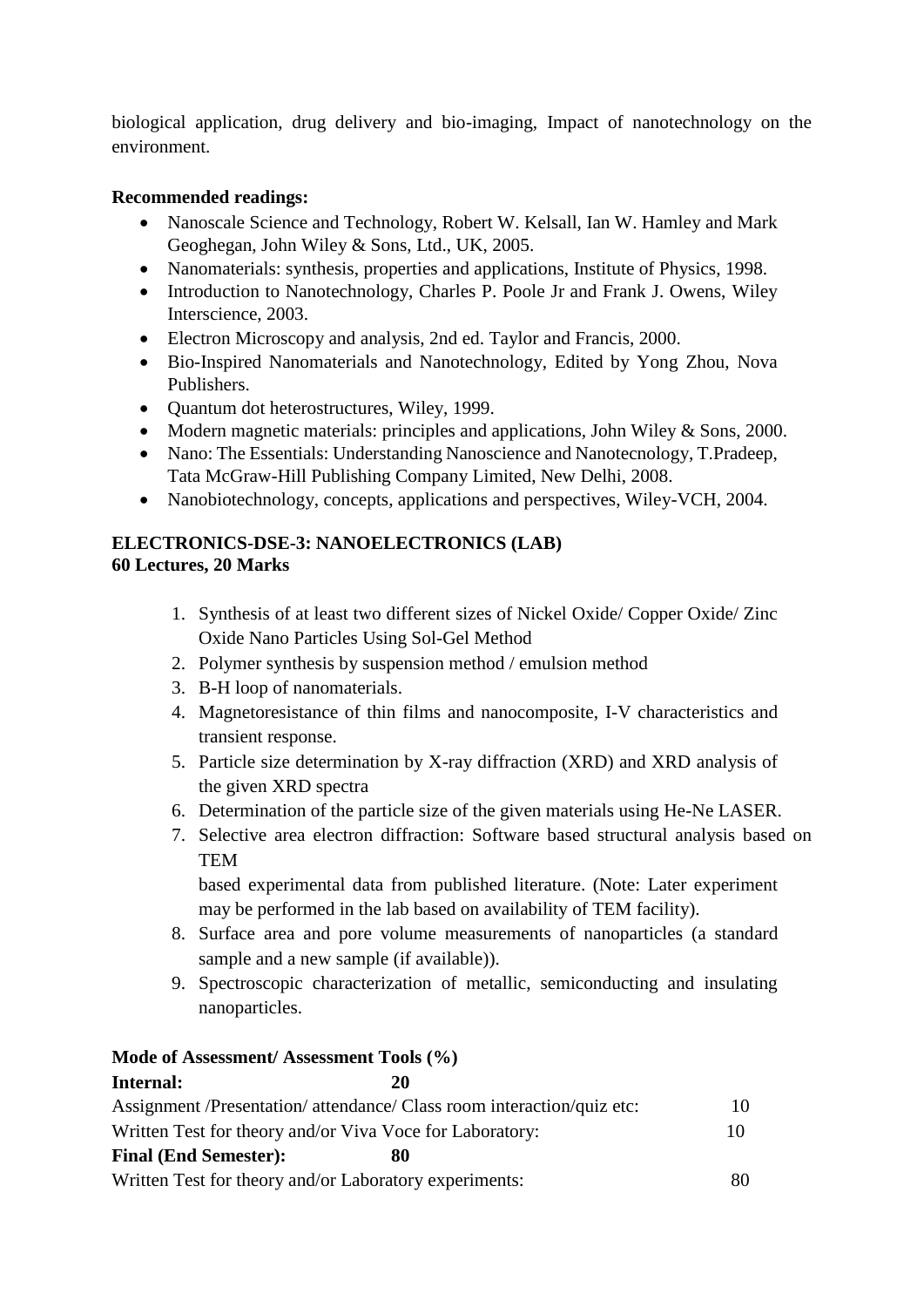## **(Equal weightage to be assigned to each credit)**

## **Expected learner outcome:** This course will enable the students to

- 1. Understand the importance of nanoscience and nanotechnology in our daily lives.
- 2. Learn about various experimental methodologies with necessary theoretical background, which may be useful for pursuing further studies on the area of nanoscience and technology.

----------------------------------------------------------------------------------------------------------------

**Course code: ELECTRONICS-DSE 4 Course title: TRANSMISSION LINES, ANTENNA AND WAVE PROPAGATION Nature of the course: DSE Total credit assigned: 06 Distribution of credits: Theory – 04, Practical --02**

**Course Objectives:** At the completion of this course, a student will be able to

- 1. Learn the basics of electromagnetic wave propagation.
- 2. Learn about transmission lines and waveguides.
- 3. Develop the knowledge of radiation of electromagnetic waves and types of antenna.

## **ELECTRONICS-DSE 4: TRANSMISSION LINES, ANTENNA AND WAVE PROPAGATION (THEORY) 60 Lectures, 60 Marks**

## **Electromagnetic Wave Propagation:**

Propagation in Good Conductors, Skin Effect, Reflection of uniform Plane Waves at normal incidence, Plane Wave reflection at Oblique Incidence, Wave propagation in dispersive media, concept of phase velocity and group velocity.

## **Unit-2 (15 Lectures, 15 Marks)**

## **Transmission Lines:**

Typical Transmission lines- Co-axial, Two Wire, Microstrip, Coplanarand Slot Lines, Transmission Line Parameters, Transmission Line Equations, Wave propagation in Transmission lines, lowloss, lossless line, Distortionless line, Input Impedance, Standing Wave Ratio ,Power. and lossy lines, Shorted Line, Open-Circuited Line, Matched Line, Smith Chart, Transmission Line Applications.

## **Waveguides and Waveguide Devices**:

Wave propagation in waveguides, Parallel plate waveguides, TEM, TM and TE modes, Rectangular waveguides, circular waveguides, Power transmission and attenuation, Rectangular cavity resonators, directional couplers, isolator, circulator.

## **Unit-1 (15 Lectures, 15 Marks)**

## **Unit-3 (15 Lectures, 15 Marks)**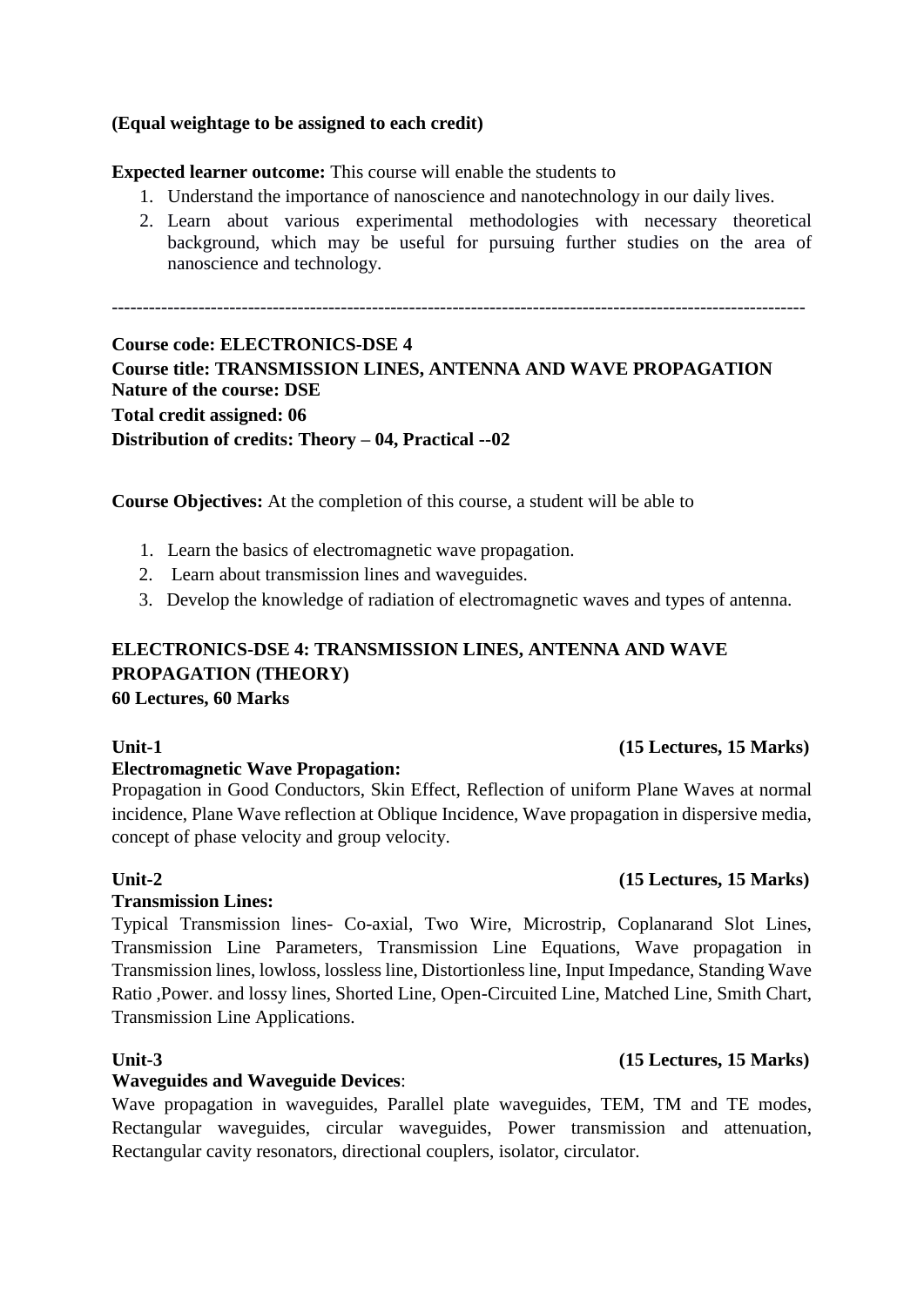## **Radiation of electromagnetic waves**:

Concept of retarded potentials, Antenna Parameters: Radiation Mechanism, Current Distribution on a Thin Wire Antenna, Radiation Pattern, Radiation Power Density, Radiation Intensity, Beamwidth, Directivity, Antenna Efficiency, Gain, Beam Efficiency, Bandwidth, Polarization, Input Impedance Antenna Radiation Efficiency, Effective Length and Equivalent Areas, Maximum Directivity and Maximum Effective Area, Friis Transmission Equation and Radar Range Equation

## **Types of Antenna:**

Hertzian dipole, Half wave dipole, Quarter-wave dipole, Yagi-Uda, microstrip, Parabolic antenna, Helical antenna, Antenna array.

## **Recommended readings:**

- M. N. O. Sadiku, Principles of Electromagnetics, Oxford University Press (2001)
- Karl E. Longren, Sava V. Savov, Randy J. Jost., Fundamentals of Electromagnetics with MATLAB,PHI
- W. H. Hayt and J.A. Buck, Engineering Electromagnetics, Tata McGraw Hill (2006)
- D. C. Cheng, Field and Wave Electromagnetics, Pearson Education (2001)
- J. A. Edminster, Electromagnetics, Schaum Series, Tata McGraw Hill (2006)
- N. Narayan Rao, Elements of Engineering Electromagnetics, Pearson Education (2006)
- G. S. N. Raju, Antennas and Propagation, Pearson Education (2001)

# **ELECTRONICS-DSE-4: TRANSMISSION LINES, ANTENNA AND WAVE PROPAGATION(LAB) (Scilab/MATLAB/Other Mathematical Simulation Software) 60 Lectures, 20 Marks**

- 1. Program to determine the phasor of forward propagating field
- 2. Program to determine the instantaneous field of a plane wave
- 3. Program to find the Phase constant, Phase velocity, Electric Field Intensity and Intrinsic ratio
- 4. Program to find skin depth, loss tangent and phase velocity
- 5. Program to determine the total voltage as a function of time and position in a loss less transmission line
- 6. Program to find the characteristic impedance, the phase constant an the phase velocity
- 7. Program to find the output power and attenuation coefficient
- 8. Program to find the power dissipated in the lossless transmission line
- 9. Program to find the total loss in lossy lines
- 10. Program to find the load impedance of a slotted line
- 11. Program to find the input impedance for a line terminated with pure capacitive impedance.
- 12. Program to determine the operating range of frequency for TE10 mode of air filled rectangular waveguide.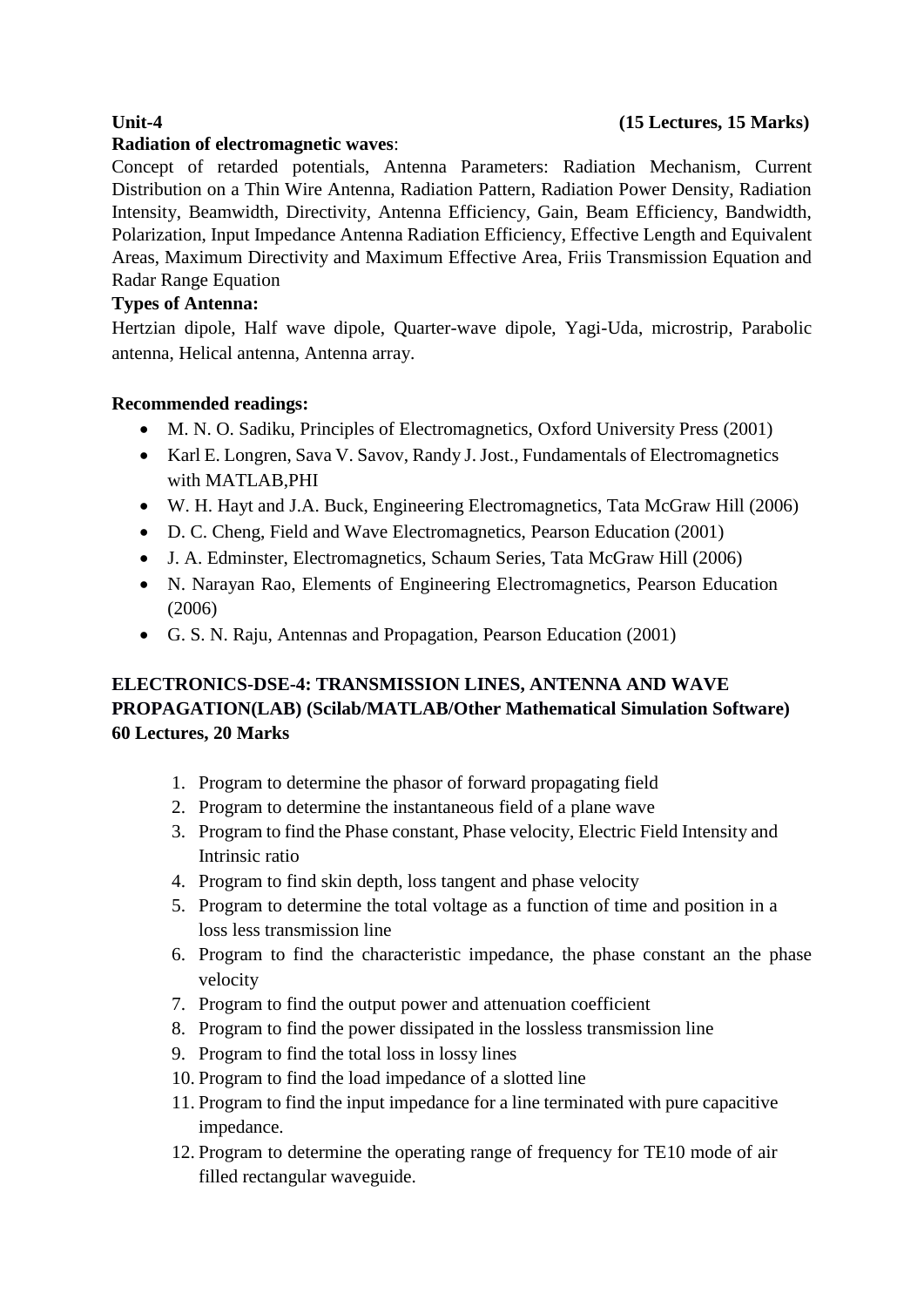- 13. Program to determine Directivity, Bandwidth, Beamwidth of an antenna.
- 14. Program to determine diameter of parabolic reflector.
- 15. Program to find out minimum distance between primary and secondary antenna.

| Mode of Assessment/Assessment Tools (%)                  |                                                                        |    |
|----------------------------------------------------------|------------------------------------------------------------------------|----|
| Internal:                                                | 20                                                                     |    |
|                                                          | Assignment /Presentation/ attendance/ Class room interaction/quiz etc: | 10 |
| Written Test for theory and/or Viva Voce for Laboratory: |                                                                        | 10 |
| <b>Final (End Semester):</b>                             |                                                                        |    |
| Written Test for theory and/or Laboratory experiments:   |                                                                        | 80 |
| (Equal weightage to be assigned to each credit)          |                                                                        |    |

**Expected learner outcomes:** This course will enable the students to

- 1. Understand the propagation of electromagnetic waves and how the electromagnetic wave can be effective transmitted through transmission lines or wave guides.
- 2. Comprehend the radiation of electromagnetic waves and the types of antenna
- 3. Use mathematical simulation software like Scilab, MATLAB etc and to use them to calculate various parameters related to electromagnetic wave propagation, transmission lines, waveguides and antenna.

## **SKILL ENHANCEMENT COURSE (SEC)**

----------------------------------------------------------------------------------------------------------------

----------------------------------------------------------------------------------------------------------------

# **Course code: ELECTRONICS-SEC-1 Course title: DESIGN AND FABRICATION OF PRINTED CIRCUIT BOARDS Nature of the course: SEC Total credit assigned: 02**

**Course Objective:** After the end of the course, a student will be able to

- 1. Understand the fundamentals of printed circuit boards and its classification.
- 2. Develop the knowledge about designing and fabrication of printed circuit boards.

# **ELECTRONICS-SEC-1: DESIGN AND FABRICATION OF PRINTED CIRCUIT BOARDS (THEORY)**

**(30 Lectures, 40 Marks)**

## **Unit-I (8 Lectures, 11 Marks)**

## **PCB Fundamentals:**

PCB Advantages, components of PCB, Electronic components, Microprocessors and Microcontrollers, IC's, Surface Mount Devices (SMD).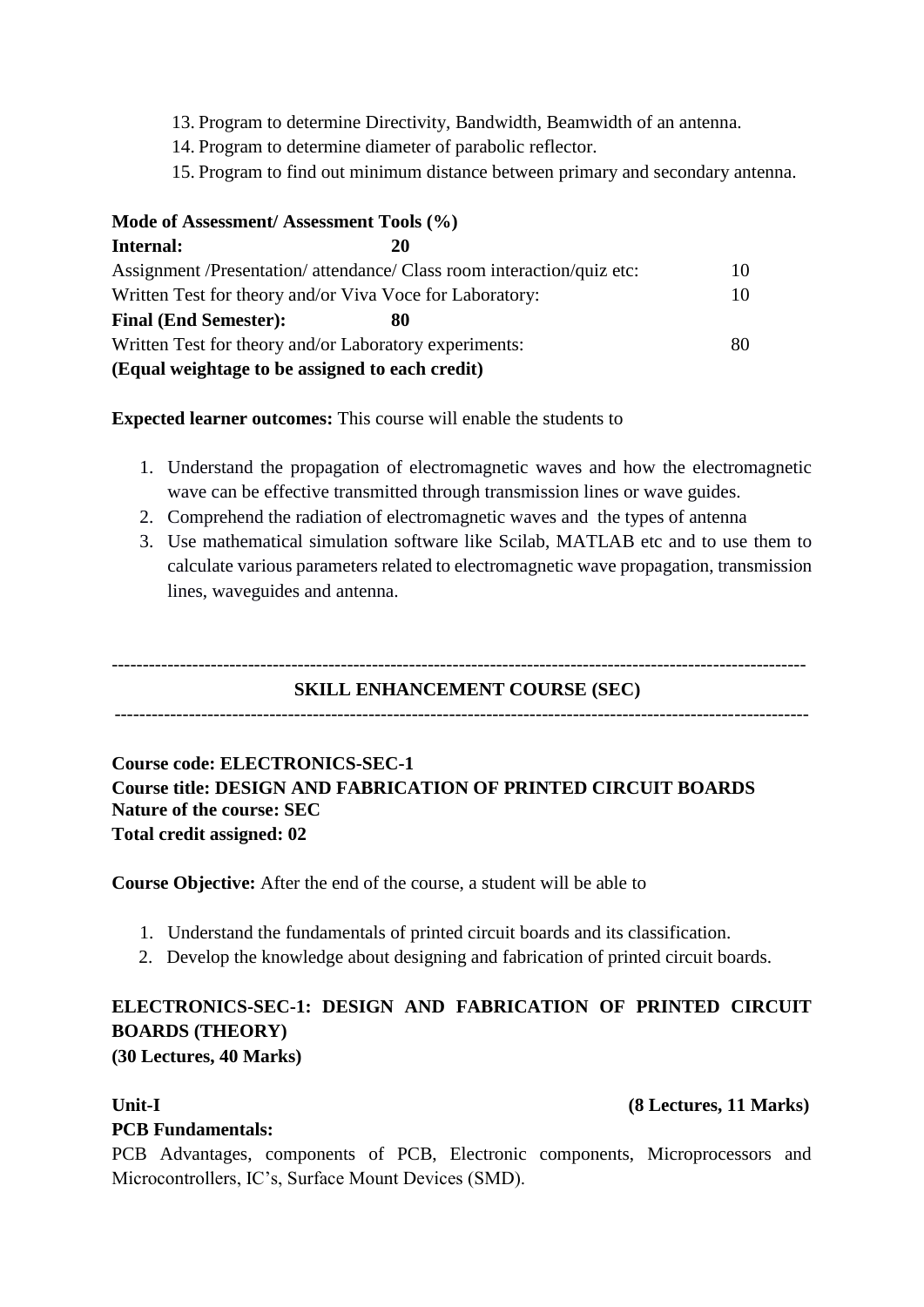# **Schematic & Layout Design:**

Schematic diagram, General, Mechanical and Electrical design considerations, Placing and Mounting of components, Conductor spacing, routing guidelines, heat sinks and package density, Net list, creating components for library, Tracks, Pads, Vias, power plane, grounding. **Unit-III (14 Lectures, 18 Marks)**

## **Technology OF PCB:**

Design automation, Design Rule Checking; Exporting Drill and Gerber Files; Drills; Footprints and Libraries Adding and Editing Pins, copper clad laminates materials of copper clad laminates, properties of laminates (electrical & physical), types of laminates, soldering techniques. Film master preparation, Image transfer, photo printing, Screen Printing, Plating techniques etching techniques, Mechanical Machining operations, Lead cutting and Soldering Techniques, Testing and quality controls.Trends, Environmental concerns in PCB industry.

## **Recommended readings**:

- Printed circuit Board Design & Technology by Walter C. Bosshart, Tata McGraw Hill.
- Printed Circuit Board –Design, Fabrication, Assembly & Testing, R.S. Khandpur, TATA McGraw Hill Publisher

## **Mode of Assessment/ Assessment Tools**

| Internal:                                                | 10                                                                     |    |
|----------------------------------------------------------|------------------------------------------------------------------------|----|
|                                                          | Assignment /Presentation/ attendance/ Class room interaction/quiz etc: |    |
| Written Test for theory and/or Viva Voce for Laboratory: |                                                                        |    |
| <b>Final (End Semester):</b>                             | 40                                                                     |    |
| Written Test for theory and/or Laboratory experiments:   |                                                                        | 40 |
| (Equal weightage to be assigned to each credit)          |                                                                        |    |

**Expected learner outcome**: This course will enable the students to

- 1. Acquire the knowledge about the importance and necessity of printed circuit boards in electronic applications.
- 2. Learn the techniques and processes involved in the design and fabrication of printed circuit boards.

----------------------------------------------------------------------------------------------------------------

**Course code: ELECTRONICS-SEC-2 Course title: ROBOTICS Nature of the course: SEC Total credit assigned: 02**

## **Unit-II (8 Lectures, 11 Marks)**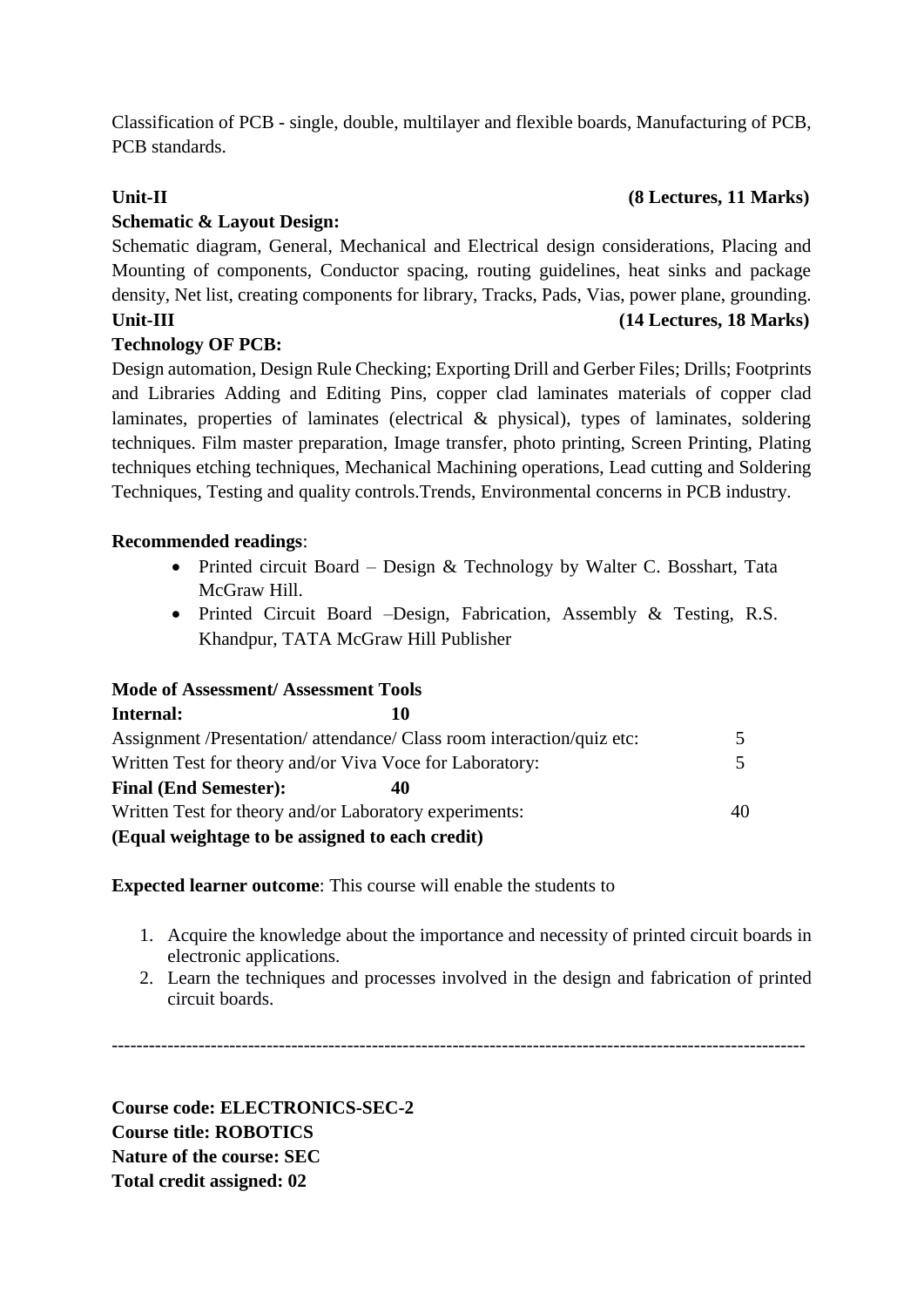**Course Objective**: At the completion of this course, a student will be able to

- 1. Learn the fundamental principles in Robotics.
- 2. Learn robot programming and configuring environments.
- 3. Understand various Robotic applications.

# **ELECTRONICS-SEC-2: ROBOTICS (THEORY) (30 Lectures, 40 Marks)**

# **Unit-I (8 Lectures, 11 Marks)**

## **Programming Environments:**

Integrated Development Environment (IDE) for AVR microcontrollers, free IDEs like AVR Studio, WIN AVR. Installing and configuring for Robot programming, In System Programmer (ISP), loading programmes on Robot

## **Unit-II (12 Lectures, 16 Marks)**

## **Sensors and Actuators:**

White line sensors , IR range sensor of different range, Analog IR proximity sensors , Analog directional light intensity sensors , Position encoders , Servo mounted sensor pod/ Camera Pod, Wireless colour camera , Ultrasound scanner , Gyroscope and Accelerometer , Magnetometer, GPS receiver, Battery voltage sensing, Current Sensing

DC Motors, Gearing and Efficiency, Servo Motors, Stepper motors, Motor Control and its implementations

**LCD interfacing** with the robot (2 x 16 Characters LCD)

## **Other indicators**:

Indicator LEDs, Buzzer

## **Timer / Counter operations:**

PWM generation, Motor velocity control, Servo control, velocity calculation and motor position Control, event scheduling.

## **Communication:**

Wired RS232 (serial) Communication, Wireless ZigBee Communication, USB Communication, Simplex infrared Communication (IR remote to robot)

## **Recommended readings:**

- Saha, S.K., Introduction to Robotics, 2nd Edition, McGraw-Hill Education, New Delhi, 2014
- R.K. Mittal, I.J. Nagrath, "Robotics & Control", Tata McGraw & Hills, 2005.

## **Mode of Assessment/ Assessment Tools**

## Unit-III (10 Lectures, 13 Marks)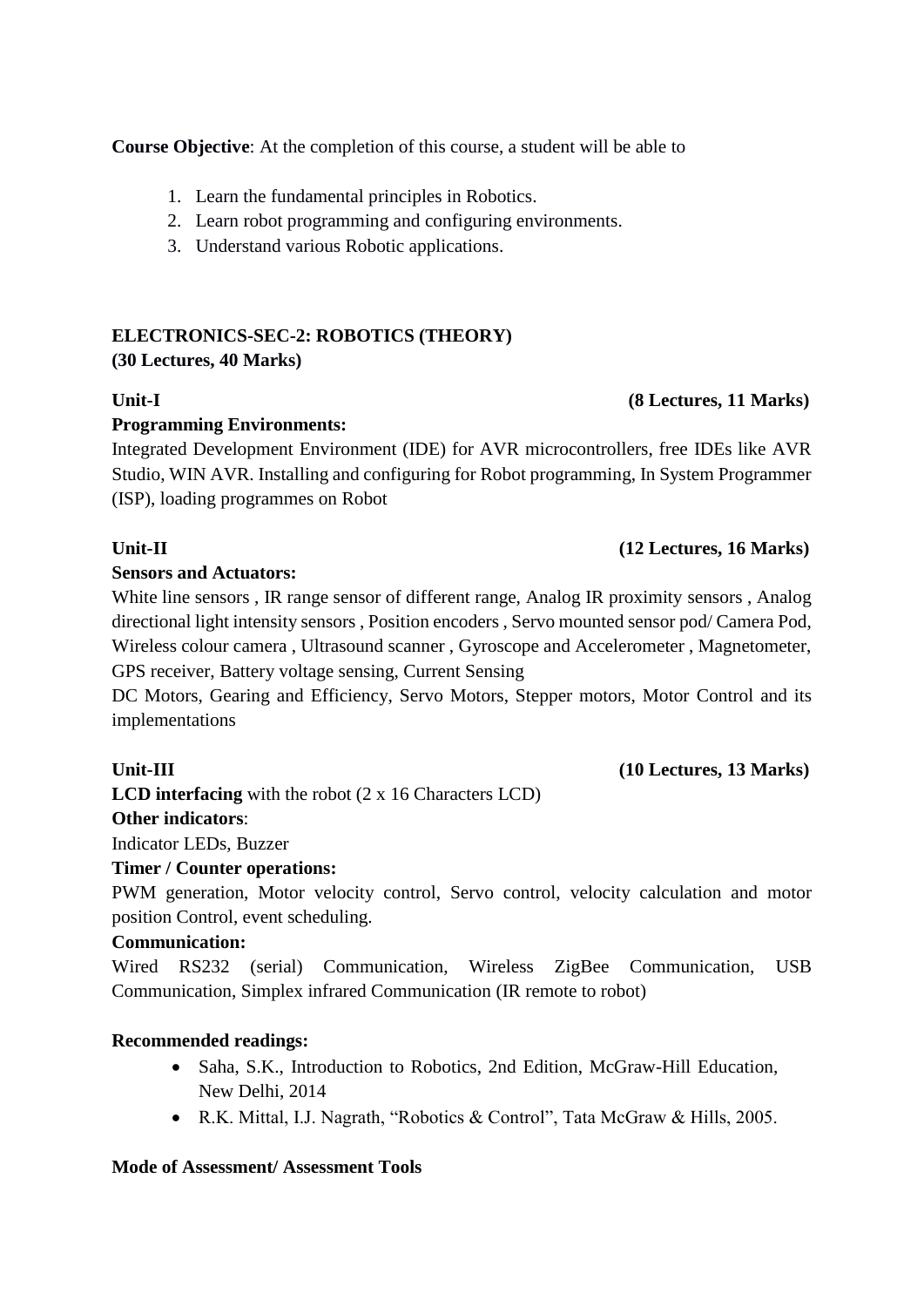| Internal:                                                | 10                                                                     |    |
|----------------------------------------------------------|------------------------------------------------------------------------|----|
|                                                          | Assignment /Presentation/ attendance/ Class room interaction/quiz etc: | 5. |
| Written Test for theory and/or Viva Voce for Laboratory: |                                                                        | 5. |
| <b>Final (End Semester):</b>                             |                                                                        |    |
| Written Test for theory and/or Laboratory experiments:   |                                                                        | 40 |
| (Equal weightage to be assigned to each credit)          |                                                                        |    |

**Expected learner outcomes**: This course will enable the students to

- 1. Identify the and understand working principles of Robotics
- 2. Install and run Robot programming
- 3. Apply the knowledge to using Robots for real life situations

----------------------------------------------------------------------------------------------------------------

## **GENERIC ELECTIVE (GE)**

----------------------------------------------------------------------------------------------------------------

**Course Code: ELECTRONICS-GE-1 Course Title: ELECTRONIC CIRCUITS AND PCB DESIGNING Nature of the course: GE Total credit assigned: 06 Distribution of credits: Theory – 04, Practical --02**

**Course objective:** At the end of this course, a student will be able to

- 1. Learn various uses and applications of diodes and bipolar junction transistors.
- 2. Acquire the necessary skill to analyse electronic circuits.
- 3. Learn about designing and study of small signal amplifiers.
- 4. Understand the fundamentals of printed circuit boards and its classification.
- 5. Develop the knowledge about designing and fabrication of printed circuit boards.
- 6. Learn etching and soldering process.

# **ELECTRONICS-GE-1: ELECTRONIC CIRCUITS AND PCB DESIGNING (THEORY) (60Lectures, 60 Marks)**

## **Unit-1 (10 Lectures, 10 Marks)**

## **Network theorems (DC analysis only):**

Review of Ohms law, Kirchhoff's laws, voltage divider and current divider theorems, open and short circuits.

Thevenin's theorem, Norton's theorem and inter conversion, superposition theorem, maximum power transfer theorem.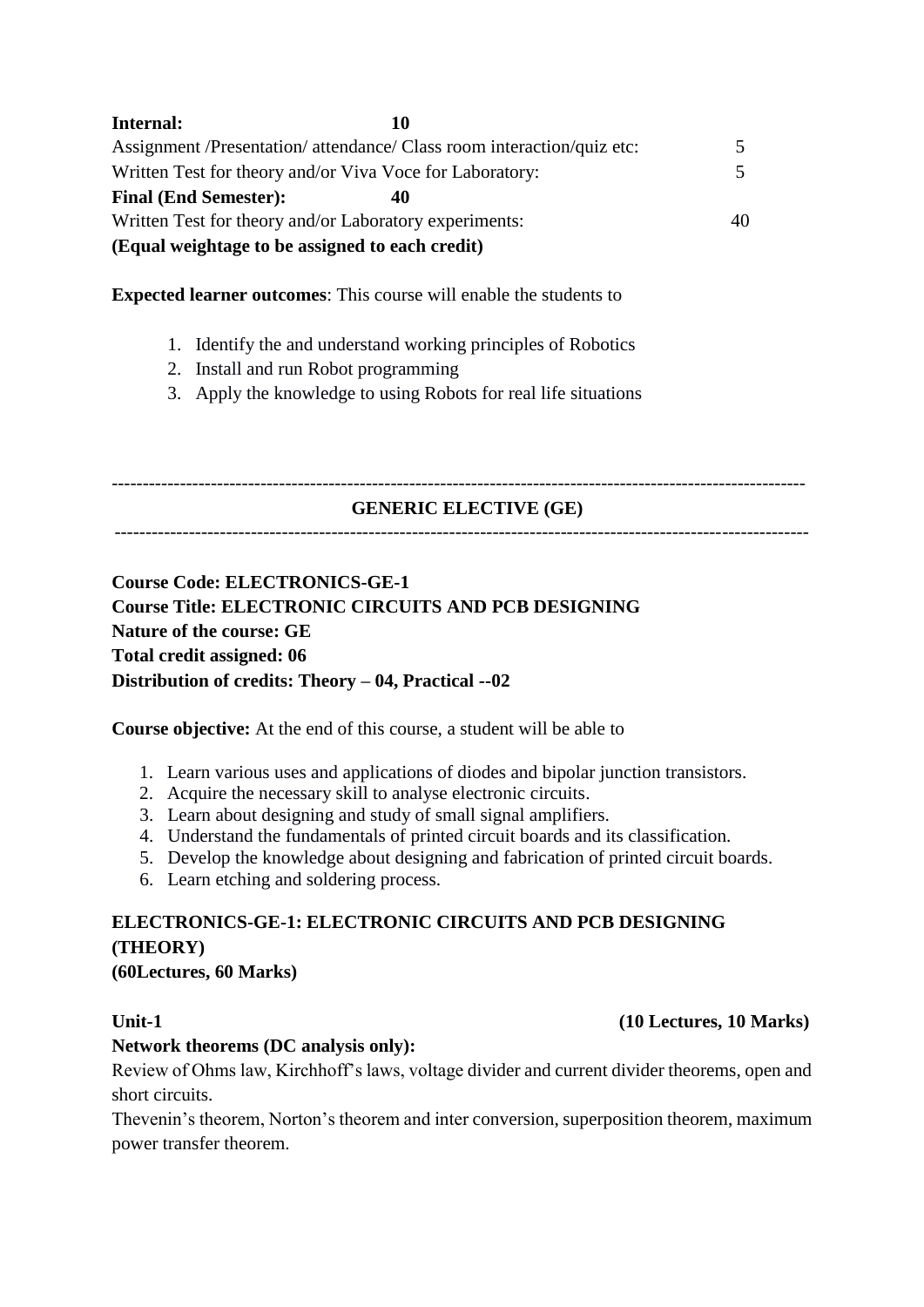## **Unit 2 (12 Lectures, 12 Marks)**

## **Semiconductor Diode and its applications:**

PN junction diode and characteristics *,*ideal diode and diode approximations. Block diagram of a Regulated Power Supply, Rectifiers: HWR, FWR - center tapped and bridge FWRs. Circuit diagrams, working and waveforms, ripple factor &efficiency (no derivations).Filters: circuit diagram and explanation of shunt capacitor filter with waveforms.

# **Zener diode regulator:**

circuit diagram and explanation for load and line regulation, disadvantages of Zener diode regulator.

## **Unit-3 (18 Lectures, 18 Marks)**

# **BJT and Small Signal amplifier:**

Bipolar Junction Transistor: Construction, principle &working of NPN transistor, terminology. Configuration: CE, CB, CC. Definition of  $\alpha$ ,  $\beta$  and  $\gamma$  and their interrelations, leakage currents. Study of CE Characteristics, Hybrid parameters. Transistor biasing: need for biasing, DC load line, operating point, thermal runaway, stability and stability factor.

Voltage divider bias: circuit diagrams and their working, Q point expressions for voltage divider biasing.

Small signal CE amplifier: circuit, working, frequency response, re model for CE configuration, derivation for Av, Z in and Z out.

## **Unit-4 (20 Lectures, 20 Marks)**

# **Types of PCB:**

Single sided board, double sided, Multilayer boards, Plated through holes technology, Benefits of Surface Mount Technology (SMT), Limitation of SMT, Surface mount components: Resistors, Capacitor, Inductor, Diode and IC's.

# **Layout and Artwork:**

Layout Planning: General rules of Layout, Resistance, Capacitance and Inductance, Conductor Spacing, Supply and Ground Conductors, Component Placing and mounting, Cooling requirement and package density, Layout check.

Basic artwork approaches, Artwork taping guidelines, General artwork rules: Artwork check and Inspection.

# **Laminates and Photo printing:**

Properties of laminates, Types of Laminates, Manual cleaning process, Basic printing process for double sided PCB's, Photo resists, wet film resists, Coating process for wet film resists, Exposure and further process for wet film resists, Dry film resists

# **Etching and Soldering**:

Introduction, Etching machine, Etchant system. Principles of Solder connection, Solder joints, Solder alloys, Soldering fluxes. Soldering, De soldering tools and Techniques.

# **Recommended readings:**

- Electronic Devices and circuit theory, Robert Boylstead and Louis Nashelsky, 9th Edition, 2013, PHI
- Electronics text lab manual, Paul B. Zbar.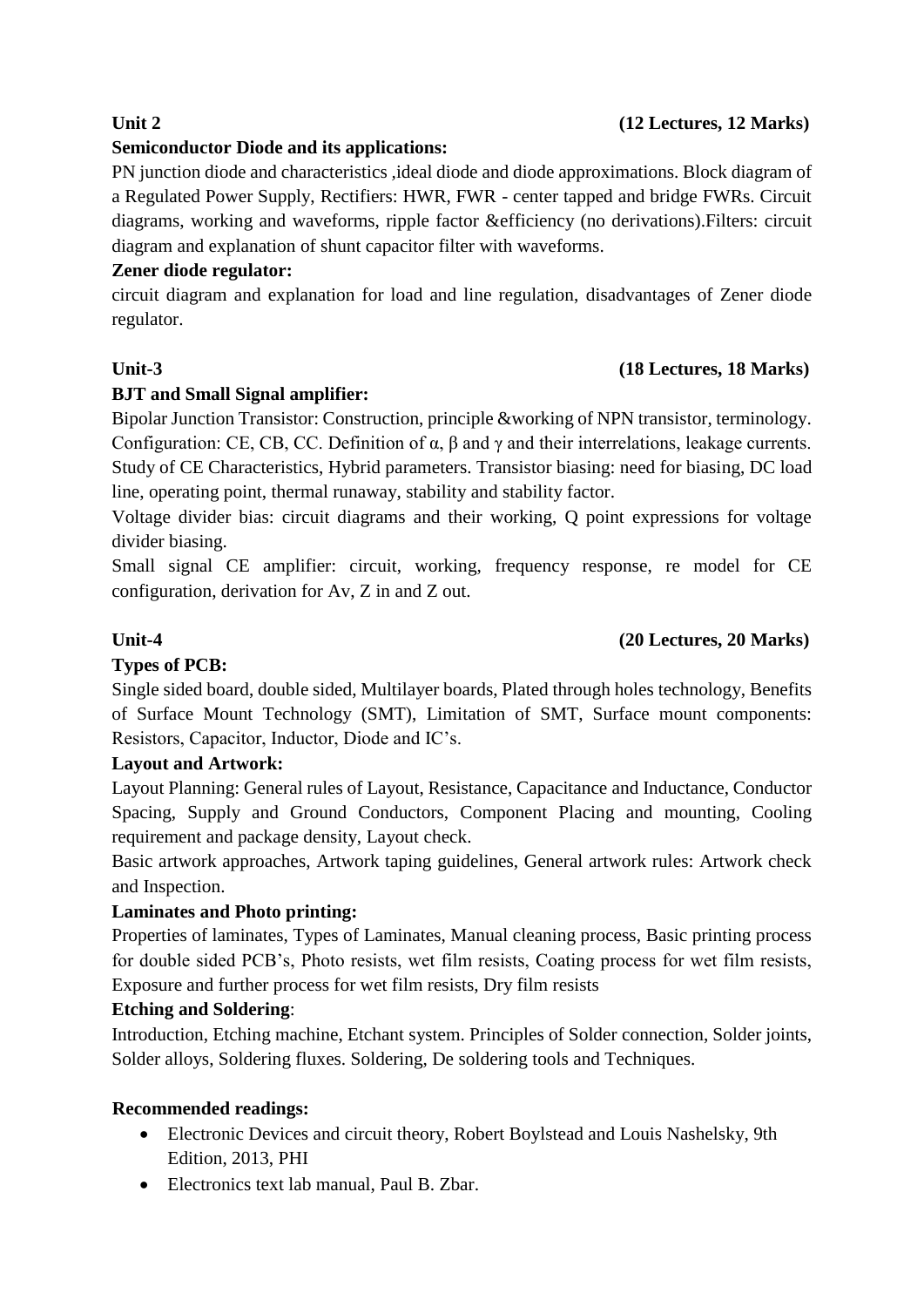- Electric circuits, JoesephEdminister, Schaum series.
- Basic Electronics and Linear circuits, N.N. Bhargava, D.C. Kulshresta and D.C Gupta -TMH.
- Electronic devices, David A Bell, Reston Publishing Company/DB Tarapurwala Publ.
- Walter C.Bosshart "PCB DESIGN AND TECHNOLOGY" Tata McGraw Hill Publications, Delhi. 1983
- Clyde F.Coombs "Printed circuits Handbook" III Edition, McGraw Hill.

## **ELECTRONICS-GE-1: ELECTRONIC CIRCUITS AND PCB DESIGNING (LAB) (HARDWARE AND CIRCUIT SIMULATION SOFTWARE) 60 Lectures, 20 Marks**

- 1. Verification of Thevenin's theorem
- 2. Verification of Super position theorem
- 3. Verification of Maximum power transfer theorem.
- 4. Half wave Rectifier without and with shunt capacitance filter.
- 5. Centre tapped full wave rectifier without and with shunt capacitance filter.
- 6. Zener diode as voltage regulator load regulation.
- 7. Transistor characteristics in CE mode determination of ri, ro and β.
- 8. Design and study of voltage divider biasing.
- 9. Designing of an CE based amplifier of given gain
- 10. Designing of PCB using artwork, its fabrication and testing.
- 11. Design, fabrication and testing of a 9 V power supply with zener regulator

## **Mode of Assessment/ Assessment Tools (%)**

| Internal:                                                | 20                                                                     |    |
|----------------------------------------------------------|------------------------------------------------------------------------|----|
|                                                          | Assignment /Presentation/ attendance/ Class room interaction/quiz etc: | 10 |
| Written Test for theory and/or Viva Voce for Laboratory: |                                                                        |    |
| <b>Final (End Semester):</b>                             | 80                                                                     |    |
| Written Test for theory and/or Laboratory experiments:   |                                                                        | 80 |
| (Equal weightage to be assigned to each credit)          |                                                                        |    |

**Expected learner outcomes**: This course will enable the students to

- 1. Acquire the basic knowledge about the use and application of diode and transistor circuits.
- 2. Design and analyse circuits containing diodes and transistors.
- 3. Learn the designing of transistor amplifiers and identify various types of amplifiers.

----------------------------------------------------------------------------------------------------------------

4. Develop the knowledge about printed circuit boards in electronic applications and will learn the techniques and processes involved in the design and fabrication of printed circuit boards.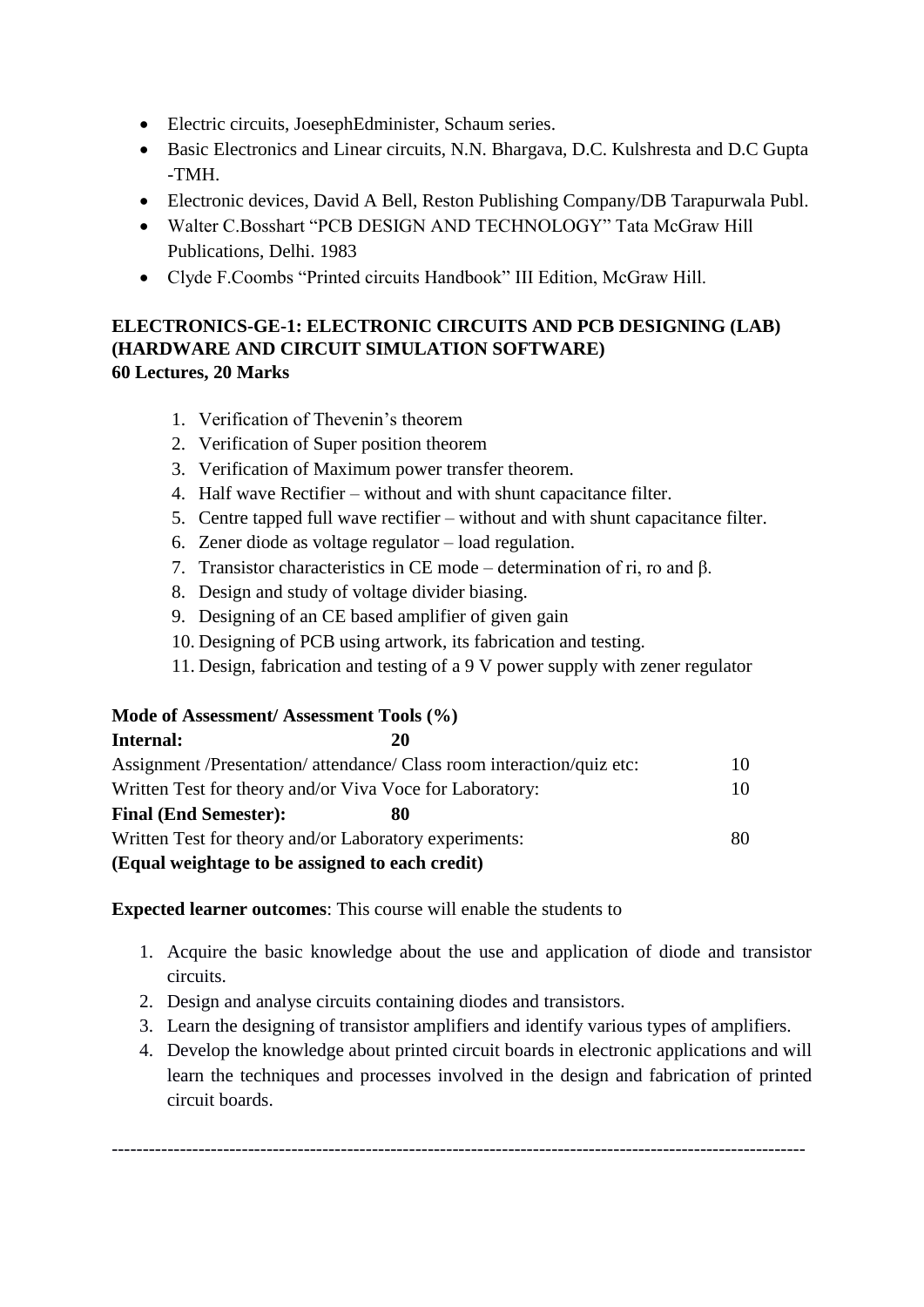# **Course Code: ELECTRONICS-GE-2 Course Title: DIGITAL SYSTEM DESIGN Nature of the Course: GE Total credit assigned: 06 Distribution of credits: Theory – 04, Practical --02**

**Course objective:** At the end of this course, a student will be able to

- 1. Learn about the digital principles like number systems and Boolean algebra
- 2. Apply the digital electronic principles in circuit analysis and synthesis.

# **ELECTRONICS-GE-2: DIGITAL SYSTEM DESIGN (THEORY) 60 Lectures, 60 Marks**

# **Unit-1 (15 Lectures, 15 Marks)**

# **Number System and Codes:**

Decimal, Binary, Hexadecimal, Octal, BCD, Conversions, Complements (1's and 2's), Signed and unsigned numbers, addition and subtraction, multiplication and subtraction, Gray Codes

# **Boolean algebra and Logic gates:**

Boolean algebra- Positive and negative logic. Boolean laws. De Morgan's theorems, simplification of Boolean expressions-SOP and POS. Logic gates- basic logic gates-AND, OR, NOT, logic symbol and truth table. Derived logic gates (NAND, NOR, XOR & XNOR). Universal property of NOR and NAND gates. K-map-3 and 4 variable expressions. Characteristics of logic families: Fan In and Fan out, power dissipation and noise Immunity, propagation delay, comparison of TTL and CMOS families.

# **Combinational logic analysis and design**:

Multiplexers and Demultiplexers, Adder (half and full) and their use as subtractor, Encoder and Decoder, Code Converter (Binary to BCD and vice versa)

# **Unit-3 (15 Lectures, 15 Marks)**

# **Sequential logic design**:

Latch, Flip flop, S-R FF , J-K FF, T and D type FFs, clocked FFs, registers, Counters (ripple, synchronous and asynchronous, ring, modulus)

# **Introduction to Microprocessor:**

Introduction, applications, basic block diagram, speed, word size, memory capacity, classification of microprocessors (mention different microprocessors being used)

# **Microprocessor 8085:**

Features, architecture -block diagram, internal registers, register pairs, flags, stack pointer, program counter, types of buses. Multiplexed address and data bus, generation of control signals, pin description of microprocessor 8085.

# **Unit-2 (10 Lectures, 10 Marks)**

# **Unit-4 (20 Lectures, 20 Marks)**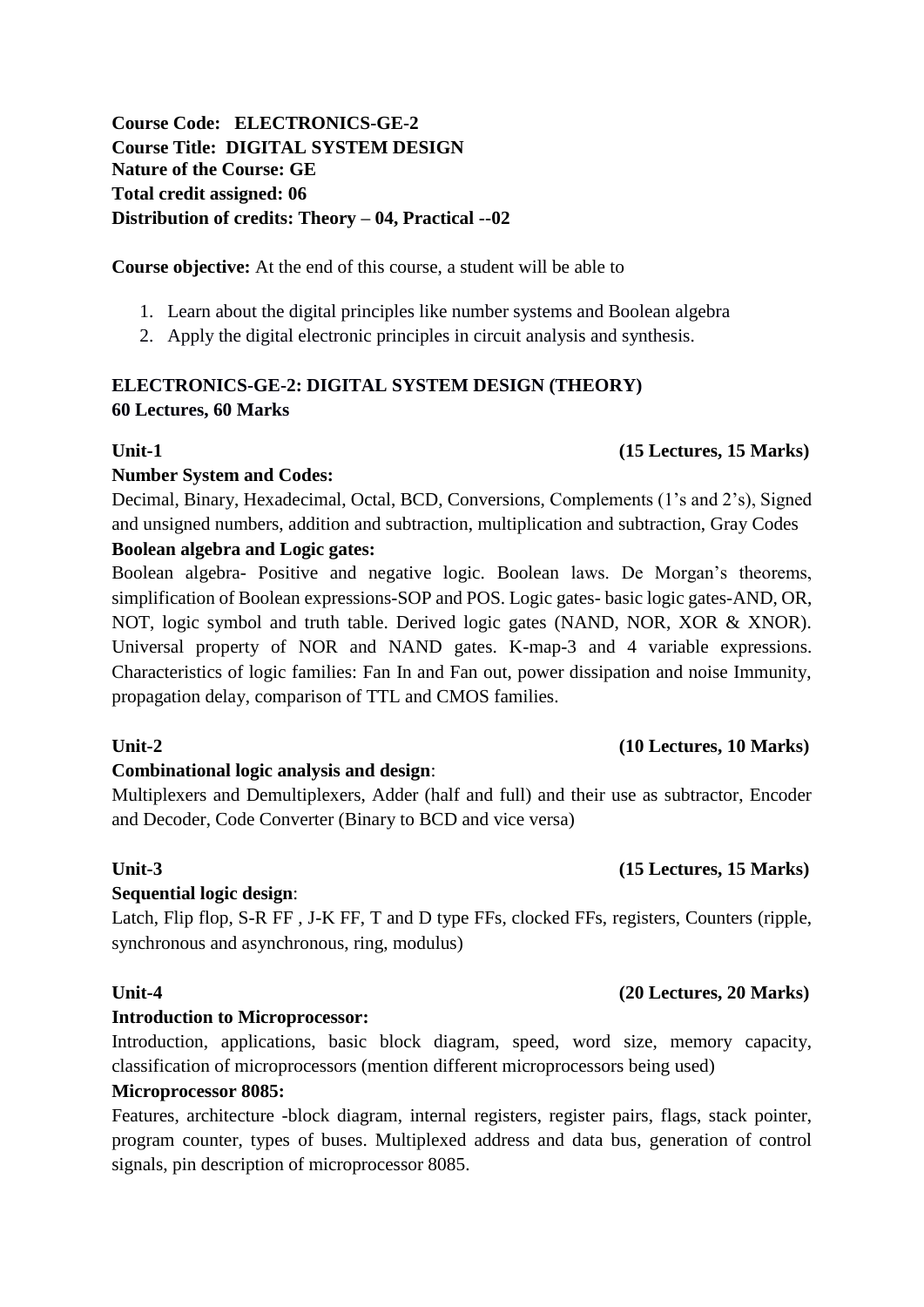## **Recommended readings:**

- M. Morris Mano Digital System Design, Pearson Education Asia, (Fourth Edition )
- Thomas L. Flyod, Digital Fundamentals, Pearson Education Asia (1994)
- W. H. Gothmann, Digital Electronics: An Introduction To Theory And Practice, Prentice Hall of India(2000)
- R. L. Tokheim, Digital Principles, Schaum's Outline Series, Tata McGraw-Hill (1994)
- A Verilog HDL Primer J. Bhasker, BSP, 2003 II Edition.
- Verilog HDL-A guide to digital design and synthesis-Samir Palnitkar, Pearson, 2nd edition.

# **ELECTRONICS- GE-2: DIGITAL SYSTEM DESIGN (LAB) (Hardware and Circuit Simulation Software) 60 Lectures, 20 Marks**

- 1. To verify and design AND, OR, NOT and XOR gates using NAND gates.
- 2. To convert a Boolean expression into logic gate circuit and assemble it using logic gate IC's.
- 3. Design a Half and Full Adder.
- 4. Design a Half and Full Subtractor.
- 5. Design a seven segment display driver.
- 6. Design a 4 X 1 Multiplexer using gates.
- 7. To build a Flip- Flop Circuits using elementary gates. (RS, Clocked RS, D-type).
- 8. Design a counter using D/T/JK Flip-Flop.
- 9. Design a shift register and study Serial and parallel shifting of data.

# **VHDL**

- 1. Write code to realize basic and derived logic gates.
- 2. Half adder, Full Adder using basic and derived gates.
- 3. Half subtractor and Full Subtractor using basic and derived gates.
- 4. Clocked D FF, T FF and JK FF (with Reset inputs).
- 5. Multiplexer (4x1, 8x1) and Demultiplexer using logic gates.
- 6. Decoder (2x4, 3x8), Encoders and Priority Encoders.
- 7. Design and simulation of a 4 bit Adder.
- 8. Code converters (Binary to Gray and vice versa).
- 9. 2 bit Magnitude comparator.
- 10. 3 bit Ripple counter.

# **Mode of Assessment/ Assessment Tools (%)**

## **Internal: 20**

| Assignment /Presentation/ attendance/ Class room interaction/quiz etc: |    |
|------------------------------------------------------------------------|----|
| Written Test for theory and/or Viva Voce for Laboratory:               | 10 |

**Final (End Semester): 80**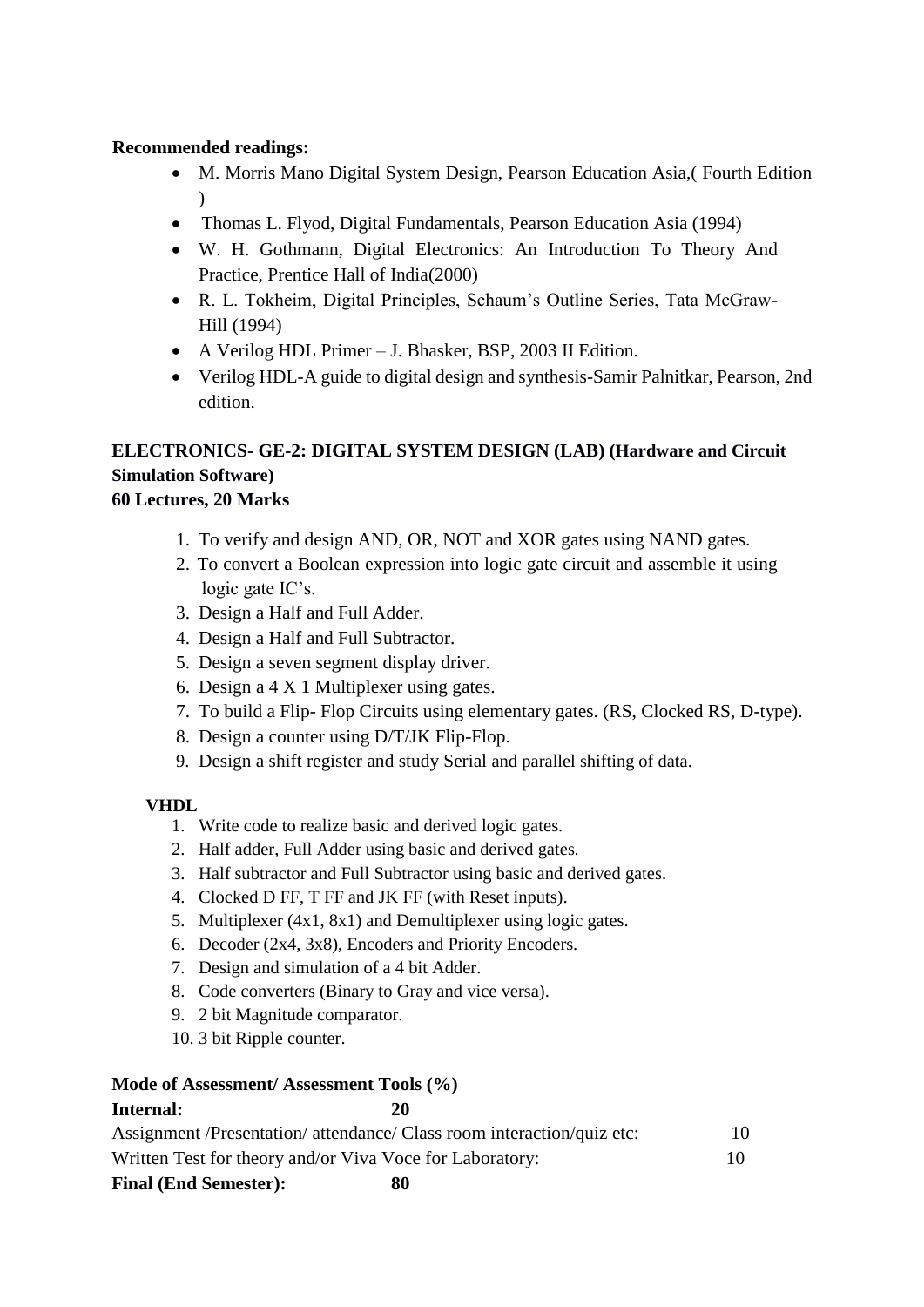Written Test for theory and/or Laboratory experiments: 80 **(Equal weightage to be assigned to each credit)**

**Expected learner outcomes**: This course will enable the students to

- 1. Identify and understand digital electronics principles and systems.
- 2. Apply the knowledge to build small electronic systems using digital ICs and techniques.

---------------------------------------------------------------------------------------------------------------

# **Course Code: ELECTRONICS-GE-3 Course Title: INSTRUMENTATION Nature of the course: GE Total credit assigned: 06 Distribution of credits: Theory – 04, Practical --02**

**Course objective:** At the end of the course, a student will be able to

- 1. Learn about the various measurement instruments and the measurement techniques involved.
- 2. Handle different instruments like signal generators and Oscilloscope.
- 3. Develop the knowledge of the students about transducers of different types.
- 4. Learn about data acquisition systems.
- 5. Gain theoretical and practical knowledge about various instruments used in the field of biological sciences and medical science.

## **ELECTRONICS-GE-3: INSTRUMENTATION (THEORY) (60Lectures, 60 Marks)**

## **DC and AC indicating Instruments:**

Accuracy and precision, Types of errors, PMMC galvanometer, sensitivity, Loading effect, Conversion of Galvanometer into ammeter, Voltmeter and Shunt type ohmmeter, Multimeter.

## **Oscilloscopes:**

CRT, wave form display and electrostatic focusing, time base and sweep synchronisation, measurement of voltage, frequency and phase by CRO, Oscilloscope probes, Dual trace oscilloscope, Sampling Oscilloscope, DSO and Powerscope: Block diagram, principle and working, Advantages and applications, CRO specifications (bandwidth, sensitivity, rise time).

# **Signal Generators:**

Audio oscillator, Pulse Generator, Function generators.

## **Unit**-**3 (10 Lectures, 10 Marks)**

## **Unit-1 (10 Lectures, 10 Marks)**

# **Unit**-**2 (20 Lectures, 20 Marks)**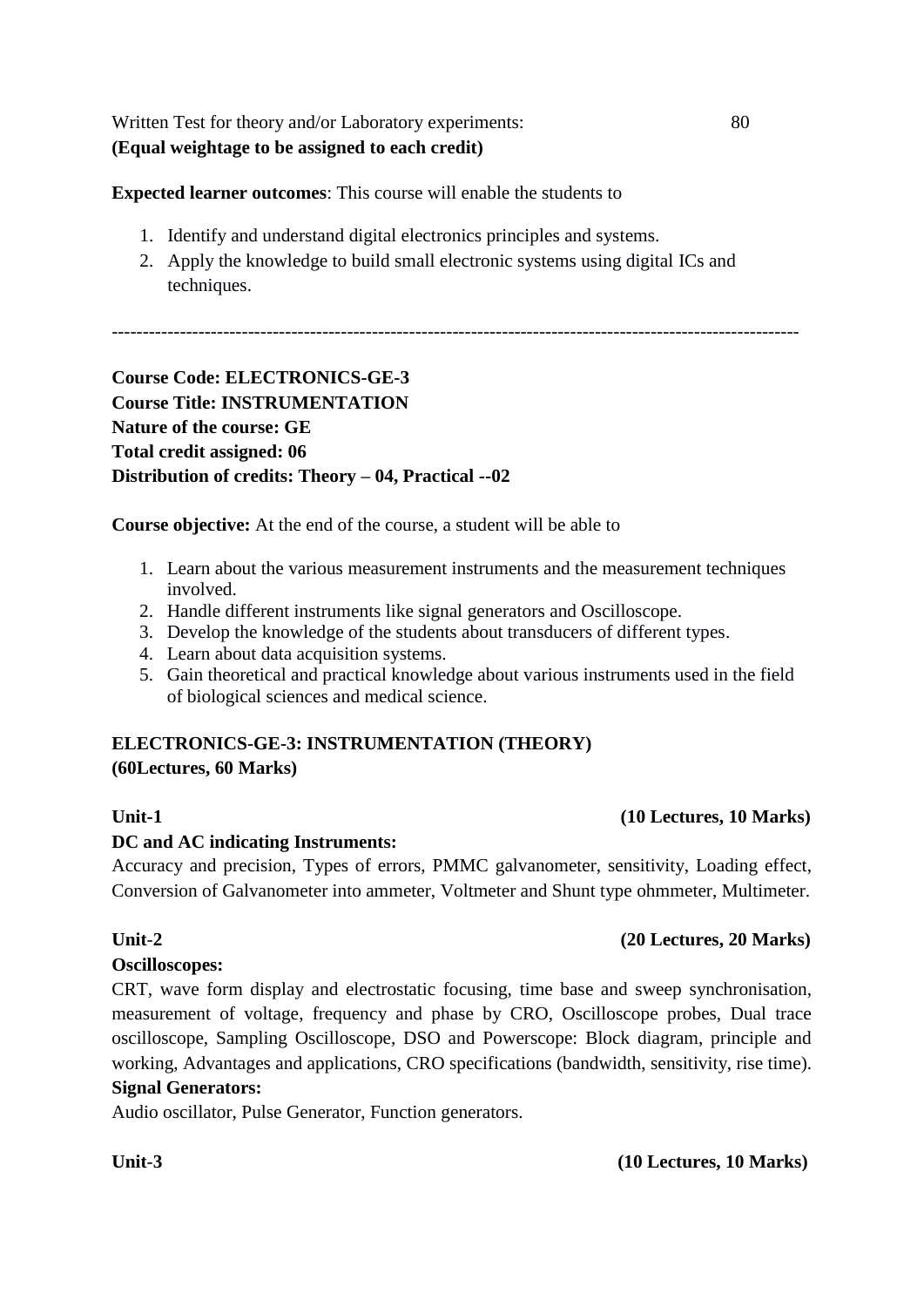# **Transducers:**

Basic requirements of transducers, Transducers for measurement of non-electrical quantities: Types and their principle of working , measurement of Linear displacement, Acceleration, Flow rate, Liquid level, strain, Force, Pressure, Temperature.

## **Unit-4 (20 Lectures, 20 Marks)**

# **Data acquisition systems:**

Block diagram, brief description of preamplifier, signal conditioner, instrumentation amplifier, waveform generator, A/D and D/A converter blocks, computer controlled test and measurement system.

## **Bio-medical instrumentation:**

Bio-Amplifiers: Bio potentials - Bio-electricity – Necessity for special types of amplifiers for biological signal amplifications - Different types of Bio-OP-Amps. Electrodes for ECG, EEG, and EMG, block diagram of ECG and EEG systems, brief analysis of graphs.

## **Recommended readings:**

- Electrical Measurement in Measuring Instruments. Goldwing E.W. and Widdies
- Electrical and Electronics Measurement and Instrumentation Sahwany A.K.
- Instrumentation devices and systems: Rangan, Sarma, Mani, TMH
- Instrumentation measurement and analysis: Nakra B C, Chaudry K K, TMH
- Handbook of biomedical instrumentation: Khandpur R S, TMH
- Measurement systems applications and design: Doeblin E O, McGraw Hill, 1990.
- Electron measurements and instrumentation techniques: Cooper W D and Helfric A D, PHI, 1989.
- Biomedical instrumentation and measurements: Leslie-Cromwell, Fred J Weibell, Erich A Pfieffer, PHI, 1994.
- Mechatronics principles and applications, Godfrey C Onwubolu, Elsevier, 2006

# **ELECTRONICS-GE-3: INSTRUMENTATION (LAB) 60Lectures, 20 Marks**

- 1. Design of multi range ammeter and voltmeter using galvanometer.
- 2. To determine the Characteristics of resistance transducer Strain Gauge (Measurement of Strain using half and full bridge.)
- 3. To determine the Characteristics of LVDT.
- 4. To determine the Characteristics of Thermistors and RTD.
- 5. Measurement of temperature by Thermocouples and study of transducers like AD590 (two terminal temperature sensor), PT-100, J- type, K-type.
- 6. Characterization of bio potential amplifier for ECG signals.
- 7. Study on ECG simulator
- 8. Measurement of heart sound using electronic stethoscope. Study on ECG heart rate monitor /simulator
- 9. Study of pulse rate monitor with alarm system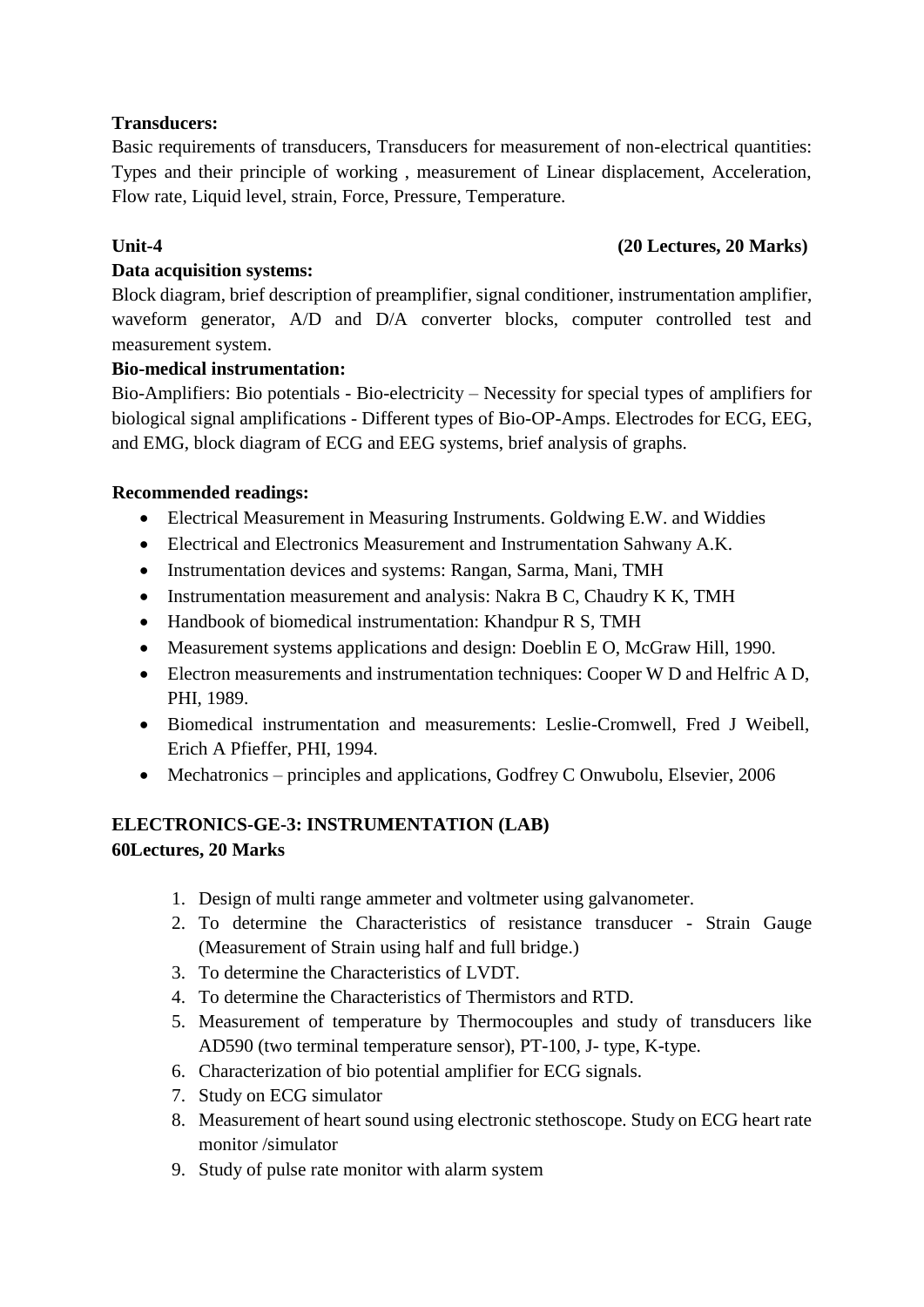10. Measurement of respiration rate using thermister /other electrodes.

| Mode of Assessment/Assessment Tools (%)                  |                                                                        |    |
|----------------------------------------------------------|------------------------------------------------------------------------|----|
| <b>Internal:</b>                                         | 20                                                                     |    |
|                                                          | Assignment /Presentation/ attendance/ Class room interaction/quiz etc: | 10 |
| Written Test for theory and/or Viva Voce for Laboratory: |                                                                        | 10 |
| <b>Final (End Semester):</b>                             |                                                                        |    |
| Written Test for theory and/or Laboratory experiments:   |                                                                        | 80 |
| (Equal weightage to be assigned to each credit)          |                                                                        |    |

**Expected learner outcomes**: This course will enable the students to

- 1. Acquire the necessary knowledge to use different measuring instruments for measurements of voltage, currents and resistances.
- 2. Acquire the knowledge to handle and use oscilloscope, DSO and pulse generators.
- 3. Equip themselves with the theoretical and practical knowledge about various types of transducers.
- 4. Learn about the various sections of a data acquisition system (DAQ) and the function of DAQ in general.
- 5. Learn about some very important instruments used in the field of biological and medical science.

----------------------------------------------------------------------------------------------------------------

**Course Code: ELECTRONICS- GE-4 Course Title: COMMUNICATION SYSTEMS Nature of the Course: GE Total credit assigned: 06 Distribution of credits: Theory – 04, Practical --02**

**Course objective:** At the completion of this course, a student will be able to

- 1. Learn the basics of electronic communication systems and the significance of noise in communication.
- 2. Understand the various types of modulation schemes both theory and practical.
- 3. Learn about various digital modulation techniques and some associated concepts.
- 4. Study various types of multiple accessing techniques.
- 5. Understand cellular communication and satellite communications.

## **ELECTRONICS- GE-4: COMMUNICATION SYSTEMS (THEORY) 60Lectures, 60 Marks**

## **Noise and Transmission lines:**

Noise-Introduction, internal and external noises, signal to noise ratio and noise figure

**Amplitude Modulation/demodulation techniques**:

## **Unit-1 (16 Lectures, 16 Marks)**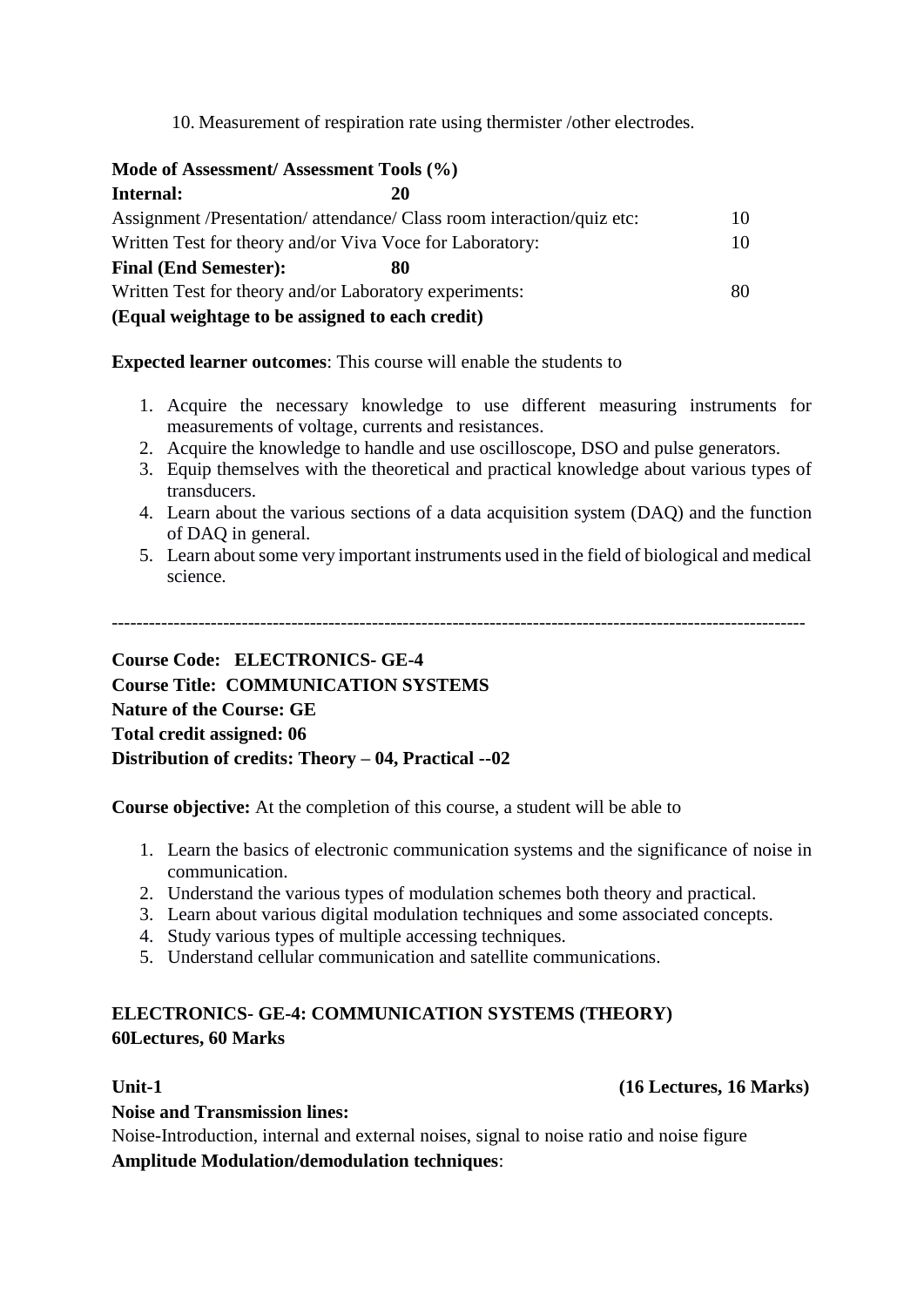Block diagram of electronic communication system. Modulation-need and types of modulation-AM, FM & PM. Amplitude modulation – representation, modulation index, expression for instantaneous voltage, power relations, frequency spectrum, DSBFC, DSBSC and SSBSC (mention only). Limitations of AM.

Demodulation- AM detection: principles of detection, linear diode, principle of working and waveforms.

Block diagram of AM transmitter and Receiver.

# **Frequency Modulation/demodulation techniques:**

Frequency Modulation: definition, modulation index, FM frequency spectrum diagram, bandwidth requirements, frequency deviation and carrier swing, FM generator-varactor diode modulator.

FM detector – principle, slope detector-circuit, principle of working and waveforms. Block diagram of FM transmitter and Receiver. Comparison of AM and FM.

# **Unit- 3 (16 Lectures, 16 Marks)**

# **Digital communication:**

Introduction to pulse and digital communications, digital radio, sampling theorem, types-PAM, PWM, PPM, PCM – quantization, advantages and applications, digital modulations (FSK, PSK, and ASK). Advantage and disadvantages of digital transmission, characteristics of data transmission circuits – Shannon limit for information capacity, bandwidth requirements, data transmission speed, noise, cross talk, echo suppressors, distortion and equalizer, MODEM– modes, classification, interfacing (RS232). TDMA, FDMA, CDMA concepts, comparison of TDMA and FDMA

# **Cellular Communication:**

Concept of cellular mobile communication – cell and cell splitting, frequency bands used in cellular communication, absolute RF channel numbers (ARFCN), frequency reuse, roaming and hand off, authentication of the SIM card of the subscribers, IMEI number, concept of data encryption, architecture (block diagram) of cellular mobile communication network, CDMA technology, CDMA overview, simplified block diagram of cellular phone handset, Comparative study of GSM and CDMA, 2G, 3G and 4G concepts.

# **Satellite communication:**

Introduction, to Orbit, types of orbits, Block diagram of satellite transponder.

# **Recommended readings:**

- Electronic Communication, George Kennedy, 3rd edition, TMH.
- Electronic Communication, Roddy and Coolen, 4th edition, PHI.
- Electronic Communication systems, Kennedy & Davis, IV edition-TATA McGraw Hill.
- Advanced Electronic Communication systems, Wayne Tomasi- 6th edition, Low priced edition- Pearson education

# **Unit- 4 (16 Lectures, 16 Marks)**

# **Unit-2 (12 Lectures, 12 Marks)**